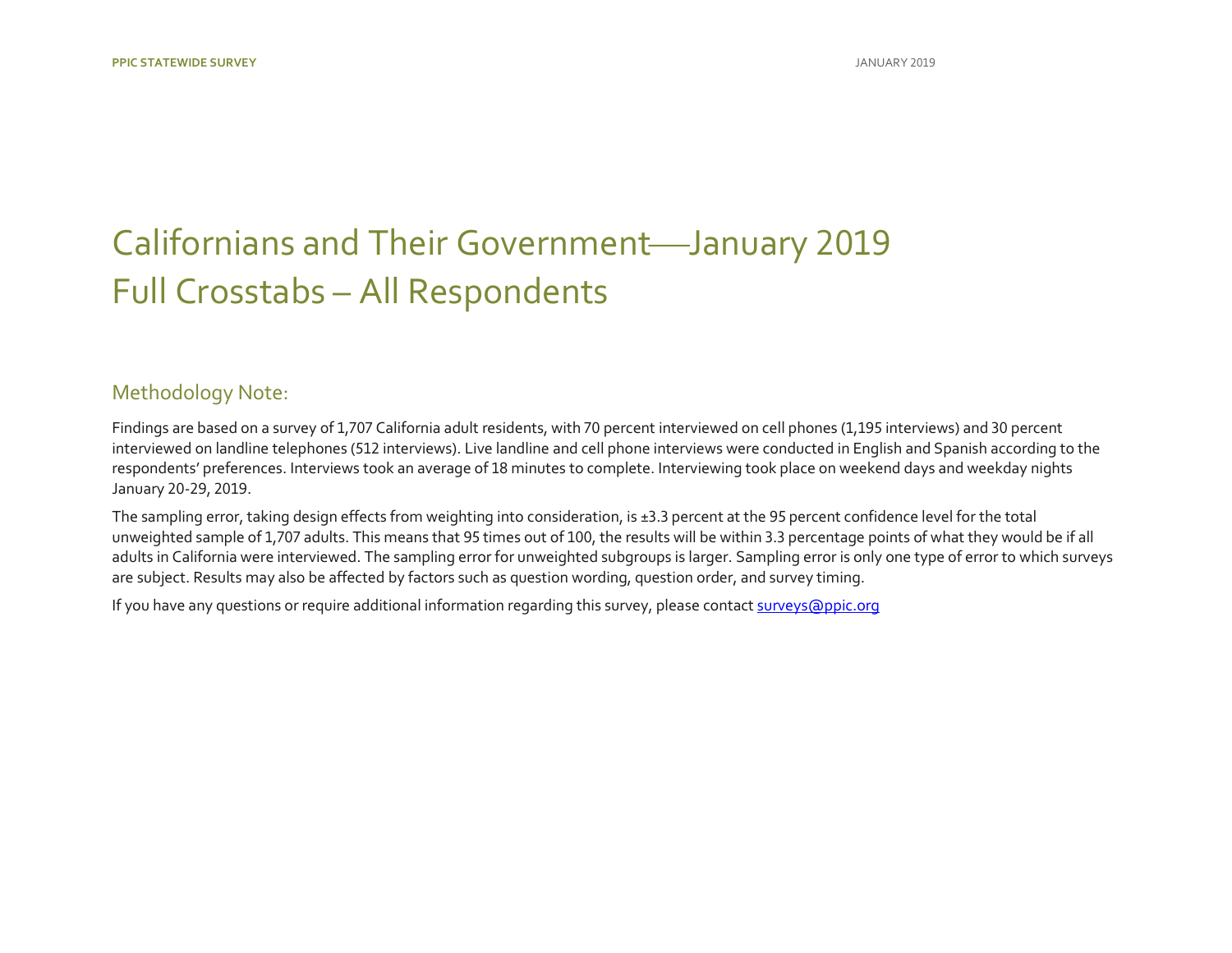January 2019, Californians and Their Government January 2019, Crosstabs - All Adults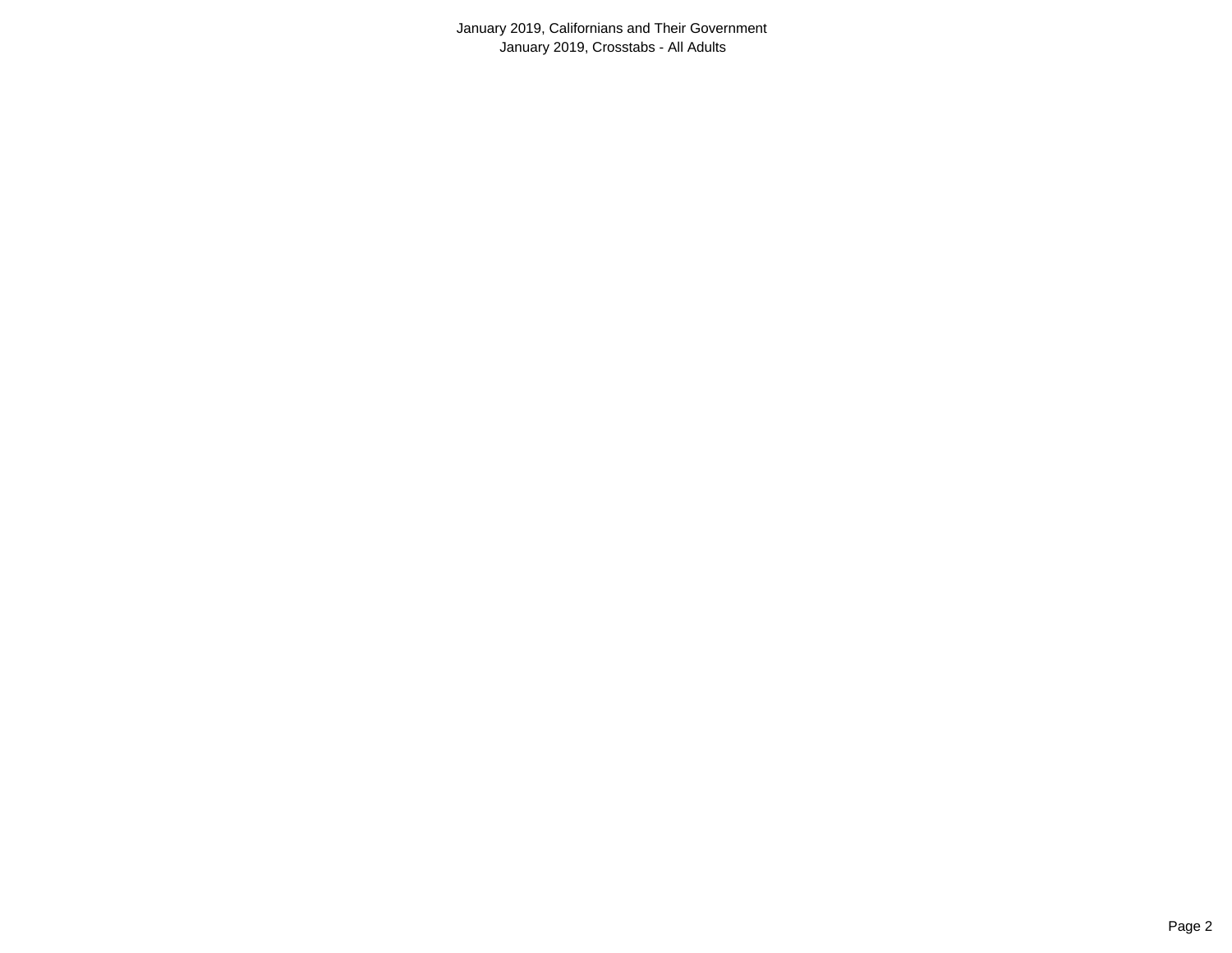|                                                                                                                              |                                                                                    |                   | <b>Registered Voter</b> |            |                      |            | Party |     |       | Ideology |     |                   |                         | Region      |                     |             |
|------------------------------------------------------------------------------------------------------------------------------|------------------------------------------------------------------------------------|-------------------|-------------------------|------------|----------------------|------------|-------|-----|-------|----------|-----|-------------------|-------------------------|-------------|---------------------|-------------|
|                                                                                                                              |                                                                                    | <b>All Adults</b> | No                      | <b>Yes</b> | <b>Likely voters</b> | <b>Dem</b> | Rep   | Ind | Lib   | Mod      | Con | Central<br>Vallev | Inland<br><b>Empire</b> | Los Angeles | Orange/San<br>Diego | SF Bay Area |
|                                                                                                                              | immigration, illegal<br>immigration                                                | 15%               | 12%                     | 17%        | 18%                  | 7%         | 36%   | 14% | 7%    | 13%      | 28% | 22%               | 11%                     | 13%         | 15%                 | 14%         |
|                                                                                                                              | education, schools,<br>teachers                                                    | 11%               | 13%                     | 11%        | 11%                  | 14%        | 4%    | 14% | 16%   | 11%      | 8%  | 11%               | 11%                     | 16%         | 9%                  | 11%         |
|                                                                                                                              | jobs, economy                                                                      | 10%               | 12%                     | 10%        | 8%                   | 9%         | 7%    | 10% | 12%   | 7%       | 10% | 7%                | 11%                     | 13%         | 10%                 | 9%          |
|                                                                                                                              | environment.<br>pollution, global<br>warming                                       | 8%                | 8%                      | 7%         | 8%                   | 12%        | 2%    | 5%  | 13%   | 6%       | 4%  | 3%                | 4%                      | 8%          | 13%                 | 9%          |
|                                                                                                                              | homelessness                                                                       | 6%                | 4%                      | 6%         | 7%                   | 8%         | 3%    | 7%  | 7%    | 7%       | 4%  | 5%                | 7%                      | 6%          | 4%                  | 7%          |
| Q1. First. which one<br>issue facing California<br>today do you think is<br>the most important for<br>the governor and state | government in<br>general, problems with<br>elected officials.<br>political parties | 5%                | 5%                      | 4%         | 5%                   | 4%         | 3%    | 7%  | 4%    | 5%       | 5%  | 4%                | 7%                      | 4%          | 5%                  | 5%          |
| legislature to work on<br>in 2019? [DO NOT                                                                                   | health care, health<br>insurance                                                   | 5%                | 5%                      | 5%         | 5%                   | 8%         | 2%    | 5%  | 6%    | 7%       | 2%  | 3%                | 10%                     | 3%          | 7%                  | 6%          |
| READ LIŠT; SINGLE<br><b>RECORDI</b>                                                                                          | housing costs,<br>availability                                                     | 5%                | 4%                      | 5%         | 6%                   | 7%         | 3%    | 5%  | 6%    | 5%       | 4%  | 4%                | 3%                      | 3%          | 5%                  | 9%          |
|                                                                                                                              | state budget, deficit,<br>taxes                                                    | 5%                | $1\%$                   | 7%         | 8%                   | 3%         | 12%   | 9%  | $1\%$ | 5%       | 9%  | 3%                | 4%                      | 4%          | 8%                  | 4%          |
|                                                                                                                              | infrastructure                                                                     | 4%                | 5%                      | 4%         | 4%                   | 6%         | 3%    | 3%  | 4%    | 7%       | 3%  | 3%                | 7%                      | 4%          | 1%                  | 7%          |
|                                                                                                                              | crime, gangs, drugs                                                                | 3%                | 3%                      | 4%         | 4%                   | 3%         | 4%    | 2%  | 5%    | 2%       | 3%  | 6%                | 2%                      | 5%          | 1%                  | 1%          |
|                                                                                                                              | water, drought                                                                     | 2%                | 2%                      | 2%         | 2%                   | 2%         | 2%    | 2%  | 2%    | 3%       | 2%  | 5%                | 2%                      | 1%          | 1%                  | 2%          |
|                                                                                                                              | other (specify)                                                                    | 12%               | 12%                     | 12%        | 11%                  | 12%        | 14%   | 10% | 10%   | 14%      | 13% | 13%               | 15%                     | 13%         | 10%                 | 10%         |
|                                                                                                                              | [VOL] don't know                                                                   | 8%                | 12%                     | 5%         | 4%                   | 6%         | 3%    | 6%  | 7%    | 9%       | 6%  | 10%               | 6%                      | 5%          | 9%                  | 6%          |
|                                                                                                                              | Unweighted n                                                                       | 1689              | 246                     | 1431       | 1146                 | 575        | 378   | 401 | 599   | 489      | 543 | 292               | 189                     | 452         | 280                 | 334         |

**PPIC Statewide Survey Californians and Their Government - All Adults - January 2019**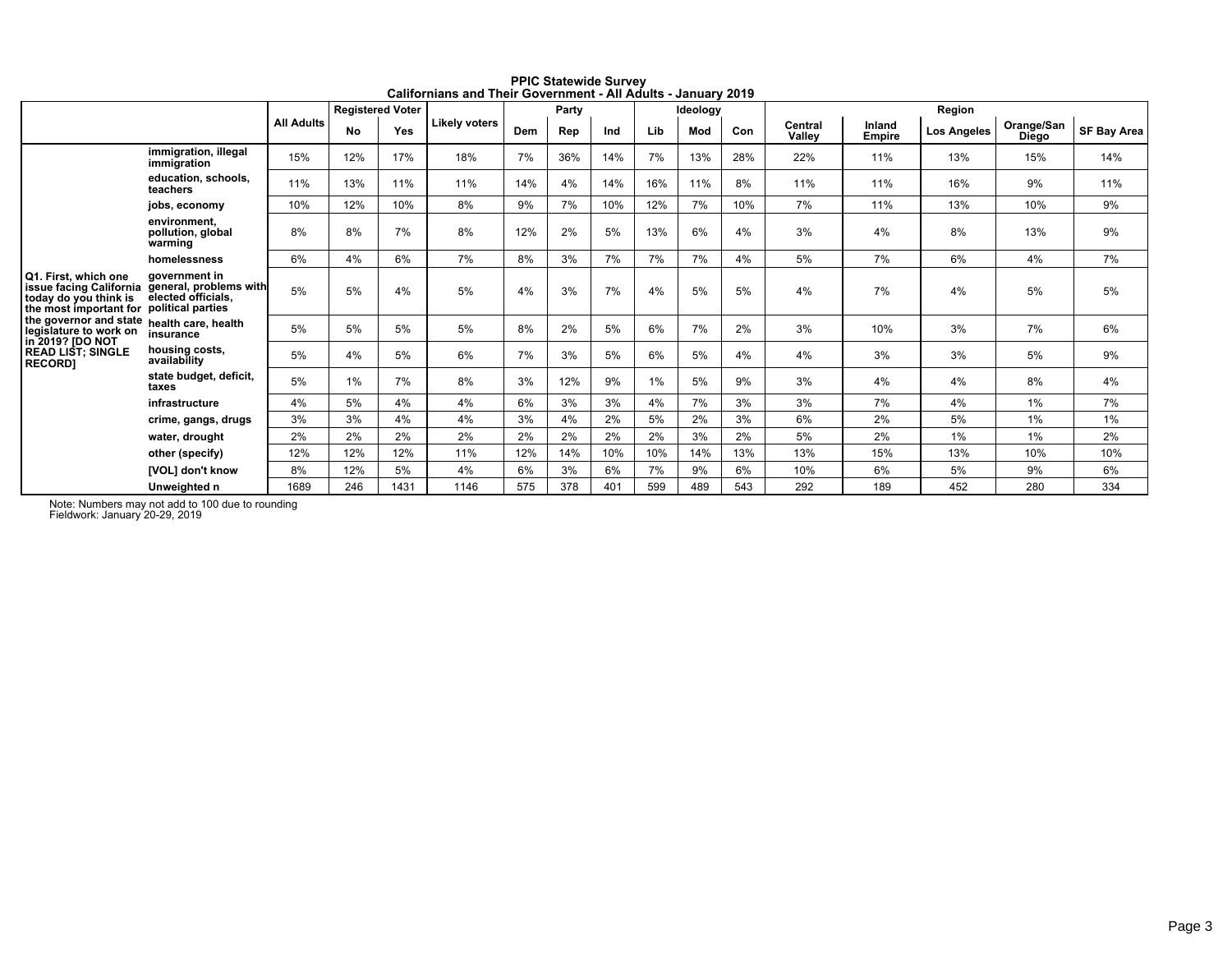|                                                                                                    |                                                                                    |      | Gender |                             | <b>Race/Ethnicity</b> |         |        |       | Age   |       |           | <b>Children in Household</b> |
|----------------------------------------------------------------------------------------------------|------------------------------------------------------------------------------------|------|--------|-----------------------------|-----------------------|---------|--------|-------|-------|-------|-----------|------------------------------|
|                                                                                                    |                                                                                    | Male | Female | African<br><b>Americans</b> | Asian<br>Americans    | Latinos | Whites | 18-34 | 35-54 | $55+$ | <b>No</b> | <b>Yes</b>                   |
|                                                                                                    | immigration, illegal<br>immigration                                                | 13%  | 17%    | 3%                          | 8%                    | 14%     | 19%    | 9%    | 17%   | 19%   | 16%       | 13%                          |
|                                                                                                    | education, schools,<br>teachers                                                    | 9%   | 14%    | 15%                         | 20%                   | 13%     | 8%     | 15%   | 10%   | 9%    | 11%       | 13%                          |
|                                                                                                    | jobs, economy                                                                      | 11%  | 9%     | 23%                         | 9%                    | 13%     | 8%     | 9%    | 13%   | 9%    | 10%       | 11%                          |
|                                                                                                    | environment.<br>pollution, global<br>warming                                       | 9%   | 6%     | 3%                          | 9%                    | 4%      | 11%    | 8%    | 9%    | 6%    | 8%        | 7%                           |
|                                                                                                    | homelessness                                                                       | 4%   | 7%     | 15%                         | 7%                    | 4%      | 6%     | 7%    | 4%    | 7%    | 6%        | 5%                           |
| Q1. First, which one<br>issue facing California<br>today do you think is<br>the most important for | government in<br>general, problems with<br>elected officials.<br>political parties | 5%   | 5%     | 3%                          | 3%                    | 4%      | 6%     | 3%    | 7%    | 4%    | 5%        | 4%                           |
| the governor and state<br>legislature to work on<br>in 2019? [DO NOT                               | health care, health<br>insurance                                                   | 3%   | 7%     | 5%                          | 6%                    | 5%      | 6%     | 5%    | 5%    | 5%    | 6%        | 5%                           |
| READ LIŠT; SINGLE<br><b>RECORD1</b>                                                                | housing costs,<br>availability                                                     | 6%   | 4%     | 9%                          | 4%                    | 5%      | 5%     | 6%    | 5%    | 4%    | 4%        | 7%                           |
|                                                                                                    | state budget, deficit,<br>taxes                                                    | 7%   | 3%     | 1%                          | 4%                    | 2%      | 7%     | 2%    | 5%    | 7%    | 5%        | 4%                           |
|                                                                                                    | infrastructure                                                                     | 7%   | 2%     | 3%                          | 9%                    | 3%      | 4%     | 4%    | 5%    | 4%    | 5%        | 4%                           |
|                                                                                                    | crime, gangs, drugs                                                                | 3%   | 4%     | 2%                          | 2%                    | 5%      | 3%     | 4%    | 3%    | 4%    | 3%        | 3%                           |
|                                                                                                    | water, drought                                                                     | 3%   | 1%     | 0%                          | 2%                    | 2%      | 3%     | 2%    | 2%    | 3%    | 2%        | 2%                           |
|                                                                                                    | other (specify)                                                                    | 14%  | 11%    | 10%                         | 8%                    | 16%     | 10%    | 14%   | 11%   | 12%   | 11%       | 14%                          |
|                                                                                                    | [VOL] don't know                                                                   | 6%   | 9%     | 6%                          | 9%                    | 11%     | 5%     | 12%   | 4%    | 7%    | 7%        | 8%                           |
|                                                                                                    | Unweighted n                                                                       | 905  | 784    | 106                         | 113                   | 462     | 861    | 326   | 464   | 885   | 1176      | 497                          |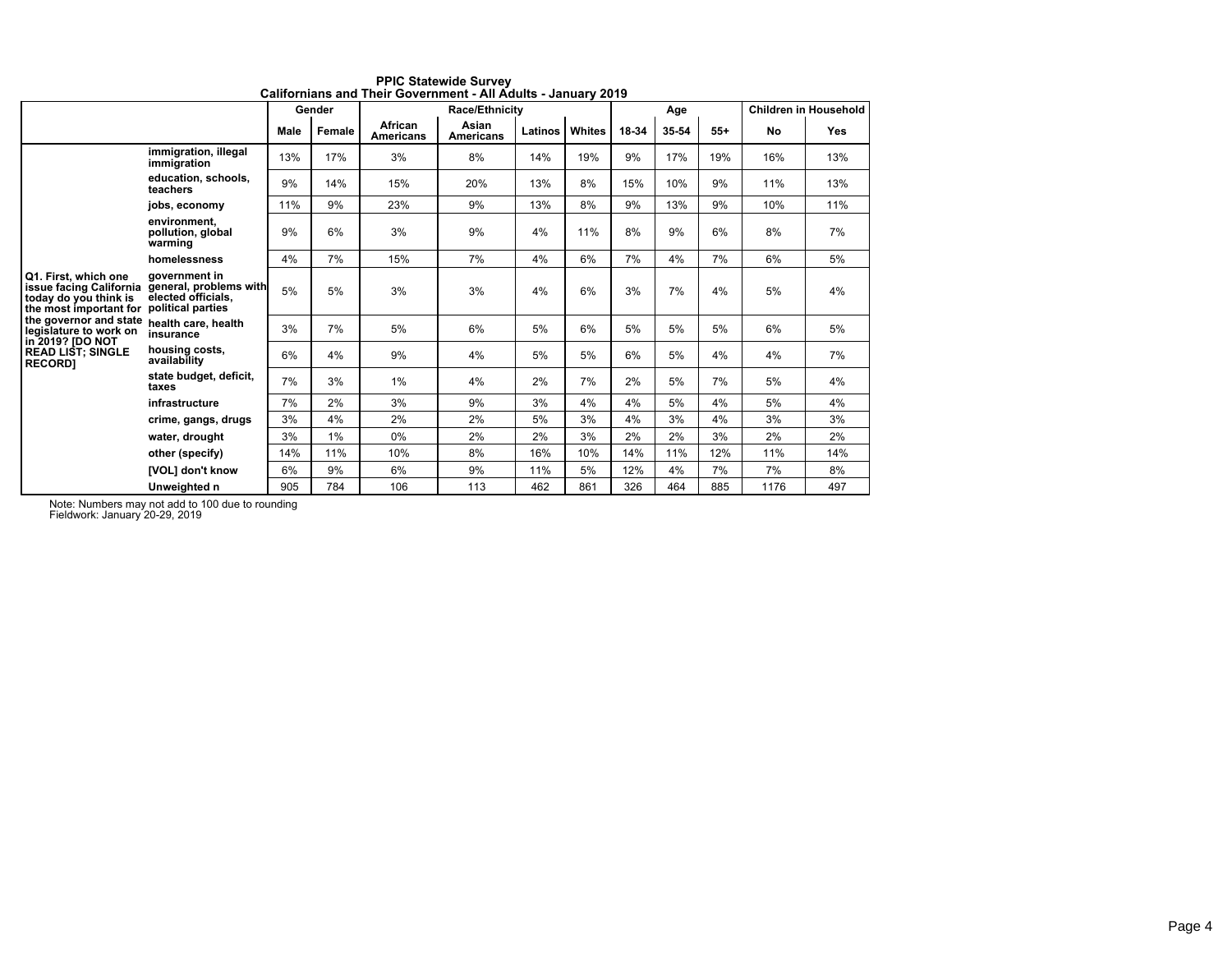|                                                                                                    |                                                                                    |                            | <b>Education</b>             |                     |              | <b>Annual Household Income</b> |        |               | <b>Nativity</b> |                    |     | <b>Home Ownership</b> |
|----------------------------------------------------------------------------------------------------|------------------------------------------------------------------------------------|----------------------------|------------------------------|---------------------|--------------|--------------------------------|--------|---------------|-----------------|--------------------|-----|-----------------------|
|                                                                                                    |                                                                                    | <b>High school</b><br>only | Some<br>college<br>education | College<br>Graduate | $<$ \$40 $k$ | \$40k-\$79k                    | \$80k+ | <b>Native</b> | Naturalized     | <b>Non-Citizen</b> | Own | Rent                  |
|                                                                                                    | immigration, illegal<br>immigration                                                | 15%                        | 16%                          | 15%                 | 13%          | 12%                            | 21%    | 16%           | 15%             | 12%                | 19% | 11%                   |
|                                                                                                    | education, schools,<br>teachers                                                    | 11%                        | 12%                          | 12%                 | 13%          | 9%                             | 11%    | 9%            | 14%             | 17%                | 12% | 12%                   |
|                                                                                                    | jobs, economy                                                                      | 15%                        | 8%                           | 8%                  | 14%          | 10%                            | 6%     | 9%            | 16%             | 12%                | 8%  | 12%                   |
|                                                                                                    | environment.<br>pollution, global<br>warming                                       | 5%                         | 9%                           | 10%                 | 4%           | 9%                             | 13%    | 8%            | 7%              | 7%                 | 10% | 6%                    |
|                                                                                                    | homelessness                                                                       | 4%                         | 7%                           | 8%                  | 5%           | 8%                             | 5%     | 7%            | 6%              | 4%                 | 5%  | 7%                    |
| Q1. First, which one<br>issue facing California<br>today do you think is<br>the most important for | government in<br>general, problems with<br>elected officials.<br>political parties | 5%                         | 4%                           | 5%                  | 6%           | 2%                             | 4%     | 5%            | 3%              | 5%                 | 5%  | 4%                    |
| the governor and state<br>legislature to work on<br>in 2019? [DO NOT                               | health care, health<br>insurance                                                   | 5%                         | 5%                           | 6%                  | 6%           | 6%                             | 4%     | 6%            | 2%              | 4%                 | 5%  | 6%                    |
| READ LIŠT; SINGLE<br><b>RECORD1</b>                                                                | housing costs,<br>availability                                                     | 4%                         | 5%                           | 6%                  | 3%           | 7%                             | 6%     | 5%            | 6%              | 3%                 | 3%  | 6%                    |
|                                                                                                    | state budget, deficit,<br>taxes                                                    | 2%                         | 7%                           | 6%                  | 3%           | 6%                             | 6%     | 6%            | 5%              | $0\%$              | 7%  | 2%                    |
|                                                                                                    | infrastructure                                                                     | 3%                         | 4%                           | 7%                  | 3%           | 6%                             | 6%     | 4%            | 3%              | 7%                 | 4%  | 5%                    |
|                                                                                                    | crime, gangs, drugs                                                                | 5%                         | 3%                           | 2%                  | 4%           | 3%                             | 3%     | 3%            | 4%              | 4%                 | 3%  | 4%                    |
|                                                                                                    | water, drought                                                                     | 1%                         | 2%                           | 3%                  | 1%           | 3%                             | 2%     | 2%            | 2%              | 2%                 | 3%  | 2%                    |
|                                                                                                    | other (specify)                                                                    | 15%                        | 11%                          | 9%                  | 13%          | 13%                            | 10%    | 13%           | 12%             | 10%                | 13% | 12%                   |
|                                                                                                    | [VOL] don't know                                                                   | 10%                        | 8%                           | 4%                  | 12%          | 6%                             | 2%     | 6%            | 5%              | 13%                | 3%  | 12%                   |
|                                                                                                    | Unweighted n                                                                       | 444                        | 430                          | 794                 | 503          | 397                            | 641    | 1311          | 215             | 151                | 990 | 621                   |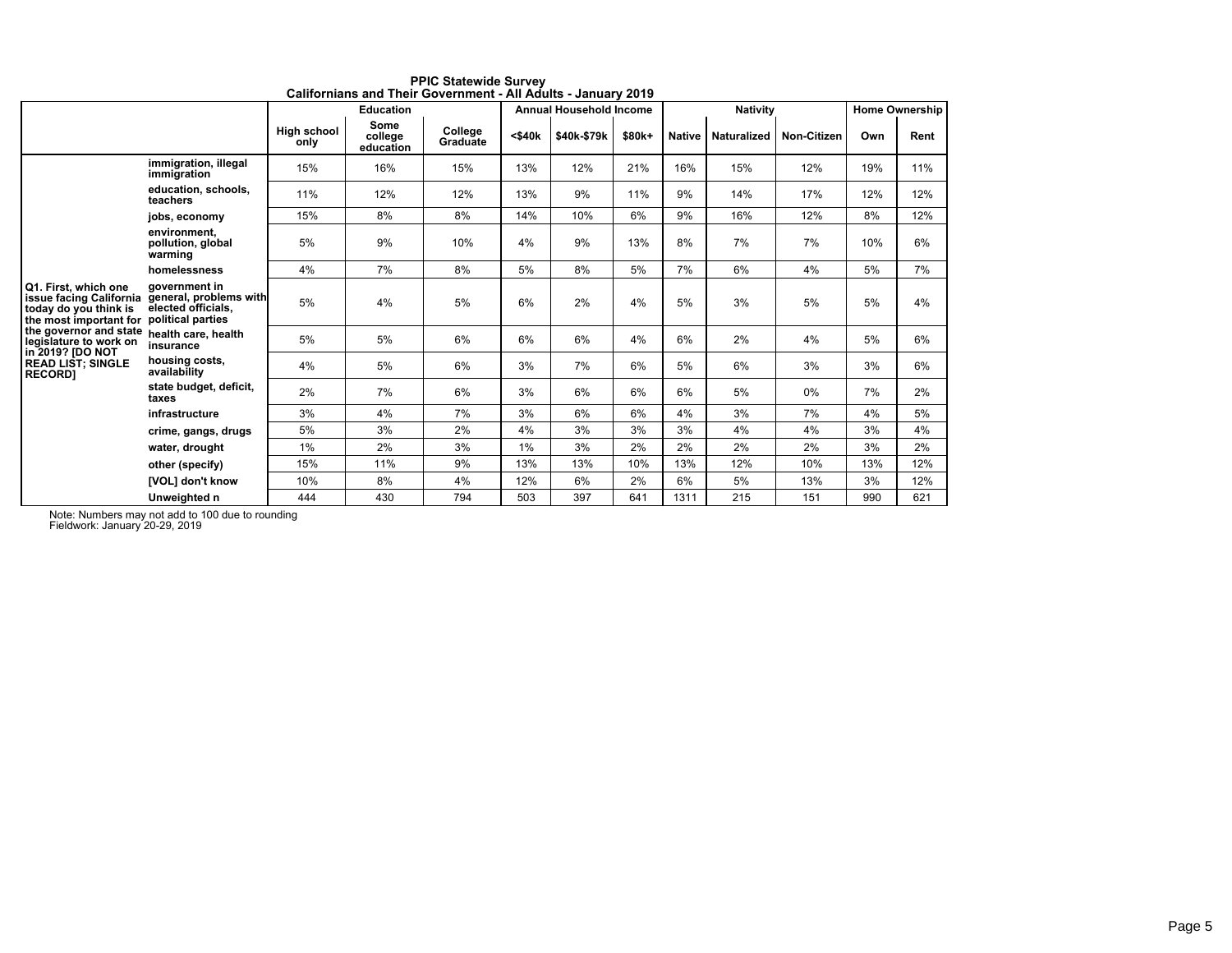| <b>PPIC Statewide Survey</b>                                  |  |
|---------------------------------------------------------------|--|
| Californians and Their Government - All Adults - January 2019 |  |

|                                                                                         |                                                      |                   | Registered Voter |      |               |     | Party |     |     | Ideology |     |                   |                         | Region      |                     |             |
|-----------------------------------------------------------------------------------------|------------------------------------------------------|-------------------|------------------|------|---------------|-----|-------|-----|-----|----------|-----|-------------------|-------------------------|-------------|---------------------|-------------|
|                                                                                         |                                                      | <b>All Adults</b> | No               | Yes  | Likely voters | Dem | Rep   | Ind | Lib | Mod      | Con | Central<br>Vallev | Inland<br><b>Empire</b> | Los Angeles | Orange/San<br>Diego | SF Bay Area |
| Q2. Overall, from what                                                                  | approve                                              | 44%               | 47%              | 43%  | 43%           | 63% | 16%   | 37% | 61% | 44%      | 25% | 38%               | 36%                     | 46%         | 41%                 | 52%         |
| you know so far, do                                                                     | disapprove                                           | 23%               | 11%              | 28%  | 29%           | 9%  | 59%   | 30% | 8%  | 16%      | 47% | 29%               | 19%                     | 16%         | 31%                 | 17%         |
| you approve or<br>disapprove of the way!<br>that Gavin Newsom is<br>handling his job as | [VOL] have not heard<br>enough to have an<br>opinion | 23%               | 29%              | 21%  | 21%           | 21% | 19%   | 22% | 22% | 29%      | 18% | 23%               | 31%                     | 24%         | 22%                 | 23%         |
| governor of<br>California?                                                              | [VOL] don't know                                     | 10%               | 13%              | 8%   | 8%            | 7%  | 6%    | 11% | 9%  | 10%      | 10% | 10%               | 14%                     | 13%         | 7%                  | 7%          |
|                                                                                         | Unweighted n                                         | 1684              | 244              | 1428 | 1144          | 580 | 376   | 396 | 600 | 484      | 540 | 293               | 188                     | 449         | 282                 | 335         |

|                                                                                        |                                                      |      | Gender |                      | <b>Race/Ethnicity</b>     |         |               |       | Age             |       |      | Children in Household |
|----------------------------------------------------------------------------------------|------------------------------------------------------|------|--------|----------------------|---------------------------|---------|---------------|-------|-----------------|-------|------|-----------------------|
|                                                                                        |                                                      | Male | Female | African<br>Americans | Asian<br><b>Americans</b> | Latinos | <b>Whites</b> | 18-34 | 35-54           | $55+$ | No   | Yes                   |
| Q2. Overall, from what                                                                 | approve                                              | 43%  | 44%    | 52%                  | 53%                       | 51%     | 37%           | 43%   | 43%             | 46%   | 43%  | 46%                   |
| you know so far, do                                                                    | disapprove                                           | 24%  | 22%    | 16%                  | 9%                        | 16%     | 32%           | 20%   | 22%             | 25%   | 23%  | 22%                   |
| you approve or<br>disapprove of the way<br>that Gavin Newsom is<br>handling his job as | [VOL] have not heard<br>enough to have an<br>opinion | 23%  | 24%    | 26%                  | 28%                       | 22%     | 22%           | 24%   | 24%             | 22%   | 25%  | 20%                   |
| aovernor of                                                                            | [VOL] don't know                                     | 10%  | 10%    | 5%                   | 10%                       | 11%     | 9%            | 13%   | 11%             | 7%    | 9%   | 11%                   |
| Čalifornia?                                                                            | Unweighted n                                         | 898  | 786    | 107                  | 112                       | 460     | 860           | 323   | 46 <sup>4</sup> | 885   | 1175 | 494                   |

|                                                                                        |                                                      |                     | <b>Education</b>             |                     |              | <b>Annual Household Income</b> |        |               | <b>Nativity</b> |                    |     | Home Ownership |
|----------------------------------------------------------------------------------------|------------------------------------------------------|---------------------|------------------------------|---------------------|--------------|--------------------------------|--------|---------------|-----------------|--------------------|-----|----------------|
|                                                                                        |                                                      | High school<br>only | Some<br>college<br>education | College<br>Graduate | $<$ \$40 $k$ | \$40k-\$79k                    | \$80k+ | <b>Native</b> | Naturalized     | <b>Non-Citizen</b> | Own | Rent           |
| Q2. Overall, from what                                                                 | approve                                              | 49%                 | 37%                          | 46%                 | 53%          | 40%                            | 39%    | 38%           | 60%             | 54%                | 41% | 48%            |
| you know so far, do                                                                    | disapprove                                           | 21%                 | 25%                          | 22%                 | 16%          | 17%                            | 32%    | 28%           | 17%             | 7%                 | 28% | 18%            |
| vou approve or<br>disapprove of the way<br>that Gavin Newsom is<br>handling his job as | [VOL] have not heard<br>enough to have an<br>opinion | 22%                 | 24%                          | 24%                 | 21%          | 33%                            | 22%    | 24%           | 15%             | 27%                | 23% | 23%            |
| I governor of                                                                          | [VOL] don't know                                     | 9%                  | 14%                          | 7%                  | 10%          | 10%                            | 8%     | 10%           | 8%              | 12%                | 8%  | 11%            |
| <b>California?</b>                                                                     | Unweighted n                                         | 444                 | 426                          | 793                 | 500          | 398                            | 637    | 1310          | 213             | 150                | 988 | 617            |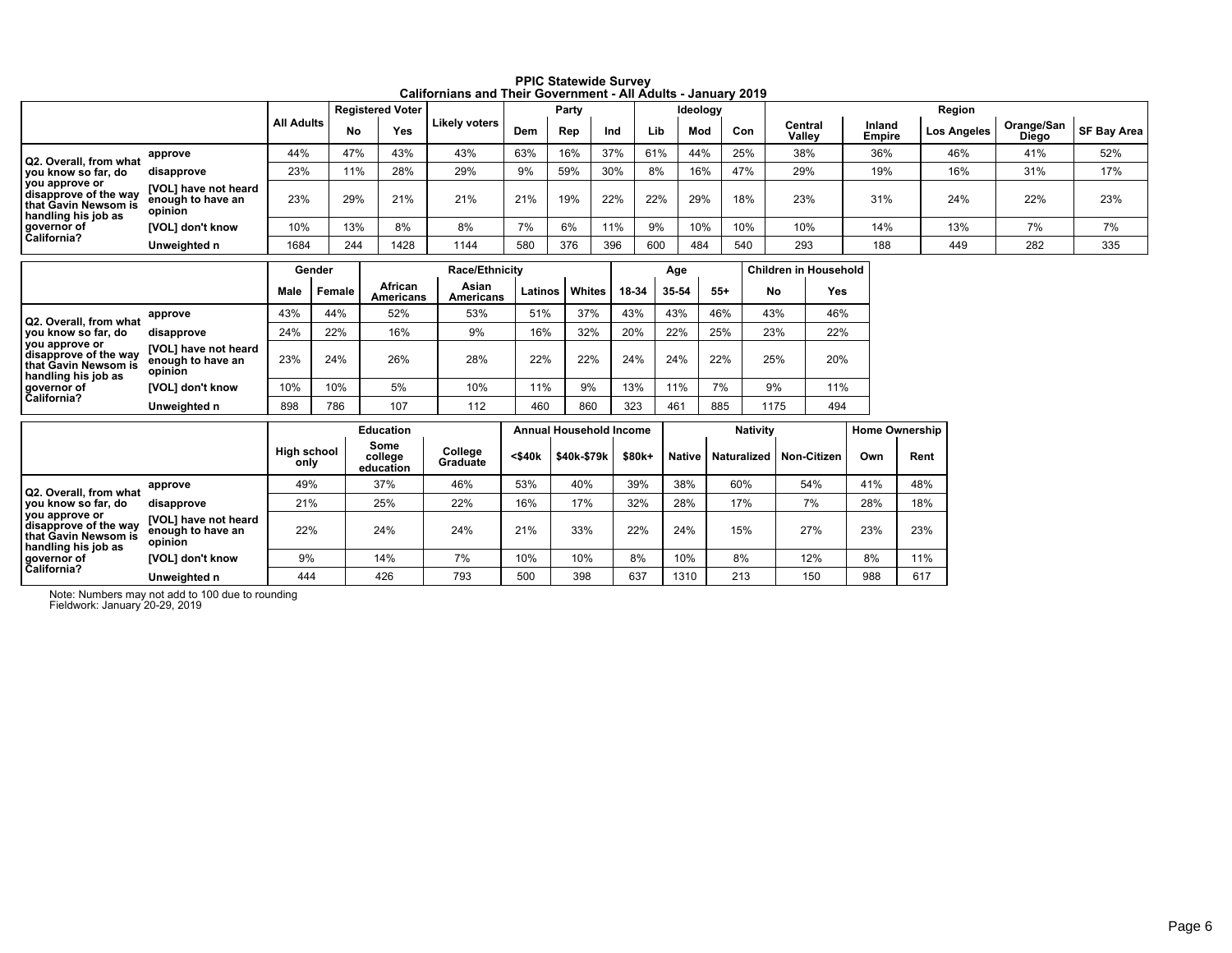|                                                   |                  |                   |     | Registered Voter |               |     | Party |     |     | Ideology |     |                   |                         | Region      |                     |             |
|---------------------------------------------------|------------------|-------------------|-----|------------------|---------------|-----|-------|-----|-----|----------|-----|-------------------|-------------------------|-------------|---------------------|-------------|
|                                                   |                  | <b>All Adults</b> | No  | Yes              | Likely voters | Dem | Rep   | Ind | Lib | Mod      | Con | Central<br>Vallev | Inland<br><b>Empire</b> | Los Angeles | Orange/San<br>Diego | SF Bay Area |
| Q3. Overall, do you                               | approve          | 49%               | 56% | 46%              | 46%           | 69% | 22%   | 38% | 66% | 49%      | 32% | 44%               | 40%                     | 54%         | 48%                 | 55%         |
| approve or disapprove disapprove                  |                  | 37%               | 24% | 42%              | 43%           | 18% | 74%   | 50% | 16% | 35%      | 61% | 44%               | 45%                     | 30%         | 44%                 | 26%         |
| l of the wav that the<br>l California Legislature | [VOL] don't know | 14%               | 20% | 11%              | 11%           | 13% | 5%    | 12% | 18% | 17%      | 7%  | 12%               | 15%                     | 16%         | 8%                  | 19%         |
| is handling its job?                              | Unweighted n     | 1689              | 245 | 1432             | 1147          | 578 | 378   | 399 | 600 | 487      | 542 | 295               | 188                     | 448         | 283                 | 336         |

**PPIC Statewide Survey Californians and Their Government - All Adults - January 2019**

|                                               |                  |      | Gender |                      | <b>Race/Ethnicity</b> |         |        |       | Age   |       | Children in Household |     |
|-----------------------------------------------|------------------|------|--------|----------------------|-----------------------|---------|--------|-------|-------|-------|-----------------------|-----|
|                                               |                  | Male | Female | African<br>Americans | Asian<br>Americans    | Latinos | Whites | 18-34 | 35-54 | $55+$ | No                    | Yes |
| Q3. Overall, do you                           | approve          | 49%  | 49%    | 60%                  | 64%                   | 57%     | 38%    | 54%   | 48%   | 47%   | 48%                   | 52% |
| approve or disapprove                         | disapprove       | 41%  | 33%    | 29%                  | 21%                   | 29%     | 46%    | 28%   | 41%   | 40%   | 37%                   | 35% |
| of the wav that the<br>California Legislature | [VOL] don't know | 10%  | 18%    | 11%                  | 15%                   | 14%     | 15%    | 18%   | 12%   | 13%   | 15%                   | 13% |
| is handling its job?                          | Unweighted n     | 903  | 786    | 105                  | 113                   | 461     | 861    | 326   | 464   | 884   | 1175                  | 498 |

|                                                      |                  |                     | <b>Education</b>             |                     |        | <b>Annual Household Income</b> |        |          | <b>Nativity</b>             |     |     | Home Ownership |
|------------------------------------------------------|------------------|---------------------|------------------------------|---------------------|--------|--------------------------------|--------|----------|-----------------------------|-----|-----|----------------|
|                                                      |                  | High school<br>only | Some<br>college<br>education | College<br>Graduate | <\$40k | 540k-\$79k                     | \$80k+ | Native I | ∣ Naturalized ∣ Non-Citizen |     | Own | Rent           |
| Q3. Overall, do you                                  | approve          | 52%                 | 45%                          | 51%                 | 55%    | 52%                            | 43%    | 41%      | 59%                         | 70% | 44% | 55%            |
| approve or disapprove disapprove                     |                  | 34%                 | 42%                          | 34%                 | 27%    | 34%                            | 45%    | 45%      | 29%                         | 14% | 45% | 28%            |
| of the way that the<br><b>California Legislature</b> | [VOL] don't know | 14%                 | 13%                          | 16%                 | 17%    | 14%                            | 12%    | 14%      | 12%                         | 17% | 11% | 17%            |
| is handling its job?                                 | Unweighted n     | 446                 | 425                          | 796                 | 502    | 397                            | 639    | 1311     | 215                         | 151 | 989 | 619            |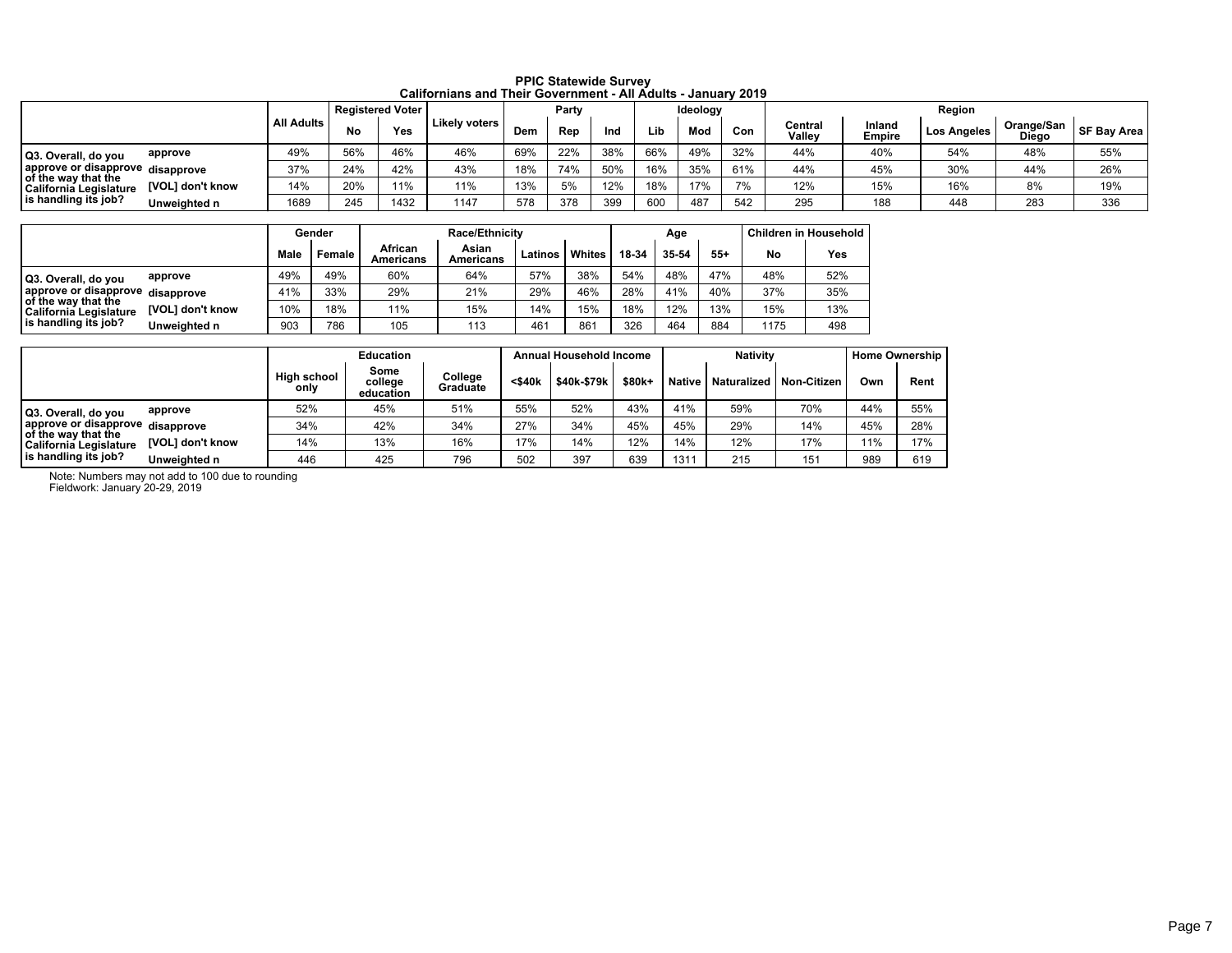|                                                |                                          |            |     | Registered Voter |               |     | Party |      |     | Ideology |     |                   |                         | Region      |                            |             |
|------------------------------------------------|------------------------------------------|------------|-----|------------------|---------------|-----|-------|------|-----|----------|-----|-------------------|-------------------------|-------------|----------------------------|-------------|
|                                                |                                          | All Adults | No  | Yes              | Likely voters | Dem | Rep   | Ind. | ∟ib | Mod      | Con | Central<br>Vallev | Inland<br><b>Empire</b> | Los Angeles | Orange/San<br><b>Diego</b> | SF Bay Area |
| Q4. Do you think that<br>Governor Newsom and   | yes, will be able to<br>work together    | 67%        | 73% | 64%              | 65%           | 79% | 44%   | 59%  | 77% | 66%      | 58% | 67%               | 68%                     | 72%         | 62%                        | 67%         |
| the state legislature<br>will be able to work! | no, will not be able to<br>work together | 22%        | 15% | 25%              | 25%           | 11% | 45%   | 27%  | 12% | 21%      | 32% | 24%               | 23%                     | 15%         | 26%                        | 21%         |
| together and                                   | [VOL] don't know                         | 11%        | 12% | 11%              | 10%           | 10% | 10%   | 14%  | 10% | 14%      | 10% | 9%                | 9%                      | 12%         | 13%                        | 12%         |
| accomplish a lot in the<br>next year, or not?  | Unweighted n                             | 1693       | 247 | 1434             | 1151          | 580 | 378   | 400  | 602 | 484      | 547 | 297               | 188                     | 451         | 281                        | 335         |

|                                               |                                          |      | Gender |                      | <b>Race/Ethnicity</b> |         |        |       | Age   |       |      | Children in Household |
|-----------------------------------------------|------------------------------------------|------|--------|----------------------|-----------------------|---------|--------|-------|-------|-------|------|-----------------------|
|                                               |                                          | Male | Female | African<br>Americans | Asian<br>Americans    | Latinos | Whites | 18-34 | 35-54 | $55+$ | No   | Yes                   |
| Q4. Do you think that<br>Governor Newsom and  | yes, will be able to<br>work together    | 67%  | 67%    | 76%                  | 69%                   | 76%     | 60%    | 69%   | 67%   | 67%   | 67%  | 68%                   |
| the state legislature<br>will be able to work | no, will not be able to<br>work together | 22%  | 22%    | 16%                  | 17%                   | 16%     | 27%    | 21%   | 24%   | 20%   | 22%  | 21%                   |
| ∣ together and<br>accomplish a lot in the     | [VOL] don't know                         | 11%  | 12%    | 8%                   | 14%                   | 8%      | 13%    | 10%   | 10%   | 13%   | 11%  | 11%                   |
| next year, or not?                            | Unweighted n                             | 906  | 787    | 107                  | 113                   | 464     | 860    | 326   | 465   | 887   | 1177 | 500                   |

|                                               |                                          |                     | <b>Education</b>             |                     |        | <b>Annual Household Income</b> |        |               | <b>Nativity</b> |                           |     | Home Ownership |
|-----------------------------------------------|------------------------------------------|---------------------|------------------------------|---------------------|--------|--------------------------------|--------|---------------|-----------------|---------------------------|-----|----------------|
|                                               |                                          | High school<br>only | Some<br>college<br>education | College<br>Graduate | <\$40k | \$40k-\$79k                    | \$80k+ | <b>Native</b> |                 | Naturalized   Non-Citizen | Own | Rent           |
| Q4. Do you think that<br>Governor Newsom and  | yes, will be able to<br>work together    | 71%                 | 64%                          | 67%                 | 70%    | 72%                            | 63%    | 63%           | 77%             | 77%                       | 64% | 70%            |
| the state legislature<br>will be able to work | no, will not be able to<br>work together | 20%                 | 25%                          | 21%                 | 19%    | 18%                            | 27%    | 27%           | 14%             | 10%                       | 25% | 19%            |
| together and<br>accomplish a lot in the       | [VOL] don't know                         | 10%                 | 11%                          | 13%                 | 11%    | 10%                            | 10%    | 11%           | 10%             | 13%                       | 11% | 11%            |
| next year, or not?                            | Unweighted n                             | 447                 | 427                          | 797                 | 506    | 396                            | 640    | 1313          | 215             | 153                       | 991 | 622            |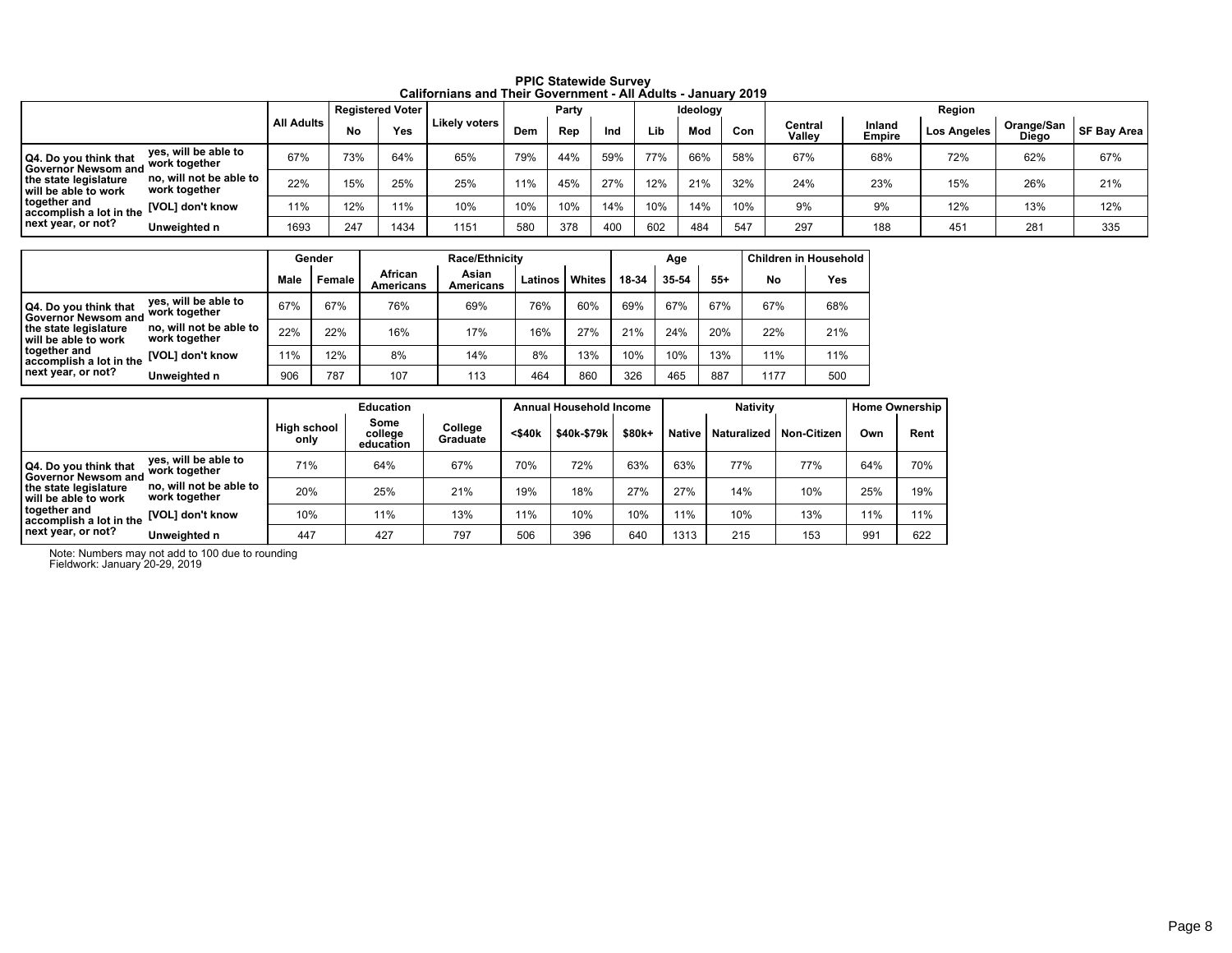|                                              |                  |                   | Registered Voter |      |               |            | Party |     |     | Ideology |     |                   |                         | Region      |                     |             |
|----------------------------------------------|------------------|-------------------|------------------|------|---------------|------------|-------|-----|-----|----------|-----|-------------------|-------------------------|-------------|---------------------|-------------|
|                                              |                  | <b>All Adults</b> | No               | Yes  | Likely voters | <b>Dem</b> | Rep   | Ind | Lib | Mod      | Con | Central<br>Vallev | Inland<br><b>Empire</b> | Los Angeles | Orange/San<br>Diego | SF Bay Area |
| Q5. Do you think                             | right direction  | 55%               | 63%              | 52%  | 51%           | 79%        | 18%   | 41% | 74% | 57%      | 34% | 51%               | 47%                     | 61%         | 50%                 | 64%         |
| things in California are wrong direction     |                  | 40%               | 29%              | 45%  | 45%           | 17%        | 79%   | 55% | 20% | 40%      | 62% | 44%               | 50%                     | 35%         | 45%                 | 28%         |
| GENERALLY going in<br>the right direction or | [VOL] don't know | 5%                | 8%               | 4%   | 3%            | 4%         | 3%    | 4%  | 6%  | 3%       | 4%  | 5%                | 4%                      | 4%          | 5%                  | 8%          |
| the wrong direction?                         | Unweighted n     | 1699              | 254              | 1433 | 1149          | 579        | 378   | 399 | 601 | 489      | 547 | 298               | 188                     | 451         | 281                 | 336         |

**PPIC Statewide Survey Californians and Their Government - All Adults - January 2019**

|                                                     |                  |      | Gender |                      | <b>Race/Ethnicity</b> |         |        |       | Age   |       | Children in Household |     |
|-----------------------------------------------------|------------------|------|--------|----------------------|-----------------------|---------|--------|-------|-------|-------|-----------------------|-----|
|                                                     |                  | Male | Female | African<br>Americans | Asian<br>Americans    | Latinos | Whites | 18-34 | 35-54 | $55+$ | No                    | Yes |
| Q5. Do you think                                    | right direction  | 53%  | 57%    | 57%                  | 71%                   | 62%     | 47%    | 63%   | 53%   | 50%   | 55%                   | 57% |
| things in California are wrong direction            |                  | 42%  | 38%    | 36%                  | 24%                   | 32%     | 49%    | 32%   | 42%   | 45%   | 40%                   | 39% |
| <b>GENERALLY</b> going in<br>the right direction or | [VOL] don't know | 5%   | 5%     | 6%                   | 5%                    | 6%      | 4%     | 5%    | 5%    | 5%    | 6%                    | 4%  |
| the wrong direction?                                | Unweighted n     | 910  | 789    | 107                  | 114                   | 469     | 860    | 329   | 466   | 889   | 1183                  | 500 |

|                                              |                  |                     | <b>Education</b>             |                     |                 | Annual Household Income |        |        | <b>Nativity</b>             |     |     | Home Ownership |
|----------------------------------------------|------------------|---------------------|------------------------------|---------------------|-----------------|-------------------------|--------|--------|-----------------------------|-----|-----|----------------|
|                                              |                  | High school<br>only | Some<br>college<br>education | College<br>Graduate | $<$ \$40 $k$    | \$40k-\$79k             | \$80k+ | Native | ∣ Naturalized ∣ Non-Citizen |     | Own | Rent           |
| Q5. Do you think                             | right direction  | 57%                 | 48%                          | 61%                 | 59%             | 59%                     | 51%    | 47%    | 67%                         | 75% | 50% | 60%            |
| I things in California are wrong direction   |                  | 37%                 | 47%                          | 34%                 | 34%             | 36%                     | 46%    | 48%    | 31%                         | 18% | 46% | 34%            |
| GENERALLY going in<br>the right direction or | [VOL] don't know | 6%                  | 4%                           | 5%                  | 7%              | 5%                      | 3%     | 5%     | 2%                          | 7%  | 5%  | 5%             |
| the wrong direction?                         | Unweiahted n     | 452                 | 431                          | 794                 | 51 <sup>1</sup> | 398                     | 639    | 1314   | 215                         | 158 | 993 | 626            |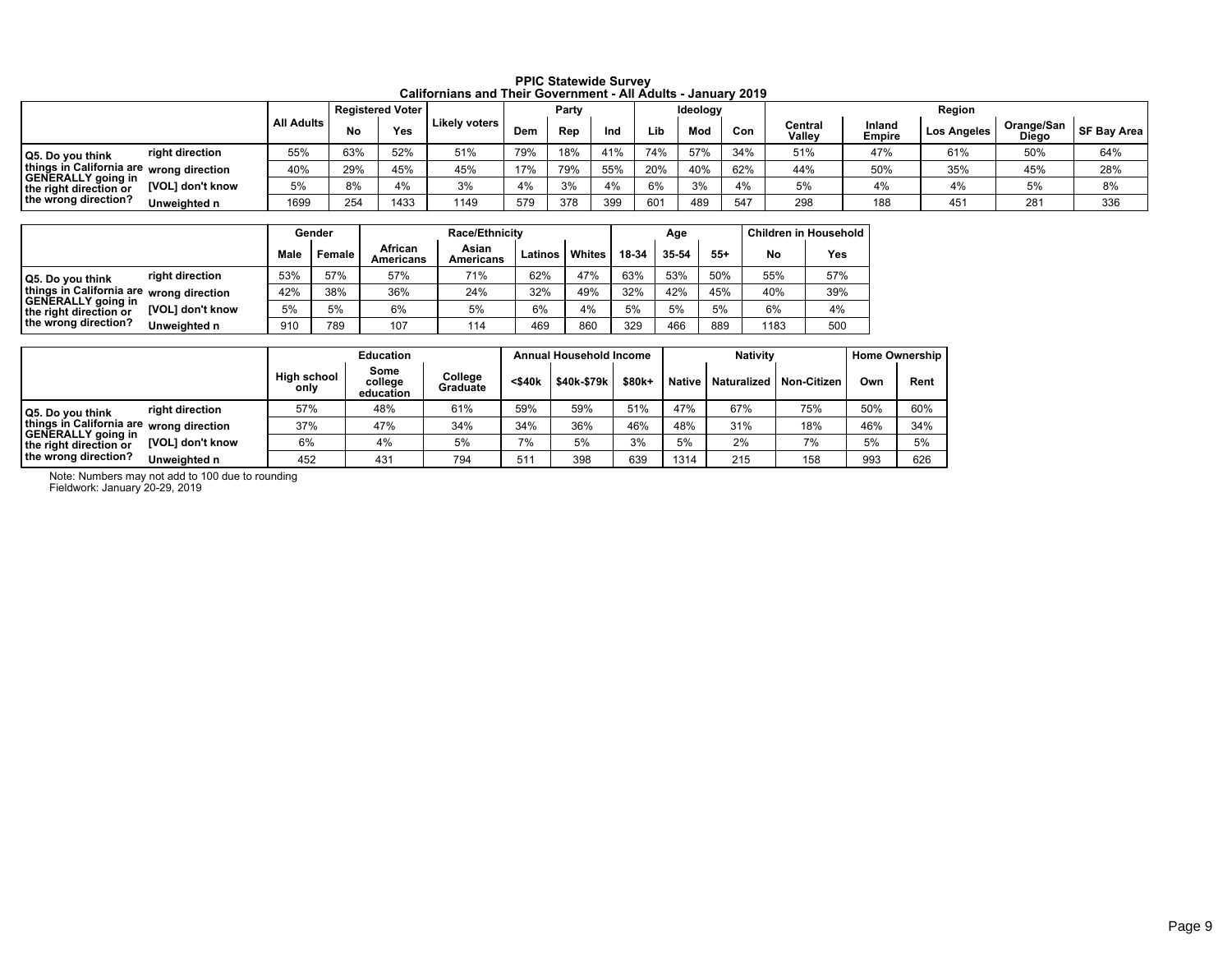|                                                |                  |                            |        | <b>Registered Voter</b>      |                           |              | Party                   |     |            | Ideology      |       |                 |                              |     |                         | Region             |                     |                    |
|------------------------------------------------|------------------|----------------------------|--------|------------------------------|---------------------------|--------------|-------------------------|-----|------------|---------------|-------|-----------------|------------------------------|-----|-------------------------|--------------------|---------------------|--------------------|
|                                                |                  | <b>All Adults</b>          | No     | <b>Yes</b>                   | <b>Likely voters</b>      | <b>Dem</b>   | Rep                     | Ind | <b>Lib</b> | Mod           |       | Con             | Central<br>Vallev            |     | Inland<br><b>Empire</b> | <b>Los Angeles</b> | Orange/San<br>Diego | <b>SF Bay Area</b> |
| Q6. Turning to<br>economic conditions          | good times       | 49%                        | 57%    | 46%                          | 45%                       | 54%          | 35%                     | 42% | 57%        | 48%           |       | 44%             | 45%                          |     | 43%                     | 50%                | 49%                 | 56%                |
| in California, do you<br>think that during the | bad times        | 42%                        | 34%    | 45%                          | 45%                       | 37%          | 57%                     | 47% | 36%        | 39%           |       | 49%             | 45%                          |     | 50%                     | 40%                | 45%                 | 32%                |
| next 12 months we will<br>have good times      | [VOL] don't know | 9%                         | 9%     | 9%                           | 10%                       | 9%           | 8%                      | 11% | 7%         | 12%           |       | 7%              | 10%                          |     | 8%                      | 10%                | 6%                  | 11%                |
| financially or bad<br>times?                   | Unweighted n     | 1697                       | 253    | 1432                         | 1148                      | 578          | 378                     | 400 | 601        | 491           |       | 546             | 297                          |     | 189                     | 451                | 281                 | 338                |
|                                                |                  | Gender                     |        |                              | <b>Race/Ethnicity</b>     |              |                         |     |            | Age           |       |                 | <b>Children in Household</b> |     |                         |                    |                     |                    |
|                                                |                  | Male                       | Female | African<br>Americans         | Asian<br><b>Americans</b> | Latinos      | Whites                  |     | 18-34      | 35-54         | $55+$ |                 | No                           | Yes |                         |                    |                     |                    |
| Q6. Turning to<br>economic conditions          | good times       | 53%                        | 46%    | 41%                          | 53%                       | 60%          | 42%                     |     | 54%        | 49%           | 45%   |                 | 47%                          | 54% |                         |                    |                     |                    |
| in California, do you<br>think that during the | bad times        | 39%                        | 44%    | 49%                          | 38%                       | 33%          | 46%                     |     | 40%        | 44%           | 41%   |                 | 43%                          | 39% |                         |                    |                     |                    |
| next 12 months we will<br>have good times      | [VOL] don't know | 8%                         | 10%    | 10%                          | 9%                        | 6%           | 11%                     |     | 6%         | 7%            | 14%   |                 | 10%                          | 7%  |                         |                    |                     |                    |
| financially or bad<br>times?                   | Unweighted n     | 908                        | 789    | 107                          | 114                       | 468          | 861                     |     | 331        | 465           | 887   | 1178            |                              | 503 |                         |                    |                     |                    |
|                                                |                  |                            |        | <b>Education</b>             |                           |              | Annual Household Income |     |            |               |       | <b>Nativity</b> |                              |     | <b>Home Ownership</b>   |                    |                     |                    |
|                                                |                  | <b>High school</b><br>only |        | Some<br>college<br>education | College<br>Graduate       | $<$ \$40 $k$ | \$40k-\$79k             |     | \$80k+     | <b>Native</b> |       |                 | Naturalized   Non-Citizen    |     | Own                     | Rent               |                     |                    |
| Q6. Turning to<br>economic conditions          | good times       | 57%                        |        | 39%                          | 52%                       | 52%          | 51%                     |     | 46%        | 42%           |       | 62%             | 66%                          |     | 45%                     | 54%                |                     |                    |
| in California, do you<br>think that during the | bad times        | 36%                        |        | 54%                          | 36%                       | 39%          | 43%                     |     | 44%        | 48%           |       | 33%             | 24%                          |     | 45%                     | 40%                |                     |                    |
| next 12 months we will<br>have good times      | [VOL] don't know | 8%                         |        | 7%                           | 12%                       | 9%           | 7%                      |     | 10%        | 9%            |       | 4%              | 10%                          |     | 11%                     | 7%                 |                     |                    |
| financially or bad<br>times?                   | Unweighted n     | 452                        |        | 430                          | 793                       | 510          | 399                     |     | 638        | 1316          |       | 212             | 157                          | 989 |                         | 627                |                     |                    |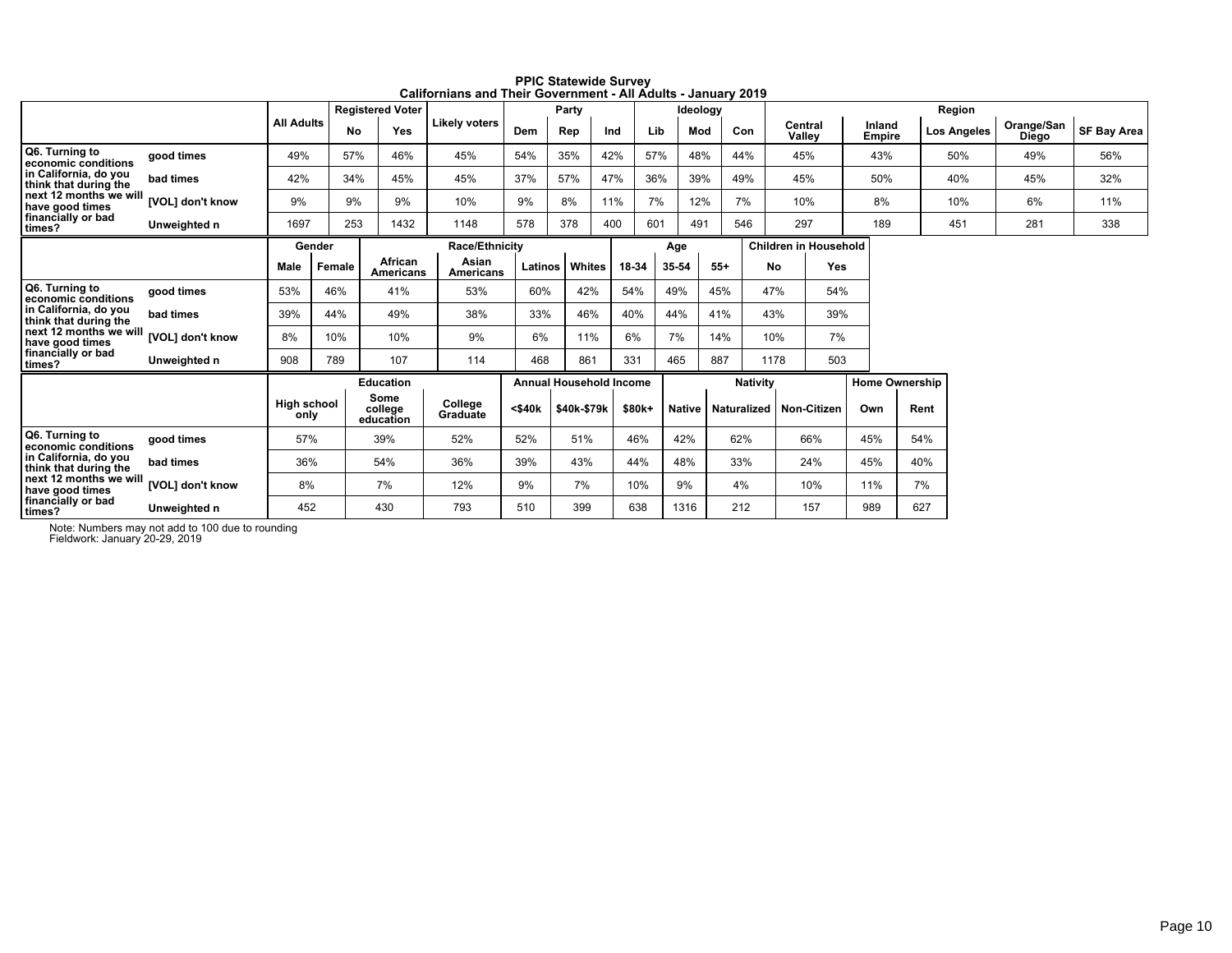|                                              |                              |                   |           | <b>Registered Voter</b> |                 |     | Party |     |     | Ideology |     |                   |                         | Region      |                     |             |
|----------------------------------------------|------------------------------|-------------------|-----------|-------------------------|-----------------|-----|-------|-----|-----|----------|-----|-------------------|-------------------------|-------------|---------------------|-------------|
|                                              |                              | <b>All Adults</b> | <b>No</b> | Yes                     | Likely voters I | Dem | Rep   | Ind | Lib | Mod      | Con | Central<br>Vallev | Inland<br><b>Empire</b> | Los Angeles | Orange/San<br>Diego | SF Bay Area |
|                                              | K-12 public education        | 16%               | 8%        | 19%                     | 20%             | 18% | 18%   | 20% | 18% | 13%      | 17% | 18%               | 16%                     | 17%         | 15%                 | 14%         |
| Q7. I'm going to name<br>some of the largest | higher education             | 10%               | 12%       | 10%                     | 8%              | 13% | 5%    | 8%  | 12% | 9%       | 10% | 9%                | 9%                      | 13%         | 6%                  | 13%         |
| areas for state<br>spending. Please tell     | health and human<br>services | 35%               | 35%       | 35%                     | 35%             | 26% | 48%   | 38% | 27% | 38%      | 42% | 33%               | 32%                     | 32%         | 44%                 | 37%         |
| me the one that<br>represents the most       | prisons and<br>corrections   | 33%               | 38%       | 31%                     | 32%             | 38% | 22%   | 31% | 39% | 35%      | 26% | 34%               | 40%                     | 36%         | 30%                 | 30%         |
| spending in the state<br>budget?             | [VOL] don't know             | 5%                | 6%        | 5%                      | 4%              | 4%  | 7%    | 3%  | 4%  | 5%       | 6%  | 5%                | 4%                      | 3%          | 5%                  | 7%          |
|                                              | Unweighted n                 | 1692              | 250       | 1430                    | 1145            | 579 | 374   | 400 | 600 | 490      | 542 | 296               | 186                     | 448         | 282                 | 339         |

|                                              |                              |      | Gender |                      | <b>Race/Ethnicity</b> |         |        |       | Age   |       |      | Children in Household |
|----------------------------------------------|------------------------------|------|--------|----------------------|-----------------------|---------|--------|-------|-------|-------|------|-----------------------|
|                                              |                              | Male | Female | African<br>Americans | Asian<br>Americans    | Latinos | Whites | 18-34 | 35-54 | $55+$ | No   | <b>Yes</b>            |
|                                              | K-12 public education        | 20%  | 12%    | 8%                   | 13%                   | 15%     | 19%    | 17%   | 14%   | 17%   | 17%  | 14%                   |
| Q7. I'm going to name<br>some of the largest | higher education             | 10%  | 10%    | 14%                  | 16%                   | 12%     | 7%     | 13%   | 10%   | 8%    | 11%  | 9%                    |
| l areas for state<br>spending. Please tell   | health and human<br>services | 34%  | 36%    | 31%                  | 42%                   | 29%     | 39%    | 34%   | 35%   | 37%   | 34%  | 37%                   |
| l me the one that<br>represents the most     | prisons and<br>corrections   | 30%  | 36%    | 46%                  | 23%                   | 40%     | 30%    | 33%   | 37%   | 31%   | 32%  | 37%                   |
| I spending in the state<br>budget?           | [VOL] don't know             | 5%   | 5%     | 0%                   | 6%                    | 4%      | 5%     | 4%    | 4%    | 7%    | 6%   | 2%                    |
|                                              | Unweighted n                 | 906  | 786    | 107                  | 113                   | 466     | 858    | 328   | 465   | 884   | 1176 | 500                   |

|                                                                 |                              |                     | <b>Education</b>             |                     |              | <b>Annual Household Income</b> |        |               | <b>Nativity</b> |                           |     | Home Ownership |
|-----------------------------------------------------------------|------------------------------|---------------------|------------------------------|---------------------|--------------|--------------------------------|--------|---------------|-----------------|---------------------------|-----|----------------|
|                                                                 |                              | High school<br>only | Some<br>college<br>education | College<br>Graduate | $<$ \$40 $k$ | \$40k-\$79k                    | \$80k+ | <b>Native</b> |                 | Naturalized   Non-Citizen | Own | Rent           |
|                                                                 | K-12 public education        | 15%                 | 15%                          | 20%                 | 14%          | 15%                            | 20%    | 18%           | 18%             | 8%                        | 19% | 14%            |
| Q7. I'm going to name                                           | higher education             | 16%                 | 5%                           | 8%                  | 12%          | 11%                            | 7%     | 8%            | 16%             | 14%                       | 7%  | 12%            |
| some of the largest<br>areas for state<br>spending. Please tell | health and human<br>services | 27%                 | 42%                          | 38%                 | 30%          | 36%                            | 40%    | 36%           | 30%             | 36%                       | 36% | 36%            |
| me the one that<br>represents the most                          | prisons and<br>corrections   | 36%                 | 35%                          | 29%                 | 37%          | 34%                            | 31%    | 33%           | 29%             | 38%                       | 34% | 34%            |
| spending in the state<br>budget?                                | [VOL] don't know             | 5%                  | 4%                           | 6%                  | 6%           | 4%                             | 3%     | 4%            | 7%              | 5%                        | 5%  | 4%             |
|                                                                 | Unweighted n                 | 450                 | 428                          | 792                 | 507          | 396                            | 639    | 1310          | 215             | 155                       | 991 | 621            |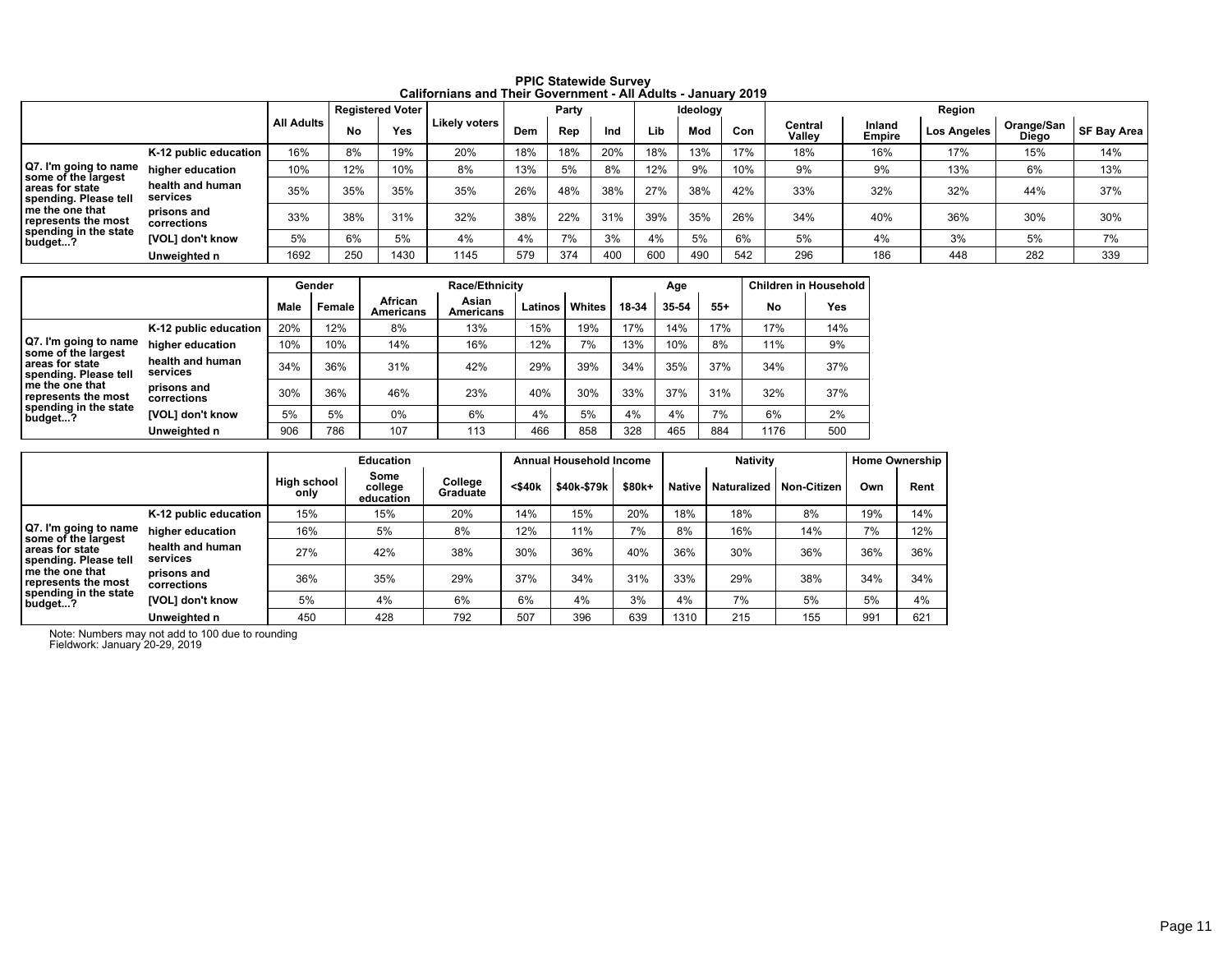|                                              |                     |                   | <b>Registered Voter</b> |      |               |     | Party |     |     | Ideology |     |                   |                         | Region      |                     |                    |
|----------------------------------------------|---------------------|-------------------|-------------------------|------|---------------|-----|-------|-----|-----|----------|-----|-------------------|-------------------------|-------------|---------------------|--------------------|
|                                              |                     | <b>All Adults</b> | No                      | Yes  | Likely voters | Dem | Rep   | Ind | Lib | Mod      | Con | Central<br>Vallev | Inland<br><b>Empire</b> | Los Angeles | Orange/San<br>Diego | <b>SF Bay Area</b> |
| Q8. I'm going to name                        | personal income tax | 33%               | 32%                     | 33%  | 34%           | 32% | 35%   | 32% | 32% | 33%      | 32% | 29%               | 30%                     | 29%         | 42%                 | 33%                |
| some of the largest                          | sales tax           | 23%               | 25%                     | 23%  | 22%           | 25% | 18%   | 25% | 25% | 23%      | 22% | 22%               | 21%                     | 29%         | 19%                 | 22%                |
| areas for state<br>revenues. Please tell     | corporate tax       | 22%               | 18%                     | 24%  | 24%           | 24% | 26%   | 22% | 25% | 19%      | 21% | 17%               | 18%                     | 20%         | 19%                 | 35%                |
| me the one that                              | motor vehicle fees  | 17%               | 22%                     | 15%  | 15%           | 15% | 14%   | 15% | 15% | 19%      | 18% | 24%               | 21%                     | 19%         | 17%                 | 9%                 |
| represents the most<br>revenue for the state | [VOL] don't know    | 5%                | 4%                      | 6%   | 5%            | 4%  | 8%    | 5%  | 2%  | 5%       | 7%  | 8%                | 10%                     | 4%          | 4%                  | 2%                 |
| budget?                                      | Unweighted n        | 1698              | 252                     | 1434 | 1151          | 578 | 377   | 402 | 602 | 490      | 546 | 297               | 189                     | 451         | 281                 | 338                |

|                                              |                     |      | Gender |                      | <b>Race/Ethnicity</b> |         |        |       | Age   |       | Children in Household |            |
|----------------------------------------------|---------------------|------|--------|----------------------|-----------------------|---------|--------|-------|-------|-------|-----------------------|------------|
|                                              |                     | Male | Female | African<br>Americans | Asian<br>Americans    | Latinos | Whites | 18-34 | 35-54 | $55+$ | No                    | <b>Yes</b> |
| Q8. I'm going to name                        | personal income tax | 36%  | 29%    | 18%                  | 40%                   | 26%     | 38%    | 35%   | 32%   | 31%   | 35%                   | 29%        |
| some of the largest                          | sales tax           | 20%  | 27%    | 26%                  | 22%                   | 28%     | 21%    | 29%   | 18%   | 23%   | 21%                   | 28%        |
| areas for state<br>revenues. Please tell     | corporate tax       | 24%  | 20%    | 25%                  | 29%                   | 15%     | 24%    | 22%   | 22%   | 22%   | 23%                   | 19%        |
| me the one that                              | motor vehicle fees  | 14%  | 20%    | 23%                  | 8%                    | 27%     | 13%    | 12%   | 22%   | 18%   | 15%                   | 21%        |
| represents the most<br>revenue for the state | [VOL] don't know    | 6%   | 4%     | 8%                   | $1\%$                 | 5%      | 5%     | 2%    | 6%    | 7%    | 6%                    | 3%         |
| budget?                                      | Unweighted n        | 909  | 789    | 107                  | 114                   | 466     | 863    | 331   | 467   | 885   | 1182                  | 501        |

|                                                |                     |                     | <b>Education</b>             |                     |              | Annual Household Income |        |               | <b>Nativity</b> |             |     | Home Ownership |
|------------------------------------------------|---------------------|---------------------|------------------------------|---------------------|--------------|-------------------------|--------|---------------|-----------------|-------------|-----|----------------|
|                                                |                     | High school<br>only | Some<br>college<br>education | College<br>Graduate | $<$ \$40 $k$ | \$40k-\$79k             | \$80k+ | <b>Native</b> | Naturalized     | Non-Citizen | Own | Rent           |
| Q8. I'm going to name                          | personal income tax | 32%                 | 29%                          | 38%                 | 28%          | 28%                     | 41%    | 34%           | 30%             | 29%         | 35% | 30%            |
| some of the largest                            | sales tax           | 22%                 | 25%                          | 23%                 | 25%          | 24%                     | 21%    | 24%           | 24%             | 23%         | 22% | 25%            |
| areas for state<br>l revenues. Please tell     | corporate tax       | 16%                 | 24%                          | 27%                 | 18%          | 23%                     | 28%    | 22%           | 25%             | 18%         | 21% | 23%            |
| l me the one that                              | motor vehicle fees  | 24%                 | 16%                          | 9%                  | 24%          | 19%                     | 8%     | 14%           | 17%             | 27%         | 15% | 19%            |
| represents the most<br>l revenue for the state | [VOL] don't know    | 5%                  | 6%                           | 4%                  | 5%           | 5%                      | 2%     | 6%            | 4%              | 4%          | 7%  | 3%             |
| budget?                                        | Unweiahted n        | 450                 | 431                          | 796                 | 509          | 400                     | 639    | 1318          | 213             | 156         | 991 | 627            |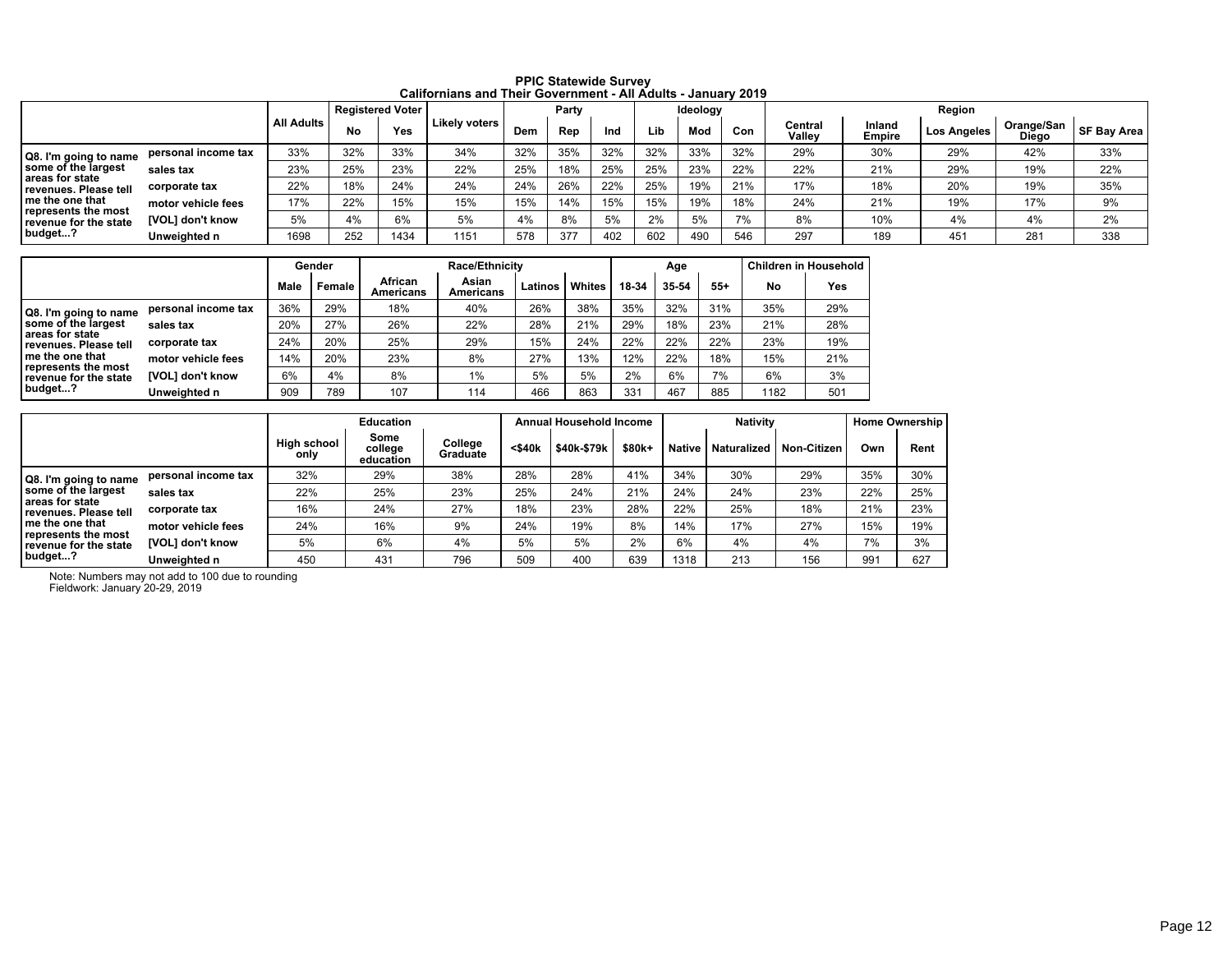|                                                                          |                              |                   |     | Registered Voter |               |     | Party |     |       | Ideology |     |                   |                         | Region      |                     |                    |
|--------------------------------------------------------------------------|------------------------------|-------------------|-----|------------------|---------------|-----|-------|-----|-------|----------|-----|-------------------|-------------------------|-------------|---------------------|--------------------|
|                                                                          |                              | <b>All Adults</b> | No  | <b>Yes</b>       | Likely voters | Dem | Rep   | Ind | Lib   | Mod      | Con | Central<br>Vallev | Inland<br><b>Empire</b> | Los Angeles | Orange/San<br>Diego | <b>SF Bay Area</b> |
| Q9. Thinking about                                                       | K-12 public education        | 46%               | 44% | 47%              | 49%           | 43% | 50%   | 53% | 46%   | 47%      | 47% | 49%               | 45%                     | 45%         | 34%                 | 55%                |
| these four areas of                                                      | higher education             | 16%               | 13% | 17%              | 15%           | 19% | 12%   | 19% | 16%   | 18%      | 12% | 12%               | 22%                     | 18%         | 19%                 | 12%                |
| state spending, I'd like<br>you to name the one<br>vou think should have | health and human<br>services | 32%               | 38% | 29%              | 30%           | 35% | 25%   | 24% | 35%   | 30%      | 30% | 29%               | 24%                     | 33%         | 43%                 | 30%                |
| the HIGHEST priority<br>when it comes to state                           | prisons and<br>corrections   | 4%                | 2%  | 5%               | 4%            | 2%  | 9%    | 3%  | 2%    | 2%       | 8%  | 7%                | 4%                      | 4%          | 3%                  | 2%                 |
| government                                                               | [VOL] don't know             | 3%                | 3%  | 2%               | 2%            | 0%  | 4%    | 2%  | $1\%$ | 4%       | 3%  | 3%                | 4%                      | $1\%$       | 2%                  | 1%                 |
| spending?                                                                | Unweighted n                 | 1682              | 253 | 1417             | 1136          | 577 | 367   | 397 | 599   | 487      | 535 | 294               | 187                     | 448         | 278                 | 334                |

|                                                                          |                              |          | Gender |                      | <b>Race/Ethnicity</b> |         |               |       | Age             |     |      | <b>Children in Household</b> |
|--------------------------------------------------------------------------|------------------------------|----------|--------|----------------------|-----------------------|---------|---------------|-------|-----------------|-----|------|------------------------------|
|                                                                          |                              | Male     | Female | African<br>Americans | Asian<br>Americans    | Latinos | <b>Whites</b> | 18-34 | 35-54           | 55+ | No   | Yes                          |
| Q9. Thinking about                                                       | K-12 public education        | 45%      | 47%    | 36%                  | 43%                   | 44%     | 49%           | 45%   | 48%             | 44% | 40%  | 56%                          |
| l these four areas of                                                    | higher education             | 18%      | 14%    | 26%                  | 20%                   | 17%     | 11%           | 20%   | 15%             | 12% | 17%  | 14%                          |
| state spending, I'd like<br>vou to name the one<br>vou think should have | health and human<br>services | 29%      | 35%    | 34%                  | 34%                   | 32%     | 33%           | 29%   | 31%             | 37% | 36%  | 26%                          |
| the HIGHEST priority<br>l when it comes to state                         | prisons and<br>corrections   | 5%       | 3%     | 4%                   | $0\%$                 | 5%      | 4%            | 3%    | 4%              | 5%  | 5%   | 2%                           |
| ∣ government                                                             | [VOL] don't know             | 2%<br>3% |        | $0\%$                | 4%                    | 1%      | 3%            | 2%    | 2%              | 3%  | 3%   | 2%                           |
| spending?                                                                | Unweighted n                 | 898      | 784    | 107                  | 113                   | 466     | 852           | 332   | 46 <sup>′</sup> | 876 | 1168 | 501                          |

|                                                                         |                              |                     | <b>Education</b>             |                     |              | <b>Annual Household Income</b> |        |               | <b>Nativity</b> |                           |     | Home Ownership |
|-------------------------------------------------------------------------|------------------------------|---------------------|------------------------------|---------------------|--------------|--------------------------------|--------|---------------|-----------------|---------------------------|-----|----------------|
|                                                                         |                              | High school<br>only | Some<br>college<br>education | College<br>Graduate | $<$ \$40 $k$ | \$40k-\$79k                    | \$80k+ | <b>Native</b> |                 | Naturalized   Non-Citizen | Own | Rent           |
|                                                                         | K-12 public education        | 42%                 | 46%                          | 51%                 | 41%          | 44%                            | 56%    | 46%           | 45%             | 44%                       | 52% | 40%            |
| Q9. Thinking about<br>these four areas of                               | higher education             | 17%                 | 16%                          | 15%                 | 16%          | 17%                            | 14%    | 15%           | 27%             | 11%                       | 12% | 19%            |
| state spending, I'd like<br>you to name the one                         | health and human<br>services | 35%                 | 30%                          | 30%                 | 38%          | 32%                            | 24%    | 31%           | 25%             | 39%                       | 28% | 36%            |
| you think should have<br>the HIGHEST priority<br>when it comes to state | prisons and<br>corrections   | 5%                  | 4%                           | 3%                  | 3%           | 4%                             | 5%     | 5%            | 2%              | 2%                        | 4%  | 3%             |
| government<br>spending?                                                 | [VOL] don't know             | $1\%$               | 5%                           | 2%                  | 3%           | 3%                             | 1%     | 3%            | $1\%$           | 3%                        | 3%  | 2%             |
|                                                                         | Unweighted n                 | 451                 | 428                          | 783                 | 511          | 397                            | 630    | 1303          | 210             | 158                       | 977 | 626            |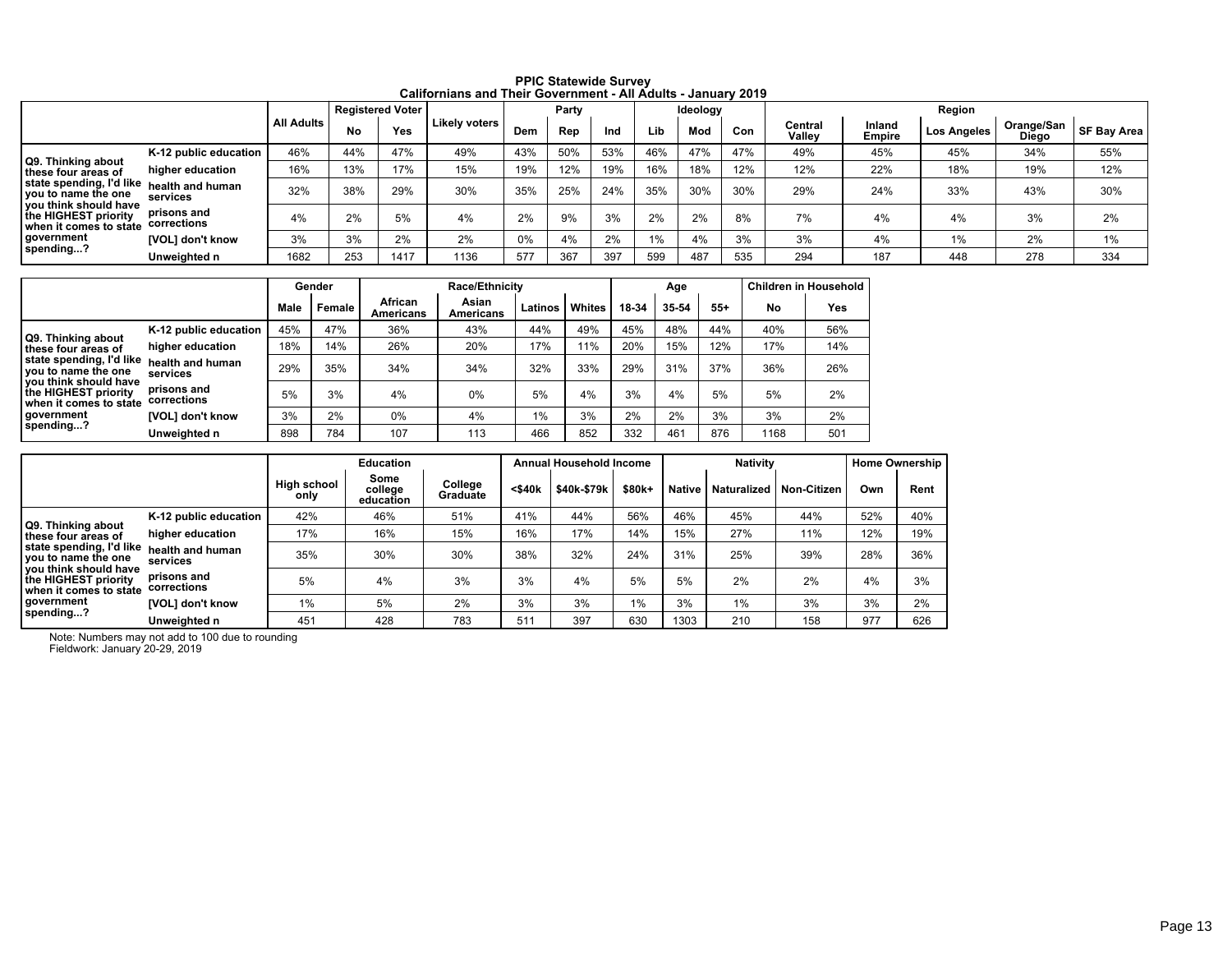|                                                                                          |                                                                                                |            | <b>Registered Voter</b> |            |                      |            | Party |     |       | Ideology |     |                   |                         | Region      |                     |             |
|------------------------------------------------------------------------------------------|------------------------------------------------------------------------------------------------|------------|-------------------------|------------|----------------------|------------|-------|-----|-------|----------|-----|-------------------|-------------------------|-------------|---------------------|-------------|
|                                                                                          |                                                                                                | All Adults | <b>No</b>               | <b>Yes</b> | <b>Likely voters</b> | <b>Dem</b> | Rep   | Ind | Lib   | Mod      | Con | Central<br>Vallev | Inland<br><b>Empire</b> | Los Angeles | Orange/San<br>Diego | SF Bay Area |
|                                                                                          | that the governor and<br>legislature make all of<br>the decisions                              | 19%        | 23%                     | 17%        | 18%                  | 23%        | 8%    | 17% | 27%   | 17%      | 12% | 15%               | 18%                     | 22%         | 14%                 | 23%         |
| Q10. When it comes to<br>the tough choices<br>involved in the state<br>budget this year, | that California voters<br>make some of the<br>decisions about<br>spending at the ballot<br>box | 77%        | 72%                     | 79%        | 78%                  | 75%        | 86%   | 77% | 69%   | 79%      | 84% | 81%               | 80%                     | 74%         | 81%                 | 72%         |
| would you prefer ?                                                                       | [VOL] other specify                                                                            | 1%         | 0%                      | 1%         | 1%                   | 0%         | 2%    | 2%  | $0\%$ | 1%       | 1%  | 1%                | 1%                      | 0%          | 2%                  | 0%          |
|                                                                                          | [VOL] both                                                                                     | 1%         | $1\%$                   | $1\%$      | 1%                   | 0%         | 2%    | 2%  | 1%    | 1%       | 1%  | 1%                | $0\%$                   | 1%          | $0\%$               | 1%          |
|                                                                                          | [VOL] don't know                                                                               | 3%         | 4%                      | 2%         | 1%                   | 1%         | 2%    | 2%  | 3%    | 2%       | 3%  | 2%                | 2%                      | 3%          | 3%                  | 3%          |
|                                                                                          | Unweighted n                                                                                   | 1696       | 253                     | 1432       | 1149                 | 578        | 378   | 400 | 600   | 491      | 546 | 297               | 189                     | 449         | 282                 | 338         |

|                                                                                          |                                                                                                | Gender |        |                             | <b>Race/Ethnicity</b>     |         |        |       | Age   |       | <b>Children in Household</b> |            |
|------------------------------------------------------------------------------------------|------------------------------------------------------------------------------------------------|--------|--------|-----------------------------|---------------------------|---------|--------|-------|-------|-------|------------------------------|------------|
|                                                                                          |                                                                                                | Male   | Female | African<br><b>Americans</b> | Asian<br><b>Americans</b> | Latinos | Whites | 18-34 | 35-54 | $55+$ | No                           | <b>Yes</b> |
|                                                                                          | that the governor and<br>legislature make all of<br>the decisions                              | 20%    | 18%    | 7%                          | 18%                       | 20%     | 21%    | 21%   | 17%   | 19%   | 18%                          | 21%        |
| Q10. When it comes to<br>the tough choices<br>involved in the state<br>budget this year, | that California voters<br>make some of the<br>decisions about<br>spending at the ballot<br>box | 76%    | 77%    | 88%                         | 78%                       | 74%     | 76%    | 73%   | 79%   | 77%   | 78%                          | 75%        |
| would you prefer ?                                                                       | [VOL] other specify                                                                            | $1\%$  | 1%     | $0\%$                       | $0\%$                     | 1%      | 1%     | 1%    | $1\%$ | 1%    | $1\%$                        | 0%         |
|                                                                                          | <b>IVOLI</b> both                                                                              | $1\%$  | 1%     | 2%                          | $0\%$                     | 1%      | 1%     | 2%    | $1\%$ | $1\%$ | 1%                           | 2%         |
|                                                                                          | [VOL] don't know                                                                               | 3%     | 3%     | 2%                          | 5%                        | 4%      | 1%     | 3%    | 3%    | 2%    | 3%                           | 3%         |
|                                                                                          | Unweighted n                                                                                   | 908    | 788    | 106                         | 113                       | 466     | 862    | 329   | 463   | 889   | 1179                         | 501        |

|                                                                                          |                                                                                                |                     | <b>Education</b>             |                     |              | <b>Annual Household Income</b> |        |               | <b>Nativity</b> |                    |     | Home Ownership |
|------------------------------------------------------------------------------------------|------------------------------------------------------------------------------------------------|---------------------|------------------------------|---------------------|--------------|--------------------------------|--------|---------------|-----------------|--------------------|-----|----------------|
|                                                                                          |                                                                                                | High school<br>only | Some<br>college<br>education | College<br>Graduate | $<$ \$40 $k$ | \$40k-\$79k                    | \$80k+ | <b>Native</b> | Naturalized     | <b>Non-Citizen</b> | Own | Rent           |
|                                                                                          | that the governor and<br>legislature make all of<br>the decisions                              | 19%                 | 15%                          | 23%                 | 20%          | 13%                            | 23%    | 17%           | 21%             | 23%                | 20% | 19%            |
| Q10. When it comes to<br>the tough choices<br>involved in the state<br>budget this year, | that California voters<br>make some of the<br>decisions about<br>spending at the ballot<br>box | 76%                 | 82%                          | 72%                 | 75%          | 83%                            | 75%    | 79%           | 74%             | 70%                | 75% | 77%            |
| would you prefer ?                                                                       | [VOL] other specify                                                                            | 0%                  | 0%                           | $1\%$               | 0%           | $0\%$                          | 1%     | 1%            | 0%              | $0\%$              | 2%  | 0%             |
|                                                                                          | [VOL] both                                                                                     | $1\%$               | 1%                           | $1\%$               | 1%           | 1%                             | 1%     | 1%            | 1%              | 1%                 | 1%  | 1%             |
|                                                                                          | [VOL] don't know                                                                               | 4%                  | 1%                           | 3%                  | 4%           | 2%                             | 1%     | 2%            | 4%              | 6%                 | 2%  | 3%             |
|                                                                                          | Unweighted n                                                                                   | 451                 | 429                          | 794                 | 510          | 396                            | 640    | 1313          | 214             | 157                | 991 | 625            |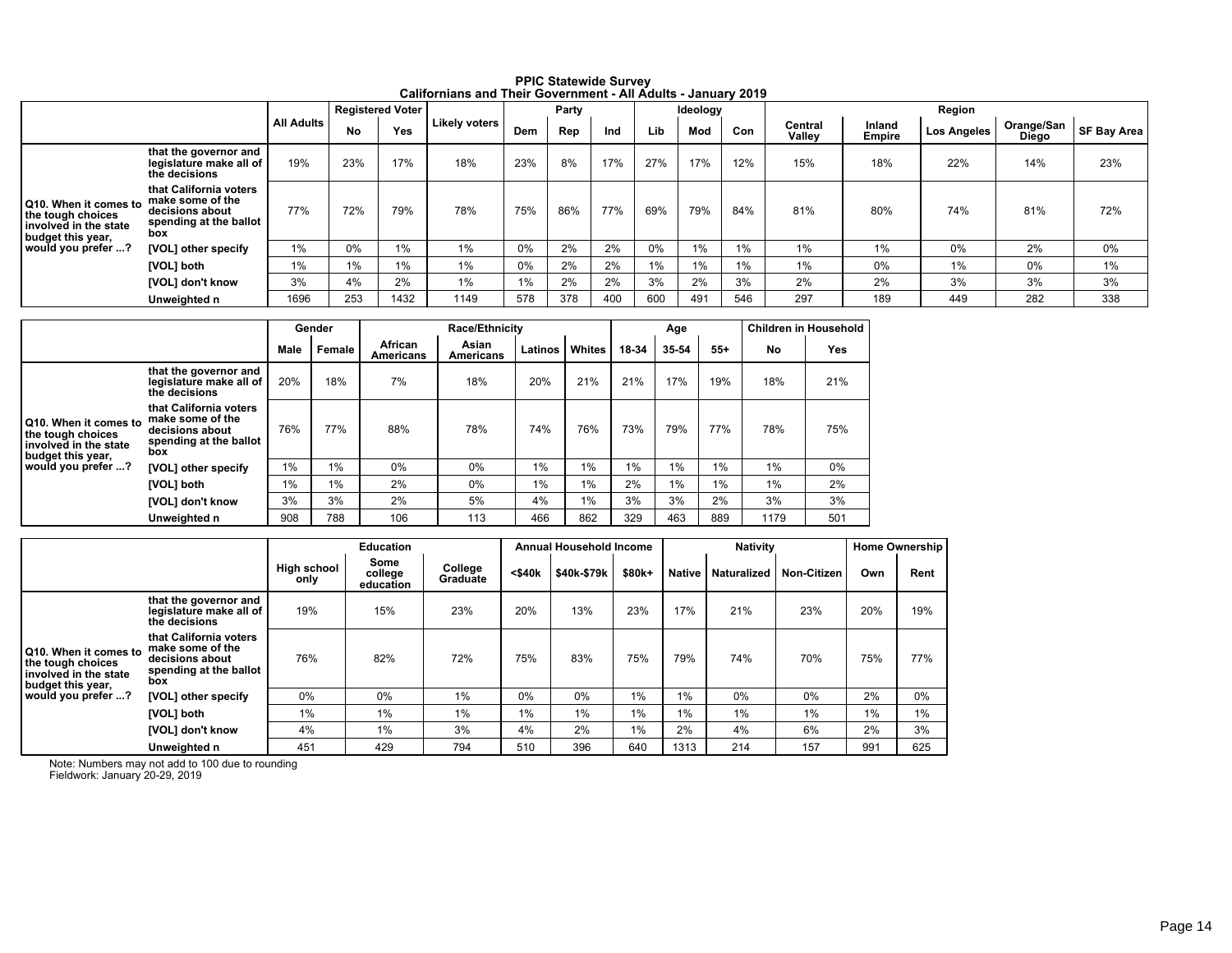| <b>PPIC Statewide Survey</b>                                  |  |
|---------------------------------------------------------------|--|
| Californians and Their Government - All Adults - January 2019 |  |

|                                                                        |                     |            | Registered Voter |            |               |     | Party |     |     | Ideology |     |                   |                         | Region             |                            |             |
|------------------------------------------------------------------------|---------------------|------------|------------------|------------|---------------|-----|-------|-----|-----|----------|-----|-------------------|-------------------------|--------------------|----------------------------|-------------|
|                                                                        |                     | All Adults | No               | <b>Yes</b> | Likely voters | Dem | Rep   | Ind | Lib | Mod      | Con | Central<br>Vallev | Inland<br><b>Empire</b> | <b>Los Angeles</b> | Orange/San<br><b>Diego</b> | SF Bay Area |
| Q11. Proposition 13 is<br>the 1978 ballot<br>I measure that limits the | mostly a good thing | 61%        | 61%              | 61%        | 64%           | 58% | 67%   | 59% | 56% | 58%      | 71% | 61%               | 63%                     | 57%                | 62%                        | 63%         |
| property tax rate to 1<br>l percent of assessed<br>value at time of    | mostly a bad thing  | 25%        | 23%              | 27%        | 24%           | 28% | 23%   | 28% | 30% | 23%      | 21% | 23%               | 21%                     | 27%                | 26%                        | 25%         |
| purchase and annual<br>l tax increases to no<br>more than 2 percent    | [VOL] don't know    | 14%        | 17%              | 13%        | 11%           | 14% | 10%   | 13% | 14% | 18%      | 8%  | 15%               | 17%                     | 16%                | 12%                        | 12%         |
| until the property is<br>sold. Do you feel this<br>is good or bad?     | Unweighted n        | 1688       | 248              | 1428       | 1145          | 578 | 377   | 396 | 600 | 487      | 541 | 294               | 188                     | 448                | 281                        | 335         |

|                                                                      |                     |      | Gender |                      | Race/Ethnicity            |         |        |       | Age   |       |      | Children in Household |
|----------------------------------------------------------------------|---------------------|------|--------|----------------------|---------------------------|---------|--------|-------|-------|-------|------|-----------------------|
|                                                                      |                     | Male | Female | African<br>Americans | Asian<br><b>Americans</b> | Latinos | Whites | 18-34 | 35-54 | $55+$ | No   | Yes                   |
| Q11. Proposition 13 is<br>the 1978 ballot<br>measure that limits the | mostly a good thing | 62%  | 60%    | 50%                  | 62%                       | 59%     | 62%    | 55%   | 59%   | 68%   | 58%  | 65%                   |
| property tax rate to 1<br>percent of assessed<br>value at time of    | mostly a bad thing  | 25%  | 26%    | 38%                  | 28%                       | 25%     | 24%    | 29%   | 26%   | 21%   | 27%  | 23%                   |
| l purchase and annual<br>tax increases to no<br>more than 2 percent  | [VOL] don't know    | 13%  | 15%    | 13%                  | 10%                       | 16%     | 14%    | 16%   | 14%   | 11%   | 15%  | 13%                   |
| until the property is<br>sold. Do you feel this<br>lis good or bad?  | Unweighted n        | 906  | 782    | 107                  | 114                       | 459     | 860    | 326   | 461   | 886   | 1177 | 495                   |

|                                                                        |                     |                     | <b>Education</b>             |                     |              | <b>Annual Household Income</b> |        |               | <b>Nativity</b> |             |     | Home Ownership |
|------------------------------------------------------------------------|---------------------|---------------------|------------------------------|---------------------|--------------|--------------------------------|--------|---------------|-----------------|-------------|-----|----------------|
|                                                                        |                     | High school<br>only | Some<br>college<br>education | College<br>Graduate | $<$ \$40 $k$ | \$40k-\$79k                    | \$80k+ | <b>Native</b> | Naturalized I   | Non-Citizen | Own | Rent           |
| Q11. Proposition 13 is<br>l the 1978 ballot<br>measure that limits the | mostly a good thing | 62%                 | 61%                          | 59%                 | 52%          | 64%                            | 68%    | 61%           | 58%             | 62%         | 73% | 49%            |
| property tax rate to 1<br>percent of assessed<br>value at time of      | mostly a bad thing  | 24%                 | 24%                          | 29%                 | 27%          | 27%                            | 24%    | 25%           | 30%             | 24%         | 18% | 33%            |
| purchase and annual<br>tax increases to no<br>more than 2 percent      | [VOL] don't know    | 14%                 | 16%                          | 12%                 | 21%          | 9%                             | 8%     | 14%           | 12%             | 14%         | 9%  | 18%            |
| until the property is<br>sold. Do you feel this<br>I is good or bad?   | Unweighted n        | 446                 | 426                          | 794                 | 503          | 398                            | 638    | 1310          | 214             | 152         | 992 | 618            |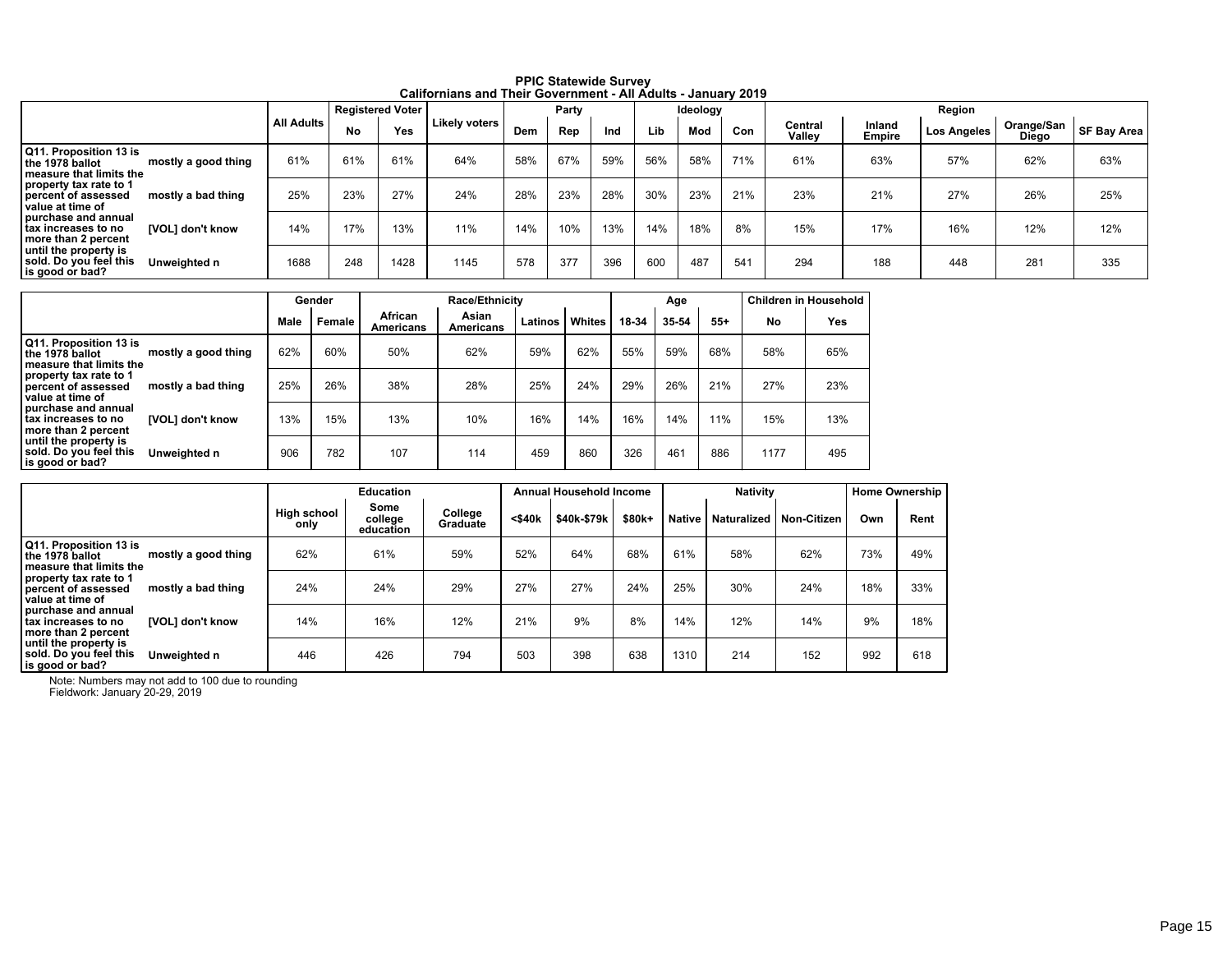| <b>PPIC Statewide Survey</b>                                  |  |
|---------------------------------------------------------------|--|
| Californians and Their Government - All Adults - January 2019 |  |

|                                                                                      |                   |     | Registered Voter |               |     | Party |     |     | ldeology |     |                   |                         | Region      |                     |             |
|--------------------------------------------------------------------------------------|-------------------|-----|------------------|---------------|-----|-------|-----|-----|----------|-----|-------------------|-------------------------|-------------|---------------------|-------------|
|                                                                                      | <b>All Adults</b> | No  | Yes              | Likely voters | Dem | Rep   | Ind | Lib | Mod      | Con | Central<br>Vallev | Inland<br><b>Empire</b> | Los Angeles | Orange/San<br>Diego | SF Bay Area |
| l Q12. Under<br>favor<br>Proposition 13,<br>residential and                          | 47%               | 44% | 48%              | 49%           | 58% | 37%   | 49% | 58% | 45%      | 36% | 48%               | 44%                     | 45%         | 49%                 | 51%         |
| commercial property<br>taxes are both strictly<br>oppose<br>limited. What do you     | 43%               | 44% | 43%              | 43%           | 33% | 55%   | 44% | 31% | 47%      | 56% | 44%               | 44%                     | 44%         | 43%                 | 36%         |
| think about having<br>commercial properties [VOL] don't know<br>taxed according to   | 10%               | 12% | 9%               | 8%            | 9%  | 8%    | 7%  | 12% | 8%       | 7%  | 7%                | 13%                     | 11%         | 8%                  | 13%         |
| their current market<br>value? Do you favor or Unweighted n<br>oppose this proposal? | 1692              | 246 | 1434             | 1150          | 579 | 377   | 402 | 602 | 485      | 545 | 294               | 186                     | 449         | 281                 | 339         |

|                                                                                        |        |      | Gender |                      | <b>Race/Ethnicity</b>     |         |        |       | Age   |       |      | Children in Household |
|----------------------------------------------------------------------------------------|--------|------|--------|----------------------|---------------------------|---------|--------|-------|-------|-------|------|-----------------------|
|                                                                                        |        | Male | Female | African<br>Americans | Asian<br><b>Americans</b> | Latinos | Whites | 18-34 | 35-54 | $55+$ | No   | <b>Yes</b>            |
| l Q12. Under<br><b>Proposition 13.</b><br>l residential and                            | favor  | 48%  | 45%    | 55%                  | 47%                       | 46%     | 48%    | 43%   | 49%   | 48%   | 47%  | 47%                   |
| commercial property<br>taxes are both strictly<br>limited. What do you                 | oppose | 44%  | 43%    | 35%                  | 35%                       | 44%     | 45%    | 44%   | 43%   | 43%   | 43%  | 44%                   |
| think about having<br>commercial properties [VOL] don't know<br>taxed according to     |        | 8%   | 12%    | 10%                  | 18%                       | 9%      | 7%     | 13%   | 9%    | 8%    | 11%  | 9%                    |
| l their current market<br>value? Do you favor or Unweighted n<br>oppose this proposal? |        | 908  | 784    | 107                  | 112                       | 463     | 862    | 326   | 463   | 888   | 1176 | 500                   |

|                                                                                      |        |                     | <b>Education</b>             |                     |        | Annual Household Income |        |               | <b>Nativity</b> |               |     | Home Ownership |
|--------------------------------------------------------------------------------------|--------|---------------------|------------------------------|---------------------|--------|-------------------------|--------|---------------|-----------------|---------------|-----|----------------|
|                                                                                      |        | High school<br>only | Some<br>college<br>education | College<br>Graduate | <\$40k | \$40k-\$79k             | \$80k+ | <b>Native</b> | Naturalized I   | l Non-Citizen | Own | Rent           |
| Q12. Under<br>Proposition 13,<br>residential and                                     | favor  | 46%                 | 44%                          | 51%                 | 44%    | 53%                     | 48%    | 47%           | 54%             | 43%           | 46% | 47%            |
| commercial property<br>taxes are both strictly<br>limited. What do you               | oppose | 45%                 | 45%                          | 38%                 | 47%    | 35%                     | 45%    | 45%           | 36%             | 43%           | 47% | 40%            |
| think about having<br>commercial properties [VOL] don't know<br>taxed according to   |        | 9%                  | 11%                          | 11%                 | 9%     | 12%                     | 7%     | 9%            | 11%             | 14%           | 7%  | 13%            |
| their current market<br>value? Do you favor or Unweighted n<br>oppose this proposal? |        | 445                 | 428                          | 797                 | 506    | 398                     | 639    | 1312          | 215             | 153           | 992 | 623            |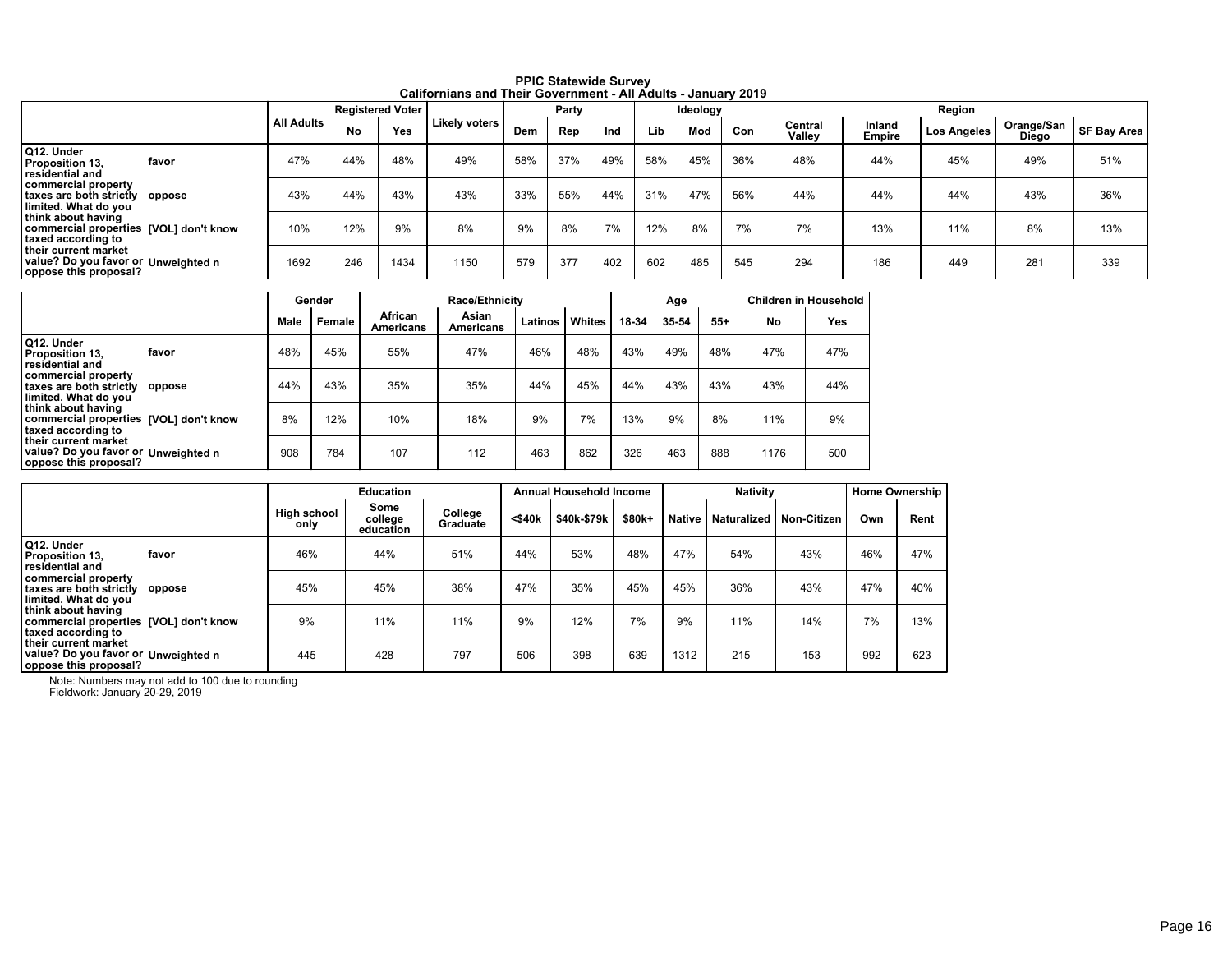|                                                                                    |                          |                            |        | <b>Registered Voter</b>      |                           |            | Party                          |     |            | Ideology      |       |                 |                              |                  |                       | Region      |                     |                    |
|------------------------------------------------------------------------------------|--------------------------|----------------------------|--------|------------------------------|---------------------------|------------|--------------------------------|-----|------------|---------------|-------|-----------------|------------------------------|------------------|-----------------------|-------------|---------------------|--------------------|
|                                                                                    |                          | <b>All Adults</b>          | No     | Yes                          | <b>Likely voters</b>      | <b>Dem</b> | Rep                            | Ind | <b>Lib</b> | Mod           |       | Con             | Central<br>Vallev            | Inland<br>Empire |                       | Los Angeles | Orange/San<br>Diego | <b>SF Bay Area</b> |
| Q13. Do you think the                                                              | big problem              | 40%                        | 32%    | 43%                          | 43%                       | 26%        | 69%                            | 45% | 23%        | 41%           |       | 57%             | 37%                          | 48%              |                       | 37%         | 42%                 | 38%                |
| state budget situation<br>in California - that is,<br>the balance between          | somewhat of a<br>problem | 38%                        | 34%    | 39%                          | 38%                       | 52%        | 23%                            | 38% | 45%        | 37%           |       | 33%             | 40%                          | 35%              |                       | 39%         | 39%                 | 36%                |
| government spending                                                                | not a problem            | 18%                        | 27%    | 14%                          | 16%                       | 20%        | 6%                             | 14% | 27%        | 19%           |       | 8%              | 18%                          | 14%              |                       | 19%         | 16%                 | 22%                |
| and revenues - is a big<br>problem, somewhat of                                    | [VOL] don't know         | 4%                         | 5%     | 3%                           | 3%                        | 3%         | 2%                             | 2%  | 4%         | 4%            |       | 1%              | 5%                           | 2%               |                       | 4%          | 2%                  | 4%                 |
| a problem, or not a<br>problem for the people Unweighted n<br>of California today? |                          | 1707                       | 255    | 1440                         | 1154                      | 581        | 379                            | 402 | 605        | 492           | 548   |                 | 298                          | 189              |                       | 452         | 283                 | 340                |
|                                                                                    |                          | Gender                     |        |                              | Race/Ethnicity            |            |                                |     |            | Age           |       |                 | <b>Children in Household</b> |                  |                       |             |                     |                    |
|                                                                                    |                          | Male                       | Female | African<br><b>Americans</b>  | Asian<br><b>Americans</b> | Latinos    | Whites                         |     | 18-34      | 35-54         | $55+$ | No              | <b>Yes</b>                   |                  |                       |             |                     |                    |
| Q13. Do you think the                                                              | big problem              | 42%                        | 38%    | 45%                          | 24%                       | 36%        | 46%                            |     | 28%        | 45%           | 45%   | 41%             | 38%                          |                  |                       |             |                     |                    |
| state budget situation<br>in California - that is,<br>the balance between          | somewhat of a<br>problem | 29%                        | 46%    | 41%                          | 43%                       | 37%        | 37%                            |     | 44%        | 35%           | 35%   | 37%             | 40%                          |                  |                       |             |                     |                    |
| government spending                                                                | not a problem            | 24%                        | 12%    | 12%                          | 28%                       | 22%        | 14%                            |     | 23%        | 15%           | 17%   | 18%             | 18%                          |                  |                       |             |                     |                    |
| and revenues - is a big<br>problem, somewhat of                                    | [VOL] don't know         | 4%                         | 3%     | 2%                           | 3%                        | 4%         | 4%                             |     | 4%         | 3%            | 3%    | 3%              | 3%                           |                  |                       |             |                     |                    |
| a problem, or not a<br>problem for the people<br>of California today?              | Unweighted n             | 915                        | 792    | 107                          | 114                       | 471        | 866                            |     | 332        | 467           | 893   | 1188            | 503                          |                  |                       |             |                     |                    |
|                                                                                    |                          |                            |        | <b>Education</b>             |                           |            | <b>Annual Household Income</b> |     |            |               |       | <b>Nativity</b> |                              |                  | <b>Home Ownership</b> |             |                     |                    |
|                                                                                    |                          | <b>High school</b><br>only |        | Some<br>college<br>education | College<br>Graduate       | <\$40k     | \$40k-\$79k                    |     | \$80k+     | <b>Native</b> |       |                 | Naturalized   Non-Citizen    | Own              | Rent                  |             |                     |                    |
| Q13. Do you think the                                                              | big problem              | 39%                        |        | 42%                          | 38%                       | 37%        | 37%                            |     | 44%        | 46%           | 34%   |                 | 23%                          | 46%              | 34%                   |             |                     |                    |
| state budget situation<br>in California - that is.<br>the balance between          | somewhat of a<br>problem | 34%                        |        | 41%                          | 39%                       | 39%        | 44%                            |     | 35%        | 37%           | 47%   |                 | 36%                          | 34%              | 42%                   |             |                     |                    |
| government spending                                                                | not a problem            | 22%                        |        | 13%                          | 18%                       | 20%        | 16%                            |     | 17%        | 13%           | 19%   |                 | 32%                          | 16%              | 21%                   |             |                     |                    |
| and revenues - is a big<br>problem, somewhat of [VOL] don't know                   |                          | 4%                         |        | 2%                           | 4%                        | 3%         | 3%                             |     | 3%         | 3%            | 0%    |                 | 6%                           | 3%               | 3%                    |             |                     |                    |
| a problem, or not a<br>problem for the people<br>of California today?              | Unweighted n             | 455                        |        | 431                          | 799                       | 513        | 400                            |     | 642        | 1321          | 215   |                 | 159                          | 996              | 630                   |             |                     |                    |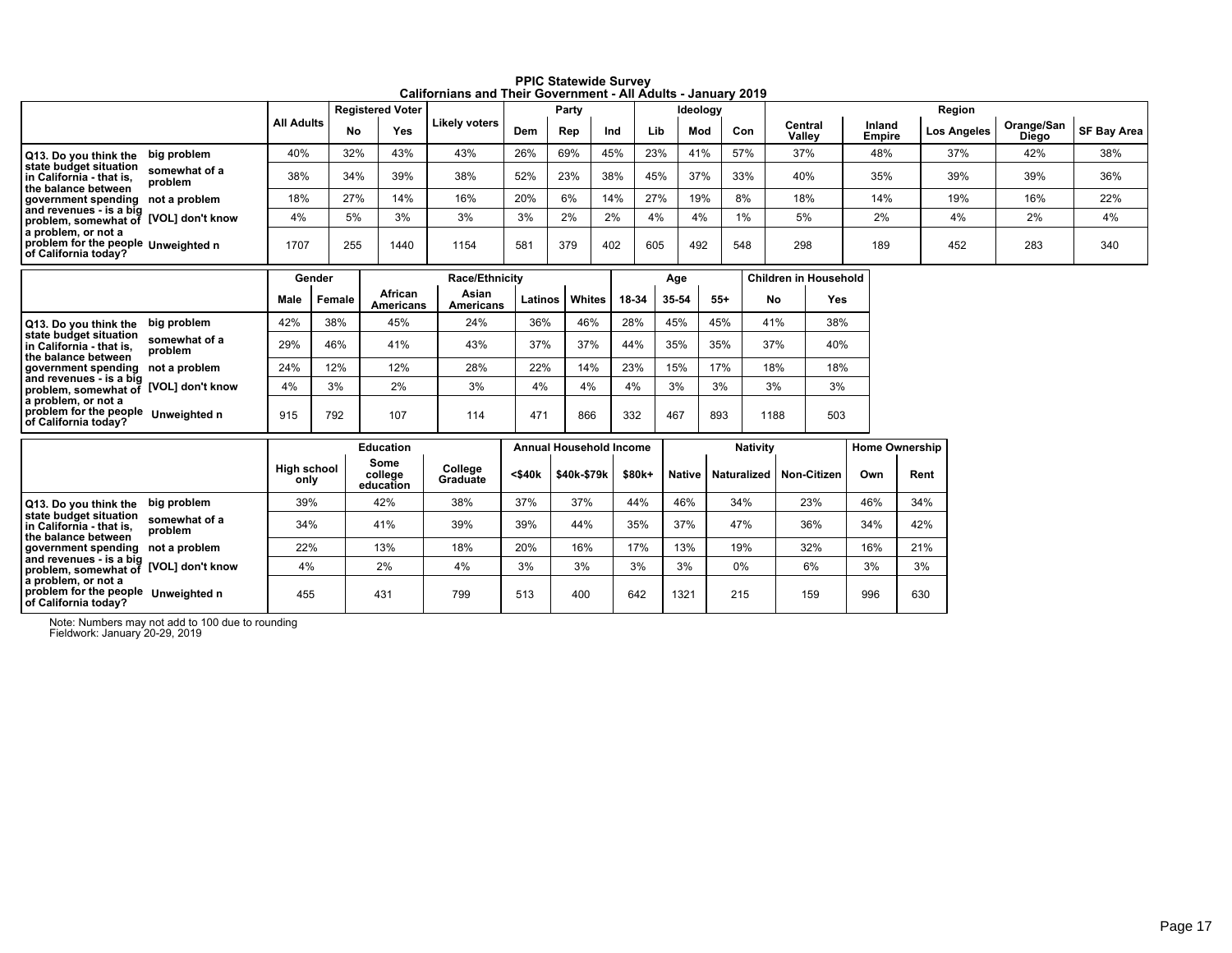|                                                                         |                                                     |                            |           | <b>Registered Voter</b>      |                           |            | Party                   |     |        | Ideology      |       |                 |                           |            |                         |      | Region             |                     |                    |
|-------------------------------------------------------------------------|-----------------------------------------------------|----------------------------|-----------|------------------------------|---------------------------|------------|-------------------------|-----|--------|---------------|-------|-----------------|---------------------------|------------|-------------------------|------|--------------------|---------------------|--------------------|
|                                                                         |                                                     | <b>All Adults</b>          | <b>No</b> | <b>Yes</b>                   | <b>Likelv voters</b>      | <b>Dem</b> | Rep                     | Ind | Lib    | Mod           |       | Con             | Central<br>Valley         |            | Inland<br><b>Empire</b> |      | <b>Los Angeles</b> | Orange/San<br>Diego | <b>SF Bay Area</b> |
| Q14. Governor<br><b>Newsom recently</b>                                 | favor                                               | 70%                        | 81%       | 64%                          | 64%                       | 83%        | 35%                     | 62% | 83%    | 73%           |       | 51%             | 68%                       |            | 67%                     |      | 72%                | 60%                 | 79%                |
| proposed a budget<br>plan for the next fiscal                           | oppose                                              | 22%                        | 12%       | 27%                          | 26%                       | 9%         | 54%                     | 30% | 10%    |               | 18%   | 41%             | 26%                       |            | 23%                     |      | 19%                | 28%                 | 17%                |
| year that includes<br>\$144 billion dollars in<br>general fund          | [VOL] haven't heard<br>anything about the<br>budget | 3%                         | 2%        | 4%                           | 5%                        | 3%         | 6%                      | 3%  | 3%     | 4%            |       | 3%              | 2%                        |            | 5%                      |      | 4%                 | 2%                  | 3%                 |
| spending. Do you<br>favor or oppose the<br>governor's budget            | [VOL] don't know                                    | 5%                         | 4%        | 5%                           | 5%                        | 4%         | 4%                      | 5%  | 4%     | 5%            |       | 5%              | 4%                        |            | 4%                      |      | 5%                 | 9%                  | 2%                 |
| plan?                                                                   | Unweighted n                                        | 1696                       | 253       | 1431                         | 1149                      | 578        | 378                     | 399 | 600    | 488           |       | 546             | 297                       |            | 189                     |      | 452                | 281                 | 337                |
|                                                                         |                                                     | Gender                     |           |                              | Race/Ethnicity            |            |                         |     |        | Age           |       |                 | Children in Household     |            |                         |      |                    |                     |                    |
|                                                                         |                                                     | Male                       | Female    | African<br><b>Americans</b>  | Asian<br><b>Americans</b> | Latinos    | <b>Whites</b>           |     | 18-34  | 35-54         | $55+$ |                 | <b>No</b>                 | <b>Yes</b> |                         |      |                    |                     |                    |
| Q14. Governor                                                           | favor                                               | 69%                        | 70%       | 71%                          | 79%                       | 80%        | 61%                     |     | 78%    | 69%           | 63%   |                 | 68%                       | 73%        |                         |      |                    |                     |                    |
| <b>Newsom recently</b><br>proposed a budget<br>plan for the next fiscal | oppose                                              | 23%                        | 21%       | 20%                          | 11%                       | 17%        | 29%                     |     | 15%    | 24%           | 27%   |                 | 23%                       | 20%        |                         |      |                    |                     |                    |
| vear that includes<br>\$144 billion dollars in<br>general fund          | [VOL] haven't heard<br>anything about the<br>budget | 4%                         | 3%        | 3%                           | 4%                        | 2%         | 4%                      |     | 3%     | 3%            | 5%    |                 | 4%                        | 2%         |                         |      |                    |                     |                    |
| spending. Do you<br>favor or oppose the<br>governor's budget            | [VOL] don't know                                    | 4%                         | 5%        | 7%                           | 6%                        | 2%         | 6%                      |     | 4%     | 4%            | 6%    |                 | 5%                        | 5%         |                         |      |                    |                     |                    |
| plan?                                                                   | Unweighted n                                        | 908                        | 788       | 107                          | 114                       | 467        | 859                     |     | 330    | 465           | 886   |                 | 1179                      | 501        |                         |      |                    |                     |                    |
|                                                                         |                                                     |                            |           | Education                    |                           |            | Annual Household Income |     |        |               |       | <b>Nativity</b> |                           |            | <b>Home Ownership</b>   |      |                    |                     |                    |
|                                                                         |                                                     | <b>High school</b><br>only |           | Some<br>college<br>education | College<br>Graduate       | <\$40k     | \$40k-\$79k             |     | \$80k+ | <b>Native</b> |       |                 | Naturalized   Non-Citizen |            | Own                     | Rent |                    |                     |                    |
| Q14. Governor<br><b>Newsom recently</b>                                 | favor                                               | 76%                        |           | 62%                          | 70%                       | 74%        | 75%                     |     | 64%    | 63%           |       | 75%             | 88%                       |            | 61%                     | 77%  |                    |                     |                    |
| proposed a budget<br>plan for the next fiscal                           | oppose                                              | 19%                        |           | 26%                          | 21%                       | 18%        | 18%                     |     | 28%    | 27%           |       | 16%             | 9%                        |            | 29%                     | 16%  |                    |                     |                    |
| year that includes<br>\$144 billion dollars in<br>general fund          | [VOL] haven't heard<br>anything about the<br>budget | 2%                         |           | 4%                           | 4%                        | 3%         | 3%                      |     | 4%     | 4%            |       | 2%              | 2%                        |            | 4%                      | 3%   |                    |                     |                    |
| spending. Do you<br>favor or oppose the<br>governor's budget            | [VOL] don't know                                    | 3%                         |           | 7%                           | 5%                        | 5%         | 5%                      |     | 4%     | 5%            |       | 7%              | 1%                        |            | 6%                      | 4%   |                    |                     |                    |
| plan?                                                                   | Unweighted n                                        | 451                        |           | 427                          | 796                       | 509        | 398                     |     | 638    | 1314          |       | 213             | 157                       |            | 987                     | 628  |                    |                     |                    |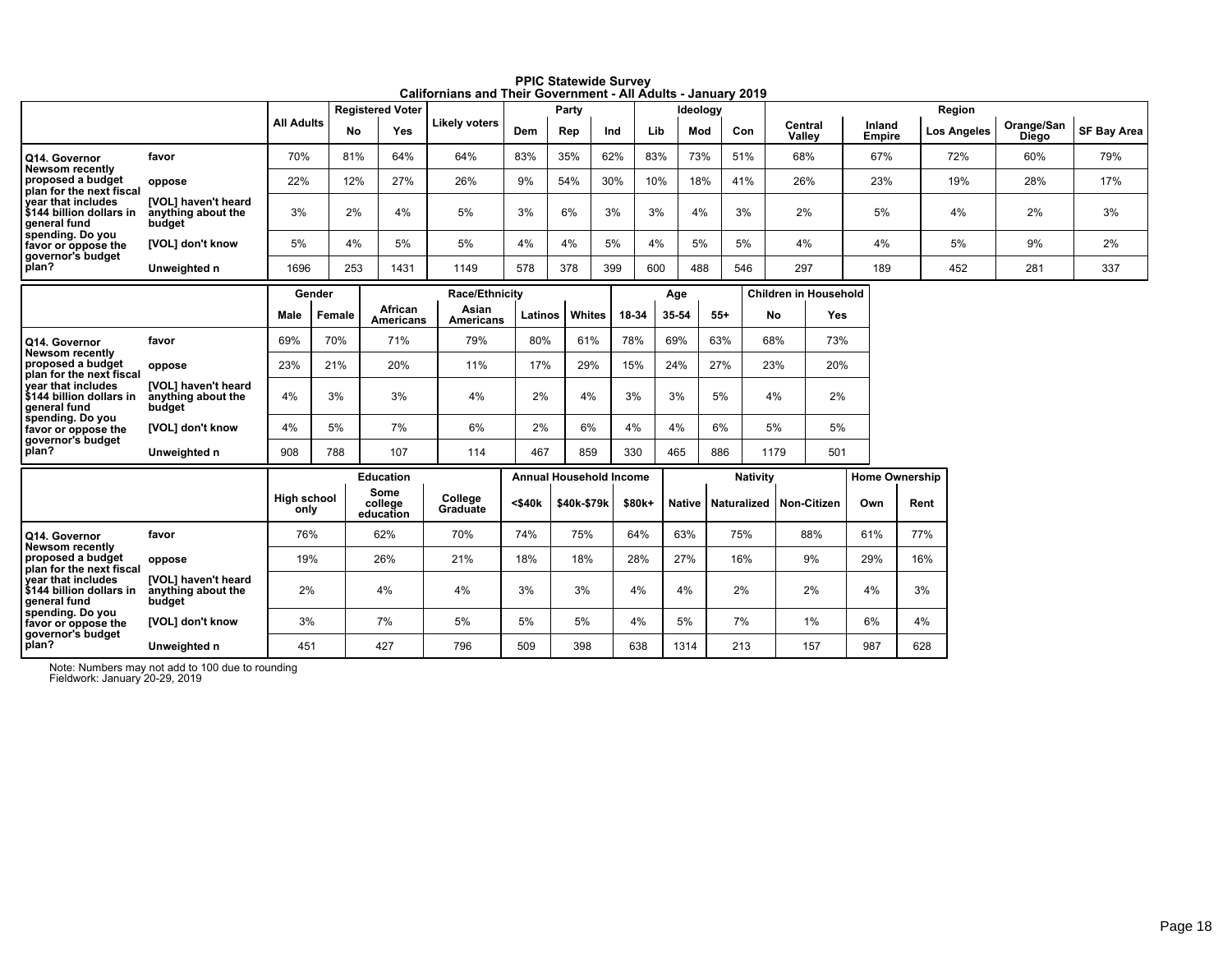|                                               |                         |                   |     | Registered Voter |               |            | Party |     |       | Ideology |     |                   |                         | Region      |                     |               |
|-----------------------------------------------|-------------------------|-------------------|-----|------------------|---------------|------------|-------|-----|-------|----------|-----|-------------------|-------------------------|-------------|---------------------|---------------|
|                                               |                         | <b>All Adults</b> | No  | Yes              | Likely voters | <b>Dem</b> | Rep   | Ind | Lib   | Mod      | Con | Central<br>Vallev | Inland<br><b>Empire</b> | Los Angeles | Orange/San<br>Diego | l SF Bav Area |
| <b>Q16. How about an</b><br>increase of \$832 | favor                   | 78%               | 88% | 73%              | 70%           | 91%        | 46%   | 67% | 92%   | 80%      | 60% | 73%               | 80%                     | 83%         | 74%                 | 77%           |
| million dollars for                           | oppose                  | 20%               | 11% | 25%              | 28%           | 7%         | 51%   | 30% | 6%    | 18%      | 37% | 24%               | 19%                     | 15%         | 25%                 | 20%           |
| public colleges and<br>universities? Do you   | <b>IVOLI don't know</b> | 2%                | 1%  | 2%               | 2%            | 1%         | 3%    | 3%  | $1\%$ | 2%       | 2%  | 3%                | 2%                      | 2%          | 2%                  | 3%            |
| favor or oppose this<br>proposal?             | Unweighted n            | 1698              | 254 | 1432             | 1146          | 578        | 376   | 401 | 601   | 491      | 545 | 295               | 188                     | 451         | 282                 | 338           |

|                                            |                         |      | Gender |                      | <b>Race/Ethnicity</b>     |         |        |       | Age   |       | Children in Household |     |
|--------------------------------------------|-------------------------|------|--------|----------------------|---------------------------|---------|--------|-------|-------|-------|-----------------------|-----|
|                                            |                         | Male | Female | African<br>Americans | Asian<br><b>Americans</b> | Latinos | Whites | 18-34 | 35-54 | $55+$ | No                    | Yes |
| Q16. How about an<br>increase of \$832     | favor                   | 75%  | 80%    | 84%                  | 79%                       | 88%     | 69%    | 87%   | 75%   | 72%   | 76%                   | 81% |
| million dollars for<br>public colleges and | oppose                  | 22%  | 18%    | 14%                  | 20%                       | 10%     | 28%    | 11%   | 23%   | 25%   | 22%                   | 17% |
| universities? Do you                       | <b>IVOLI don't know</b> | 2%   | 2%     | 2%                   | 2%                        | 2%      | 2%     | 2%    | 1%    | 3%    | 2%                    | 1%  |
| favor or oppose this<br>proposal?          | Unweighted n            | 911  | 787    | 107                  | 114                       | 469     | 859    | 331   | 465   | 887   | 1181                  | 501 |

|                                             |                         |                     | <b>Education</b>             |                     |        | Annual Household Income |        |      | <b>Nativity</b>                    |     | <b>Home Ownership</b> |      |
|---------------------------------------------|-------------------------|---------------------|------------------------------|---------------------|--------|-------------------------|--------|------|------------------------------------|-----|-----------------------|------|
|                                             |                         | High school<br>only | Some<br>college<br>education | College<br>Graduate | <\$40k | \$40k-\$79k             | \$80k+ |      | Native   Naturalized   Non-Citizen |     | Own                   | Rent |
| Q16. How about an<br>increase of \$832      | favor                   | 84%                 | 72%                          | 76%                 | 86%    | 81%                     | 68%    | 72%  | 84%                                | 92% | 68%                   | 87%  |
| million dollars for                         | oppose                  | 14%                 | 25%                          | 22%                 | 13%    | 17%                     | 30%    | 26%  | 14%                                | 6%  | 30%                   | 11%  |
| public colleges and<br>universities? Do vou | <b>IVOLI don't know</b> | 2%                  | 2%                           | 2%                  | $1\%$  | 2%                      | 2%     | 2%   | 1%                                 | 2%  | 2%                    | 2%   |
| favor or oppose this<br>∣proposal?          | Unweighted n            | 453                 | 428                          | 795                 | 510    | 400                     | 637    | 1314 | 214                                | 158 | 990                   | 628  |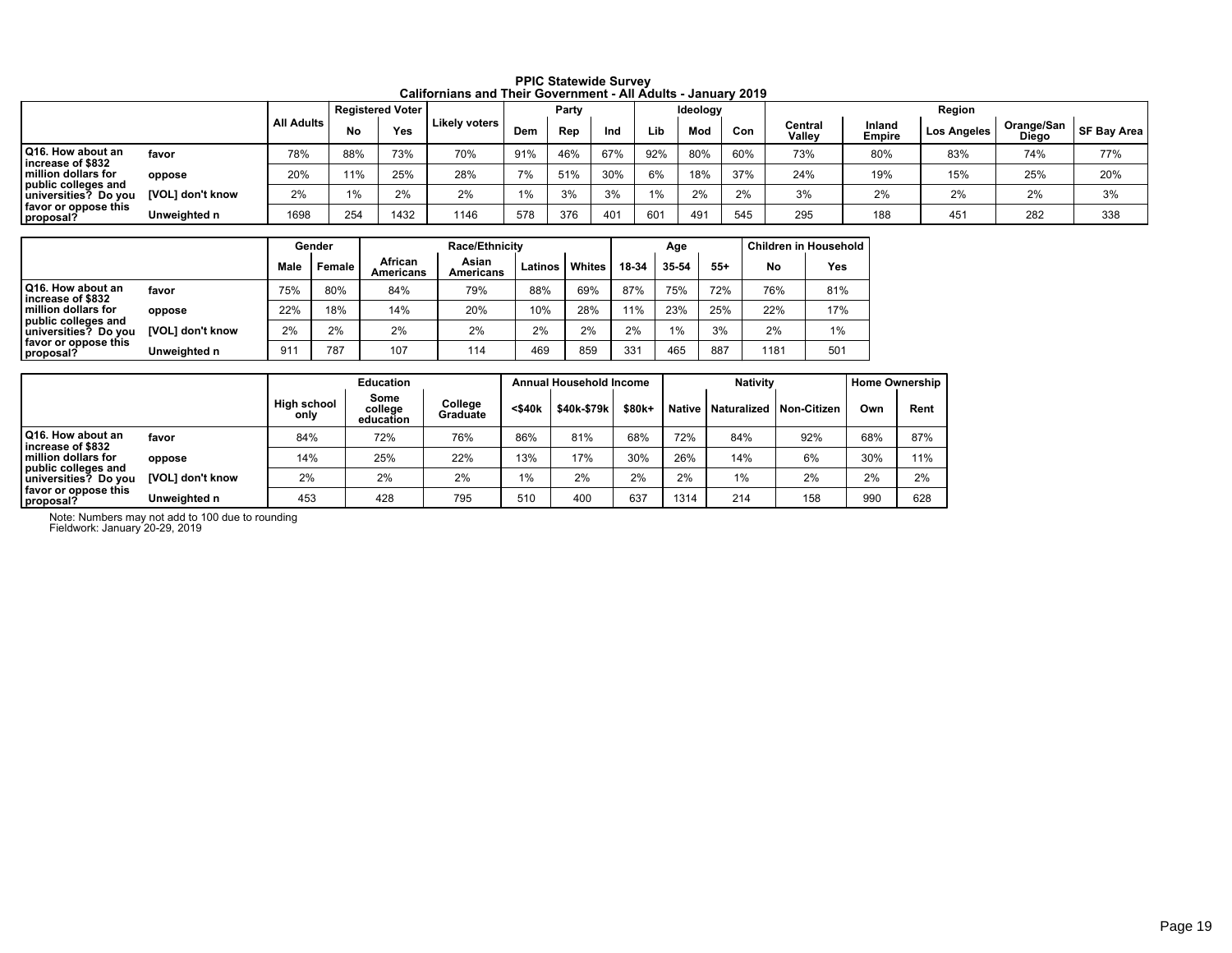|                                                  |                  |              |                  |      | <u> Camorinaris anu Then Government - An Augus - January 2019</u> |     |       |     |     |          |     |                   |                         |             |                      |     |
|--------------------------------------------------|------------------|--------------|------------------|------|-------------------------------------------------------------------|-----|-------|-----|-----|----------|-----|-------------------|-------------------------|-------------|----------------------|-----|
|                                                  |                  |              | Registered Voter |      |                                                                   |     | Party |     |     | Ideology |     |                   |                         | Region      |                      |     |
|                                                  |                  | All Adults I | <b>No</b>        | Yes  | <b>Likely voters</b>                                              | Dem | Rep   | Ind | Lib | Mod      | Con | Central<br>Valley | Inland<br><b>Empire</b> | Los Angeles | SF Bay Are?<br>Diego |     |
| Q17. How about<br>allocating \$1.8 billion       | favor            | 77%          | 87%              | 72%  | 72%                                                               | 89% | 47%   | 70% | 90% | 80%      | 60% | 79%               | 74%                     | 81%         | 71%                  | 80% |
| dollars to expand pre-<br>kindergarten and early | oppose           | 22%          | 12%              | 26%  | 25%                                                               | 10% | 51%   | 28% | 10% | 19%      | 38% | 19%               | 24%                     | 18%         | 27%                  | 18% |
| childhood programs<br>and facilities? Do you     | [VOL] don't know | 2%           | $1\%$            | 2%   | 2%                                                                | 1%  | 2%    | 2%  | 1%  | $1\%$    | 3%  | 2%                | 1%                      | 1%          | 2%                   | 2%  |
| favor or oppose this<br>proposal?                | Unweighted n     | 1702         | 255              | 1435 | 1150                                                              | 580 | 376   | 401 | 603 | 492      | 545 | 297               | 188                     | 451         | 283                  | 339 |

|                                                  |                  |      | Gender |                      | <b>Race/Ethnicity</b>     |         |        |       | Age   |       | Children in Household |            |
|--------------------------------------------------|------------------|------|--------|----------------------|---------------------------|---------|--------|-------|-------|-------|-----------------------|------------|
|                                                  |                  | Male | Female | African<br>Americans | Asian<br><b>Americans</b> | Latinos | Whites | 18-34 | 35-54 | $55+$ | No                    | <b>Yes</b> |
| Q17. How about<br>allocating \$1.8 billion       | favor            | 75%  | 79%    | 87%                  | 84%                       | 86%     | 68%    | 86%   | 76%   | 70%   | 75%                   | 81%        |
| dollars to expand pre-<br>kindergarten and early | oppose           | 24%  | 19%    | 13%                  | 15%                       | 13%     | 30%    | 13%   | 24%   | 27%   | 24%                   | 17%        |
| childhood programs<br>and facilities? Do you     | [VOL] don't know | 2%   | $1\%$  | 0%                   | $0\%$                     | $1\%$   | 2%     | 1%    | 1%    | 3%    | 2%                    | 1%         |
| favor or oppose this<br>proposal?                | Unweighted n     | 914  | 788    | 107                  | 114                       | 471     | 862    | 331   | 467   | 889   | 1183                  | 503        |

|                                                  |                  |                     | <b>Education</b>             |                     |        | <b>Annual Household Income</b> |        |        | <b>Nativity</b>           |     |     | <b>Home Ownership</b> |
|--------------------------------------------------|------------------|---------------------|------------------------------|---------------------|--------|--------------------------------|--------|--------|---------------------------|-----|-----|-----------------------|
|                                                  |                  | High school<br>only | Some<br>college<br>education | College<br>Graduate | <\$40k | \$40k-\$79k                    | \$80k+ | Native | Naturalized   Non-Citizen |     | Own | Rent                  |
| Q17. How about<br>allocating \$1.8 billion       | favor            | 82%                 | 73%                          | 76%                 | 81%    | 80%                            | 74%    | 71%    | 85%                       | 92% | 69% | 85%                   |
| dollars to expand pre-<br>kindergarten and early | oppose           | 17%                 | 25%                          | 22%                 | 18%    | 20%                            | 24%    | 27%    | 15%                       | 7%  | 29% | 14%                   |
| childhood programs<br>and facilities? Do you     | [VOL] don't know | 1%                  | 2%                           | 2%                  | $1\%$  | $0\%$                          | 2%     | 2%     | 0%                        | 1%  | 2%  | 1%                    |
| favor or oppose this<br>proposal?                | Unweighted n     | 454                 | 429                          | 797                 | 510    | 400                            | 640    | 1316   | 215                       | 159 | 993 | 629                   |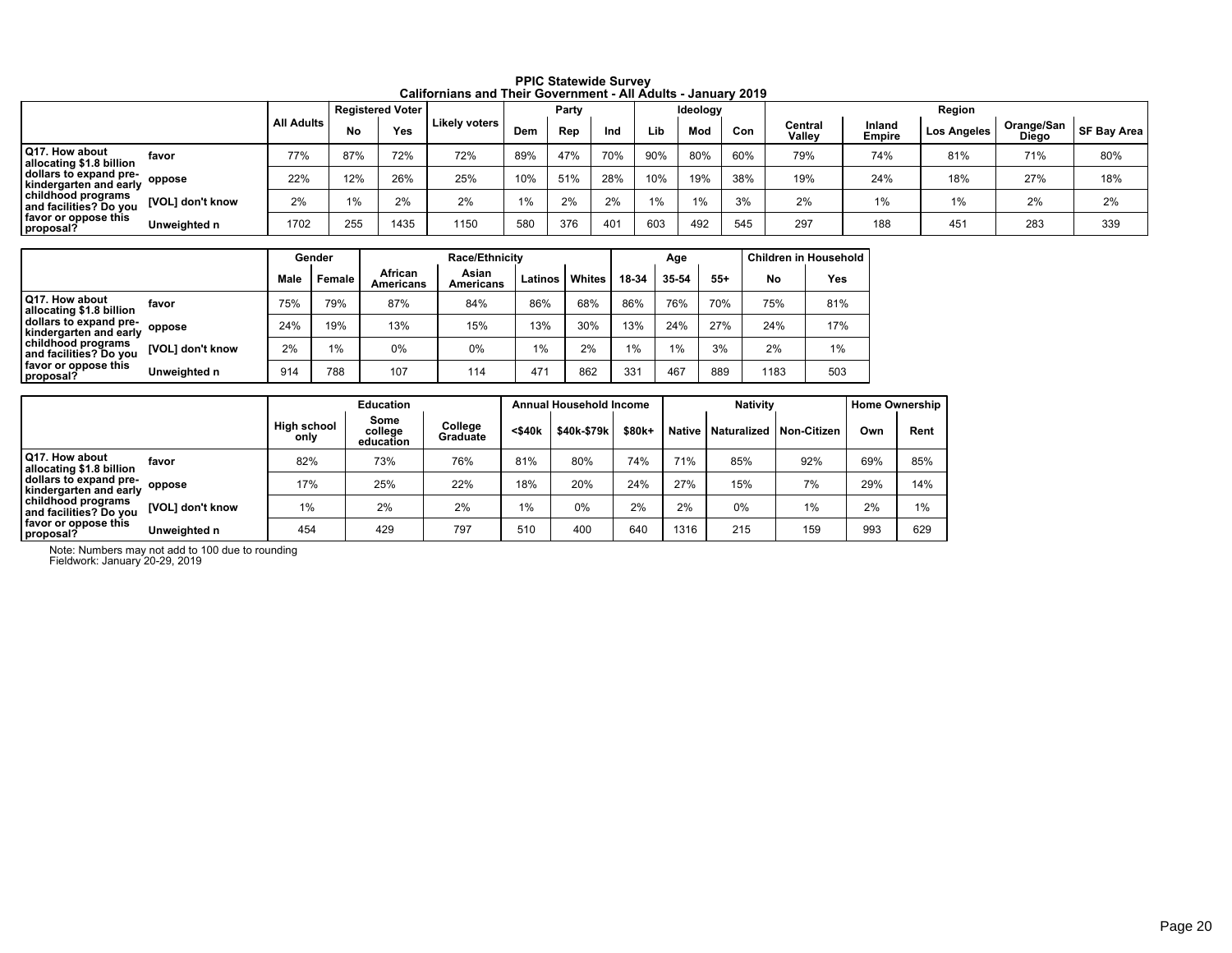|                                                   |                  |                   | Registered Voter |      |               |     | Party |     |     | Ideology |     |                   |                         | Region      |                     |               |
|---------------------------------------------------|------------------|-------------------|------------------|------|---------------|-----|-------|-----|-----|----------|-----|-------------------|-------------------------|-------------|---------------------|---------------|
|                                                   |                  | <b>All Adults</b> | No               | Yes  | Likely voters | Dem | Rep   | Ind | Lib | Mod      | Con | Central<br>Vallev | Inland<br><b>Empire</b> | Los Angeles | Orange/San<br>Diego | l SF Bav Area |
| Q19. Overall, do you                              | approve          | 30%               | 19%              | 35%  | 36%           | 9%  | 77%   | 38% | 10% | 27%      | 56% | 41%               | 27%                     | 25%         | 34%                 | 27%           |
| approve or disapprove disapprove                  |                  | 67%               | 75%              | 63%  | 62%           | 89% | 20%   | 60% | 88% | 67%      | 41% | 57%               | 72%                     | 73%         | 62%                 | 66%           |
| l of the wav that Donald<br>Trump is handling his | [VOL] don't know | 3%                | 6%               | 2%   | 2%            | 2%  | 3%    | 2%  | 2%  | 5%       | 3%  | 2%                | 1%                      | 3%          | 4%                  | 7%            |
| job as president?                                 | Unweighted n     | 1688              | 249              | 1427 | 1145          | 580 | 375   | 396 | 604 | 485      | 542 | 294               | 188                     | 447         | 280                 | 337           |

**PPIC Statewide Survey Californians and Their Government - All Adults - January 2019**

|                                                 |                         |      | Gender |                      | <b>Race/Ethnicity</b> |         |        |       | Age   |       | Children in Household |     |
|-------------------------------------------------|-------------------------|------|--------|----------------------|-----------------------|---------|--------|-------|-------|-------|-----------------------|-----|
|                                                 |                         | Male | Female | African<br>Americans | Asian<br>Americans    | Latinos | Whites | 18-34 | 35-54 | $55+$ | No                    | Yes |
| Q19. Overall, do you                            | approve                 | 35%  | 25%    | 4%                   | 30%                   | 21%     | 39%    | 23%   | 30%   | 37%   | 31%                   | 27% |
| ' approve or disapprove ,                       | disapprove              | 61%  | 72%    | 96%                  | 64%                   | 75%     | 59%    | 75%   | 65%   | 61%   | 65%                   | 70% |
| of the way that Donald<br>Trump is handling his | <b>IVOLI don't know</b> | 4%   | 3%     | 0%                   | 6%                    | 4%      | 2%     | 2%    | 5%    | 2%    | 3%                    | 3%  |
| job as president?                               | Unweighted n            | 907  | 781    | 106                  | 113                   | 465     | 859    | 326   | 463   | 885   | 1176                  | 498 |

|                                                 |                  |                     | <b>Education</b>             |                     |        | Annual Household Income |        |          | <b>Nativity</b>           |     |     | Home Ownership |
|-------------------------------------------------|------------------|---------------------|------------------------------|---------------------|--------|-------------------------|--------|----------|---------------------------|-----|-----|----------------|
|                                                 |                  | High school<br>only | Some<br>college<br>education | College<br>Graduate | <\$40k | l \$40k-\$79k           | \$80k+ | Native I | Naturalized   Non-Citizen |     | Own | Rent           |
| Q19. Overall, do you                            | approve          | 27%                 | 36%                          | 28%                 | 21%    | 26%                     | 41%    | 35%      | 31%                       | 14% | 38% | 20%            |
| approve or disapprove disapprove                |                  | 71%                 | 60%                          | 68%                 | 76%    | 68%                     | 57%    | 63%      | 68%                       | 78% | 60% | 77%            |
| of the way that Donald<br>Trump is handling his | [VOL] don't know | 3%                  | 4%                           | 4%                  | 4%     | 5%                      | 2%     | 2%       | 2%                        | 8%  | 2%  | 4%             |
| job as president?                               | Unweighted n     | 446                 | 426                          | 795                 | 506    | 394                     | 639    | 1307     | 213                       | 156 | 986 | 621            |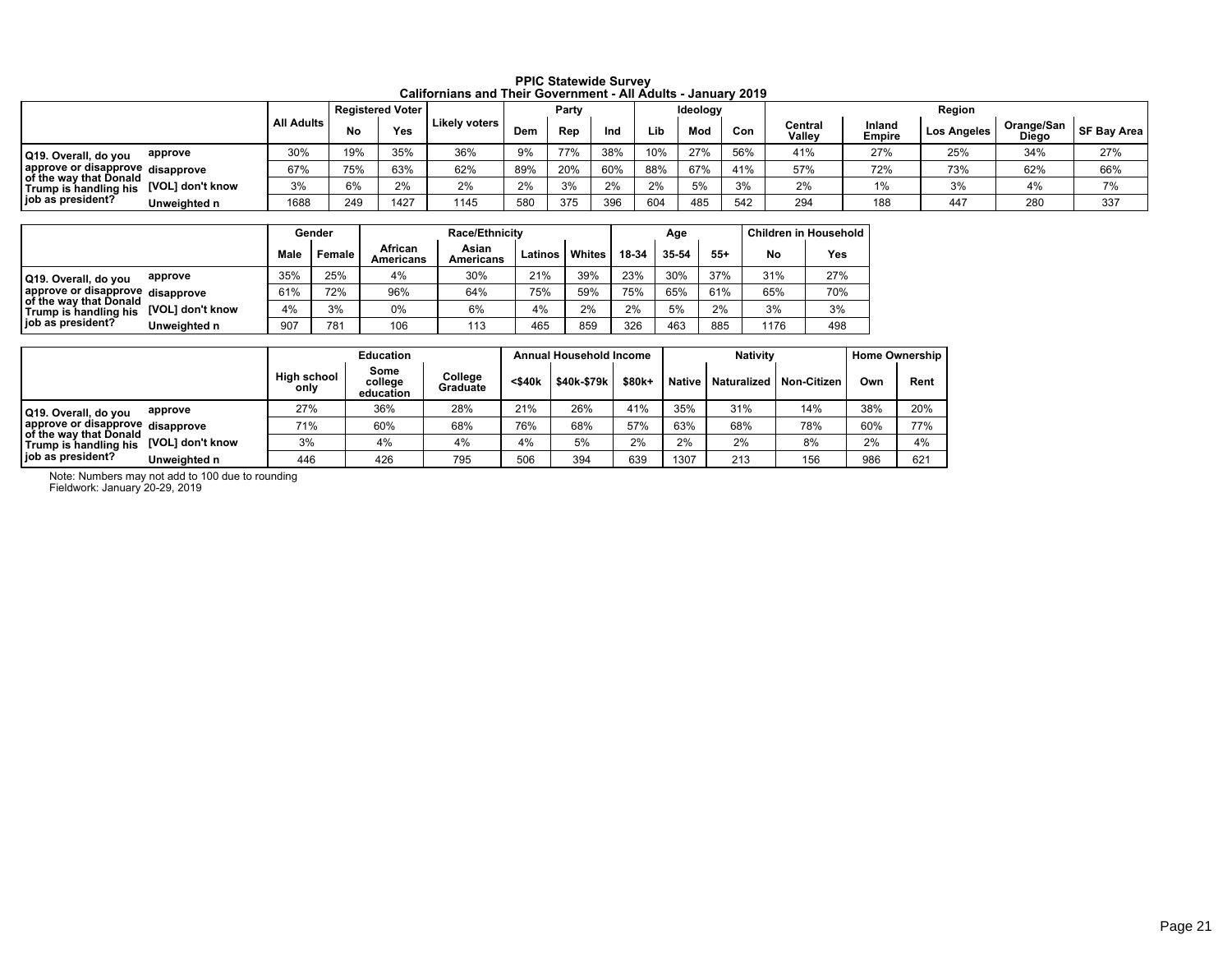|                                                                                                                |                                                                             |                   |     | Registered Voter |                      |            | Party |     |     | Ideology |     |                   |                         | Region      |                     |             |
|----------------------------------------------------------------------------------------------------------------|-----------------------------------------------------------------------------|-------------------|-----|------------------|----------------------|------------|-------|-----|-----|----------|-----|-------------------|-------------------------|-------------|---------------------|-------------|
|                                                                                                                |                                                                             | <b>All Adults</b> | No  | Yes              | <b>Likely voters</b> | <b>Dem</b> | Rep   | Ind | Lib | Mod      | Con | Central<br>Valley | Inland<br><b>Empire</b> | Los Angeles | Orange/San<br>Dieao | SF Bay Area |
|                                                                                                                | approve                                                                     | 48%               | 44% | 50%              | 50%                  | 77%        | 14%   | 45% | 70% | 45%      | 28% | 43%               | 40%                     | 52%         | 44%                 | 55%         |
| Q20. Overall, from                                                                                             | disapprove                                                                  | 39%               | 27% | 44%              | 46%                  | 19%        | 81%   | 49% | 18% | 41%      | 61% | 40%               | 40%                     | 37%         | 40%                 | 33%         |
| what you know so far,<br>do you approve or<br>disapprove of the way<br>Speaker of the House<br>Nancy Pelosi is | (vol) never heard of<br>her/ have not heard<br>enough to have an<br>opinion | 8%                | 18% | 3%               | 2%                   | 2%         | 2%    | 3%  | 5%  | 9%       | 7%  | 9%                | 13%                     | 5%          | 8%                  | 7%          |
| handling her job?                                                                                              | [VOL] don't know                                                            | 6%                | 11% | 3%               | 3%                   | 2%         | 3%    | 3%  | 7%  | 5%       | 4%  | 7%                | 7%                      | 6%          | 7%                  | 5%          |
|                                                                                                                | Unweighted n                                                                | 1696              | 251 | 1433             | 1151                 | 580        | 377   | 399 | 603 | 488      | 547 | 297               | 188                     | 450         | 282                 | 336         |

|                                                                                                                  |                                                                             |      | Gender |                             | <b>Race/Ethnicity</b> |         |        |       | Age   |       |      | <b>Children in Household</b> |
|------------------------------------------------------------------------------------------------------------------|-----------------------------------------------------------------------------|------|--------|-----------------------------|-----------------------|---------|--------|-------|-------|-------|------|------------------------------|
|                                                                                                                  |                                                                             | Male | Female | African<br><b>Americans</b> | Asian<br>Americans    | Latinos | Whites | 18-34 | 35-54 | $55+$ | No   | <b>Yes</b>                   |
|                                                                                                                  | approve                                                                     | 45%  | 51%    | 66%                         | 51%                   | 50%     | 45%    | 41%   | 50%   | 55%   | 49%  | 48%                          |
| Q20. Overall, from                                                                                               | disapprove                                                                  | 42%  | 35%    | 27%                         | 32%                   | 31%     | 46%    | 39%   | 36%   | 39%   | 40%  | 35%                          |
| what you know so far.<br>do you approve or<br>disapprove of the way<br>Speaker of the House<br>l Nancy Pelosi is | (vol) never heard of<br>her/ have not heard<br>enough to have an<br>opinion | 7%   | 8%     | 6%                          | 9%                    | 12%     | 3%     | 9%    | 9%    | 4%    | 6%   | 10%                          |
| handling her job?                                                                                                | [VOL] don't know                                                            | 6%   | 6%     | $1\%$                       | 9%                    | 7%      | 5%     | 11%   | 5%    | 2%    | 5%   | 7%                           |
|                                                                                                                  | Unweighted n                                                                | 907  | 789    | 107                         | 113                   | 466     | 862    | 328   | 464   | 890   | 1181 | 500                          |

|                                                                                                                |                                                                             |                     | <b>Education</b>             |                     |              | <b>Annual Household Income</b> |        |               | <b>Nativity</b> |               |     | <b>Home Ownership</b> |
|----------------------------------------------------------------------------------------------------------------|-----------------------------------------------------------------------------|---------------------|------------------------------|---------------------|--------------|--------------------------------|--------|---------------|-----------------|---------------|-----|-----------------------|
|                                                                                                                |                                                                             | High school<br>only | Some<br>college<br>education | College<br>Graduate | $<$ \$40 $k$ | \$40k-\$79k                    | \$80k+ | <b>Native</b> | Naturalized     | l Non-Citizen | Own | Rent                  |
|                                                                                                                | approve                                                                     | 47%                 | 42%                          | 56%                 | 52%          | 49%                            | 47%    | 45%           | 62%             | 50%           | 48% | 50%                   |
| ∣ Q20. Overall, from                                                                                           | disapprove                                                                  | 34%                 | 47%                          | 35%                 | 30%          | 37%                            | 47%    | 45%           | 31%             | 21%           | 44% | 32%                   |
| what you know so far,<br>do you approve or<br>disapprove of the way<br>Speaker of the House<br>Nancy Pelosi is | (vol) never heard of<br>her/ have not heard<br>enough to have an<br>opinion | 11%                 | 5%                           | 5%                  | 11%          | 9%                             | 2%     | 5%            | 4%              | 18%           | 5%  | 9%                    |
| handling her job?                                                                                              | [VOL] don't know                                                            | 7%                  | 6%                           | 4%                  | 7%           | 5%                             | 4%     | 5%            | 3%              | 12%           | 2%  | 9%                    |
|                                                                                                                | Unweighted n                                                                | 449                 | 427                          | 799                 | 508          | 398                            | 641    | 1315          | 214             | 156           | 991 | 625                   |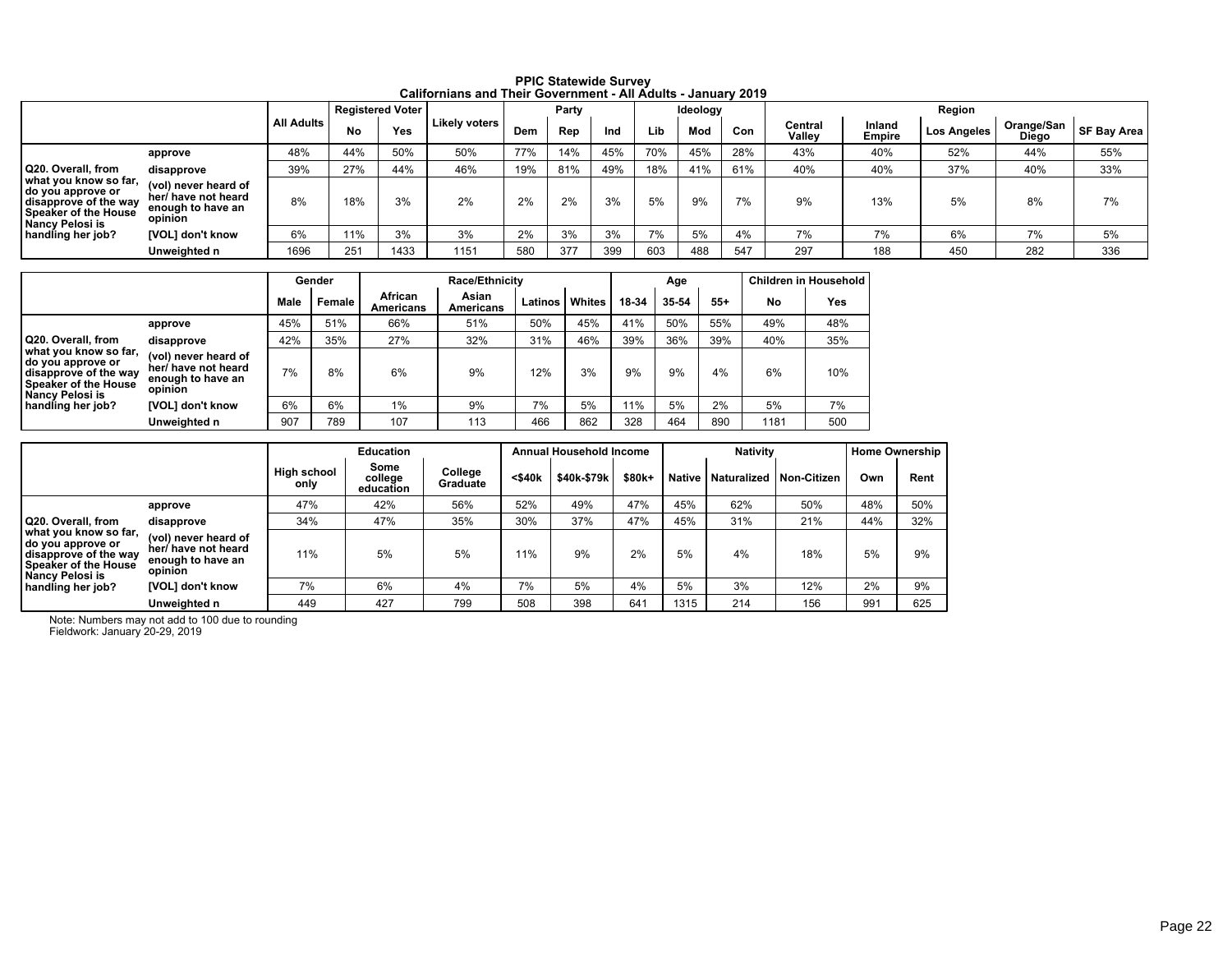| <b>PPIC Statewide Survey</b>                                  |  |
|---------------------------------------------------------------|--|
| Californians and Their Government - All Adults - January 2019 |  |

|                                                                                                                  |                                                                             |                   | Registered Voter |      |               |     | Party |     |     | Ideology |     |                   |                         | Region      |                     |             |
|------------------------------------------------------------------------------------------------------------------|-----------------------------------------------------------------------------|-------------------|------------------|------|---------------|-----|-------|-----|-----|----------|-----|-------------------|-------------------------|-------------|---------------------|-------------|
|                                                                                                                  |                                                                             | <b>All Adults</b> | No               | Yes  | Likely voters | Dem | Rep   | Ind | Lib | Mod      | Con | Central<br>Valley | Inland<br><b>Empire</b> | Los Angeles | Orange/San<br>Diego | SF Bay Area |
|                                                                                                                  | approve                                                                     | 32%               | 36%              | 31%  | 28%           | 24% | 44%   | 33% | 28% | 29%      | 42% | 34%               | 31%                     | 31%         | 35%                 | 31%         |
| Q21. Overall, from                                                                                               | disapprove                                                                  | 30%               | 20%              | 35%  | 36%           | 43% | 25%   | 34% | 38% | 30%      | 24% | 26%               | 23%                     | 33%         | 31%                 | 31%         |
| what you know so far,<br>do you approve or<br>disapprove of the way<br>the House Minority<br><b>Leader Kevin</b> | (vol) never heard of<br>him/ have not heard<br>enough to have an<br>opinion | 26%               | 31%              | 23%  | 25%           | 22% | 22%   | 24% | 21% | 29%      | 26% | 27%               | 32%                     | 25%         | 23%                 | 24%         |
| McCarthy is handling<br>his job?                                                                                 | [VOL] don't know                                                            | 12%               | 13%              | 11%  | 11%           | 11% | 9%    | 8%  | 13% | 12%      | 8%  | 12%               | 14%                     | 11%         | 11%                 | 15%         |
|                                                                                                                  | Unweighted n                                                                | 1696              | 252              | 1432 | 1150          | 580 | 377   | 398 | 604 | 490      | 543 | 296               | 189                     | 450         | 281                 | 336         |

|                                                                                  |                                                                             |      | Gender |                      | <b>Race/Ethnicity</b> |         |               |       | Age   |       | <b>Children in Household</b> |     |
|----------------------------------------------------------------------------------|-----------------------------------------------------------------------------|------|--------|----------------------|-----------------------|---------|---------------|-------|-------|-------|------------------------------|-----|
|                                                                                  |                                                                             | Male | Female | African<br>Americans | Asian<br>Americans    | Latinos | <b>Whites</b> | 18-34 | 35-54 | $55+$ | No                           | Yes |
|                                                                                  | approve                                                                     | 35%  | 30%    | 19%                  | 35%                   | 40%     | 26%           | 31%   | 32%   | 34%   | 31%                          | 34% |
| Q21. Overall, from<br>what you know so far,                                      | disapprove                                                                  | 29%  | 32%    | 35%                  | 30%                   | 24%     | 35%           | 34%   | 30%   | 28%   | 32%                          | 28% |
| do you approve or<br>disapprove of the way<br>the House Minority<br>Leader Kevin | (vol) never heard of<br>him/ have not heard<br>enough to have an<br>opinion | 24%  | 27%    | 31%                  | 19%                   | 25%     | 28%           | 20%   | 26%   | 30%   | 26%                          | 25% |
| McCarthy is handling<br>his job?                                                 | [VOL] don't know                                                            | 12%  | 11%    | 14%                  | 16%                   | 11%     | 11%           | 15%   | 12%   | 8%    | 11%                          | 12% |
|                                                                                  | Unweighted n                                                                | 906  | 790    | 107                  | 114                   | 467     | 862           | 329   | 463   | 891   | 1181                         | 500 |

|                                                                                         |                                                                             |                     | <b>Education</b>             |                     |              | Annual Household Income |        |        | <b>Nativity</b> |             |     | Home Ownership |
|-----------------------------------------------------------------------------------------|-----------------------------------------------------------------------------|---------------------|------------------------------|---------------------|--------------|-------------------------|--------|--------|-----------------|-------------|-----|----------------|
|                                                                                         |                                                                             | High school<br>only | Some<br>college<br>education | College<br>Graduate | $<$ \$40 $k$ | \$40k-\$79k             | \$80k+ | Native | Naturalized     | Non-Citizen | Own | Rent           |
|                                                                                         | approve                                                                     | 38%                 | 29%                          | 28%                 | 34%          | 30%                     | 31%    | 29%    | 39%             | 40%         | 34% | 29%            |
| Q21. Overall, from<br>what you know so far,                                             | disapprove                                                                  | 26%                 | 34%                          | 33%                 | 29%          | 28%                     | 37%    | 36%    | 25%             | 15%         | 30% | 32%            |
| do you approve or<br>disapprove of the way<br>the House Minority<br><b>Leader Kevin</b> | (vol) never heard of<br>him/ have not heard<br>enough to have an<br>opinion | 26%                 | 23%                          | 27%                 | 26%          | 30%                     | 21%    | 24%    | 24%             | 31%         | 27% | 23%            |
| McCarthy is handling<br>his job?                                                        | [VOL] don't know                                                            | 11%                 | 13%                          | 12%                 | 10%          | 13%                     | 11%    | 11%    | 12%             | 14%         | 9%  | 15%            |
|                                                                                         | Unweighted n                                                                | 452                 | 427                          | 796                 | 510          | 399                     | 638    | 1313   | 215             | 157         | 991 | 625            |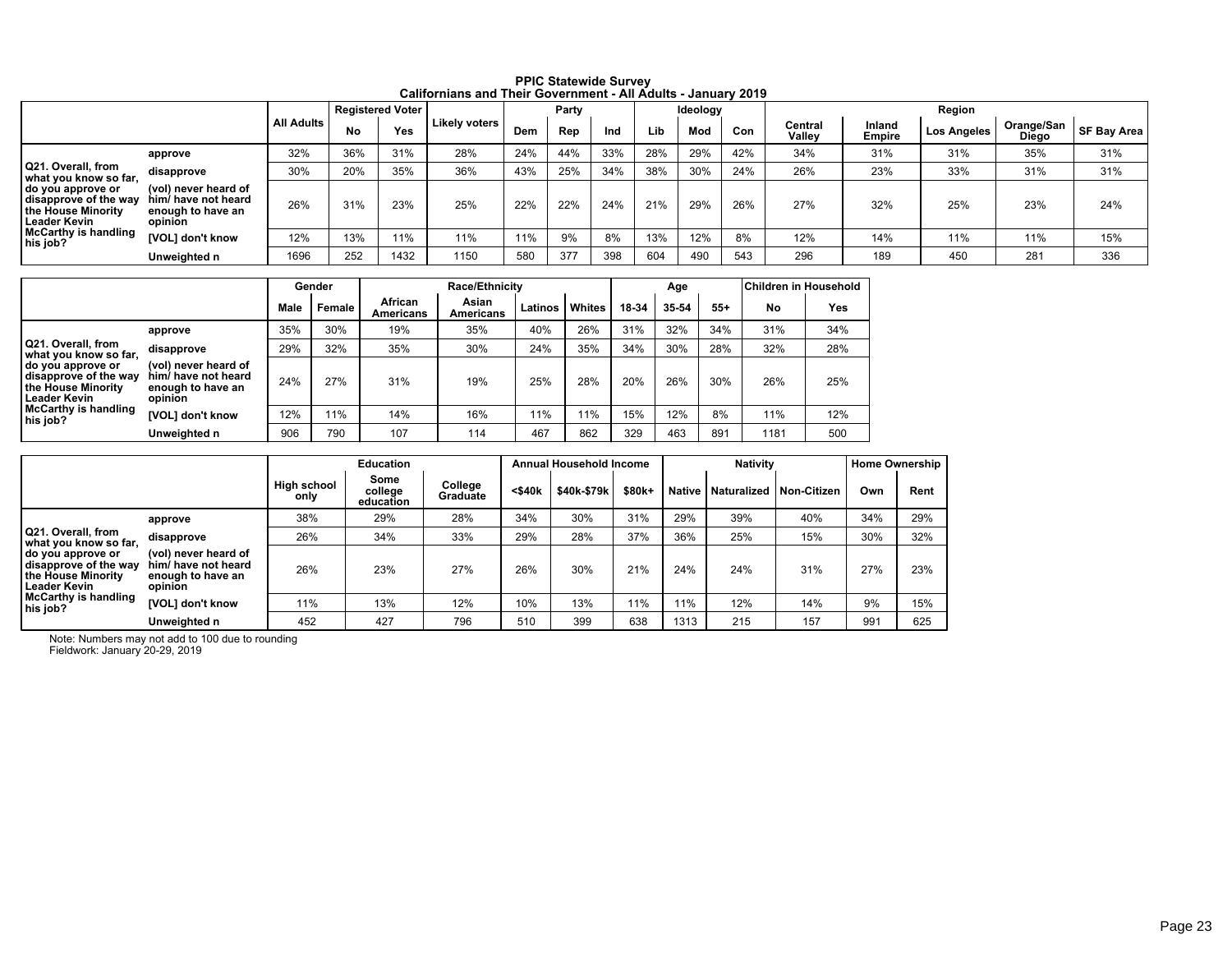|                                                    |                  |                   |     | <b>Registered Voter</b> |               |            | Party |     |     | Ideology |     |                   |                         | Region      |                                        |     |
|----------------------------------------------------|------------------|-------------------|-----|-------------------------|---------------|------------|-------|-----|-----|----------|-----|-------------------|-------------------------|-------------|----------------------------------------|-----|
|                                                    |                  | <b>All Adults</b> | No  | <b>Yes</b>              | Likely voters | <b>Dem</b> | Rep   | Ind | Lib | Mod      | Con | Central<br>Vallev | Inland<br><b>Empire</b> | Los Angeles | Consul Orange/San SF Bay Area<br>Diego |     |
| Q22. Overall, do you                               | approve          | 34%               | 50% | 26%                     | 23%           | 32%        | 21%   | 25% | 33% | 37%      | 31% | 34%               | 33%                     | 37%         | 37%                                    | 27% |
| approve or disapprove disapprove                   |                  | 59%               | 38% | 69%                     | 72%           | 64%        | 75%   | 70% | 58% | 57%      | 63% | 58%               | 60%                     | 55%         | 57%                                    | 64% |
| of the way the U.S.<br><b>Congress is handling</b> | [VOL] don't know | 7%                | 12% | 5%                      | 5%            | 4%         | 4%    | 5%  | 9%  | 5%       | 6%  | 8%                | 8%                      | 7%          | 6%                                     | 9%  |
| ∣its job?                                          | Unweighted n     | 1690              | 249 | 1429                    | 1146          | 577        | 378   | 397 | 599 | 487      | 546 | 294               | 189                     | 450         | 280                                    | 334 |

**PPIC Statewide Survey Californians and Their Government - All Adults - January 2019**

|                                             |                  |      | Gender |                             | <b>Race/Ethnicity</b> |         |        |       | Age   |     | Children in Household |     |
|---------------------------------------------|------------------|------|--------|-----------------------------|-----------------------|---------|--------|-------|-------|-----|-----------------------|-----|
|                                             |                  | Male | Female | African<br><b>Americans</b> | Asian<br>Americans    | Latinos | Whites | 18-34 | 35-54 | 55+ | No                    | Yes |
| Q22. Overall, do you                        | approve          | 34%  | 33%    | 25%                         | 41%                   | 50%     | 21%    | 40%   | 33%   | 29% | 31%                   | 39% |
| approve or disapprove,                      | disapprove       | 61%  | 57%    | 69%                         | 49%                   | 43%     | 72%    | 52%   | 60%   | 65% | 62%                   | 54% |
| of the way the U.S.<br>Congress is handling | [VOL] don't know | 5%   | 9%     | 6%                          | 10%                   | 6%      | 8%     | 8%    | 7%    | 7%  | 7%                    | 7%  |
| its job?                                    | Unweighted n     | 906  | 784    | 107                         | 112                   | 467     | 856    | 329   | 464   | 883 | 1175                  | 500 |

|                                              |                  |                     | <b>Education</b>             |                     |              | <b>Annual Household Income</b> |        |               | <b>Nativity</b>    |               |     | Home Ownership |
|----------------------------------------------|------------------|---------------------|------------------------------|---------------------|--------------|--------------------------------|--------|---------------|--------------------|---------------|-----|----------------|
|                                              |                  | High school<br>only | Some<br>college<br>education | College<br>Graduate | $<$ \$40 $k$ | \$40k-\$79k                    | \$80k+ | <b>Native</b> | <b>Naturalized</b> | l Non-Citizen | Own | Rent           |
| Q22. Overall, do you                         | approve          | 48%                 | 24%                          | 26%                 | 42%          | 37%                            | 21%    | 24%           | 41%                | 61%           | 27% | 40%            |
| approve or disapprove disapprove             |                  | 45%                 | 67%                          | 67%                 | 49%          | 55%                            | 75%    | 70%           | 53%                | 25%           | 68% | 51%            |
| of the way the U.S.<br>'Congress is handling | [VOL] don't know | 7%                  | 9%                           | 6%                  | 9%           | 8%                             | 4%     | 6%            | 6%                 | 13%           | 5%  | 9%             |
| its job?                                     | Unweighted n     | 448                 | 429                          | 792                 | 506          | 398                            | 637    | 1310          | 214                | 155           | 986 | 626            |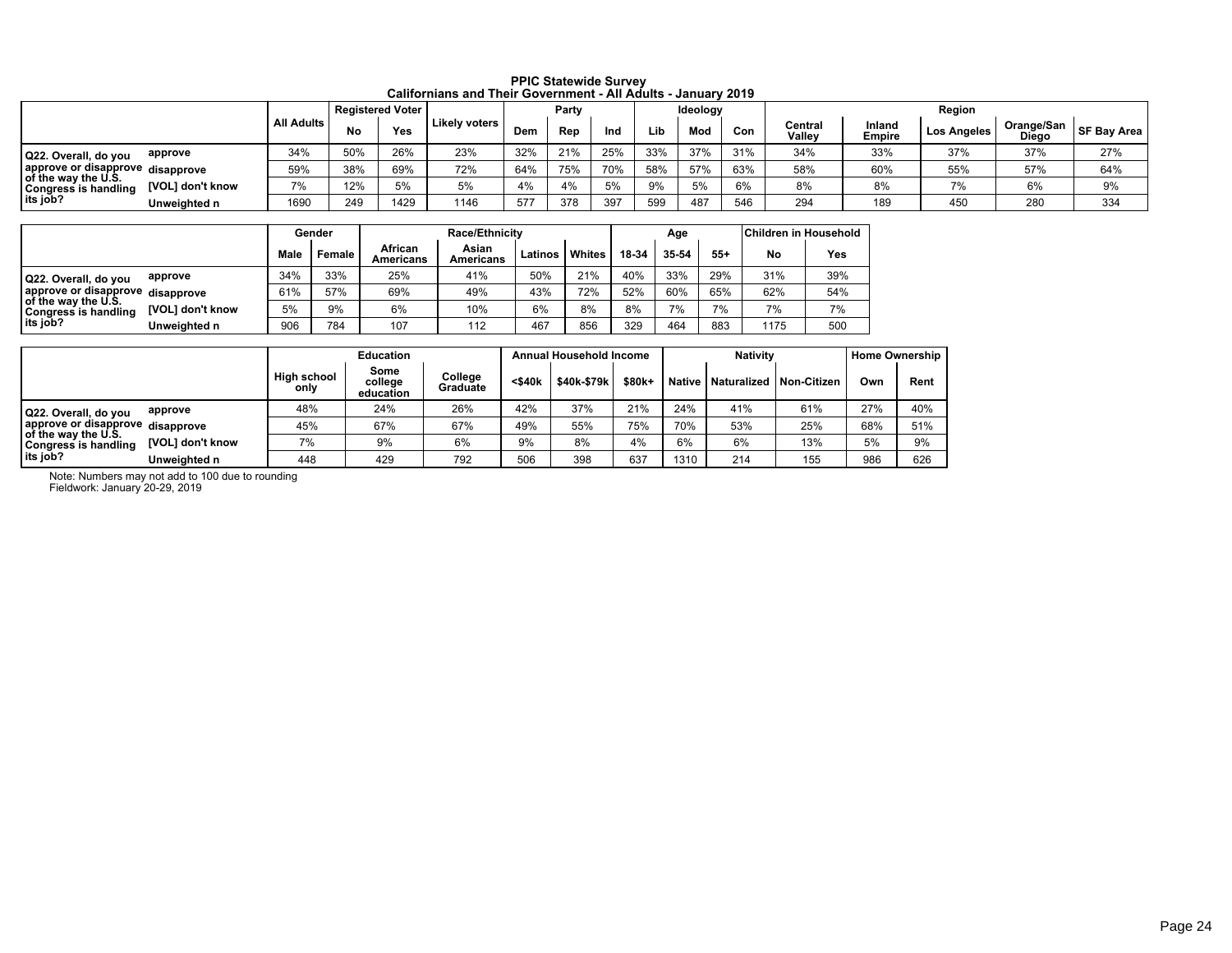|                                                      |                                          |                   | <b>Registered Voter</b> |      |               |     | Party |                 |     | ldeology |     |                   |                         | Region      |                            |             |
|------------------------------------------------------|------------------------------------------|-------------------|-------------------------|------|---------------|-----|-------|-----------------|-----|----------|-----|-------------------|-------------------------|-------------|----------------------------|-------------|
|                                                      |                                          | <b>All Adults</b> | No                      | Yes  | Likely voters | Dem | Rep   | Ind             | Lib | Mod      | Con | Central<br>Vallev | Inland<br><b>Empire</b> | Los Angeles | Orange/San<br><b>Diego</b> | SF Bay Area |
| Q23. Do you think that<br><b>President Trump and</b> | yes, will be able to<br>work together    | 25%               | 32%                     | 21%  | 18%           | 13% | 37%   | 19%             | 17% | 23%      | 35% | 27%               | 23%                     | 26%         | 28%                        | 20%         |
| the U.S. Congress will<br>be able to work            | no, will not be able to<br>work together | 72%               | 63%                     | 76%  | 79%           | 84% | 59%   | 78%             | 79% | 73%      | 62% | 71%               | 75%                     | 71%         | 69%                        | 74%         |
| together and<br>accomplish a lot in the              | [VOL] don't know                         | 3%                | 5%                      | 3%   | 3%            | 3%  | 3%    | 3%              | 3%  | 3%       | 3%  | 2%                | 1%                      | 4%          | 3%                         | 5%          |
| next year, or not?                                   | Unweighted n                             | 1703              | 253                     | 1438 | 1152          | 581 | 378   | 40 <sup>′</sup> | 604 | 492      | 545 | 298               | 188                     | 452         | 283                        | 340         |

|                                               |                                          |      | Gender |                      | <b>Race/Ethnicity</b> |         |               |       | Age   |       | Children in Household |            |
|-----------------------------------------------|------------------------------------------|------|--------|----------------------|-----------------------|---------|---------------|-------|-------|-------|-----------------------|------------|
|                                               |                                          | Male | Female | African<br>Americans | Asian<br>Americans    | Latinos | <b>Whites</b> | 18-34 | 35-54 | $55+$ | No                    | <b>Yes</b> |
| Q23. Do you think that<br>President Trump and | yes, will be able to<br>work together    | 27%  | 22%    | 23%                  | 25%                   | 31%     | 20%           | 29%   | 23%   | 22%   | 23%                   | 27%        |
| the U.S. Congress will<br>be able to work     | no, will not be able to<br>work together | 71%  | 73%    | 75%                  | 69%                   | 67%     | 77%           | 68%   | 73%   | 74%   | 73%                   | 70%        |
| together and<br>accomplish a lot in the       | [VOL] don't know                         | 2%   | 5%     | 2%                   | 6%                    | 3%      | 3%            | 3%    | 3%    | 3%    | 3%                    | 3%         |
| next year, or not?                            | Unweighted n                             | 913  | 790    | 107                  | 114                   | 469     | 865           | 332   | 466   | 891   | 1186                  | 502        |

|                                                      |                                          |                     | <b>Education</b>             |                     |              | Annual Household Income |        |               | <b>Nativity</b> |                           |     | Home Ownership |
|------------------------------------------------------|------------------------------------------|---------------------|------------------------------|---------------------|--------------|-------------------------|--------|---------------|-----------------|---------------------------|-----|----------------|
|                                                      |                                          | High school<br>only | Some<br>college<br>education | College<br>Graduate | $<$ \$40 $k$ | \$40k-\$79k             | \$80k+ | <b>Native</b> |                 | Naturalized   Non-Citizen | Own | Rent           |
| Q23. Do you think that<br><b>President Trump and</b> | yes, will be able to<br>work together    | 33%                 | 21%                          | 17%                 | 30%          | 25%                     | 17%    | 20%           | 30%             | 35%                       | 20% | 26%            |
| the U.S. Congress will<br>be able to work            | no, will not be able to<br>work together | 65%                 | 76%                          | 78%                 | 66%          | 72%                     | 82%    | 77%           | 67%             | 59%                       | 77% | 70%            |
| ∣ together and<br>accomplish a lot in the            | [VOL] don't know                         | 2%                  | 3%                           | 5%                  | 4%           | 3%                      | 2%     | 3%            | 3%              | 6%                        | 2%  | 4%             |
| I next year, or not?                                 | Unweighted n                             | 453                 | 431                          | 797                 | 511          | 400                     | 642    | 1319          | 215             | 157                       | 994 | 628            |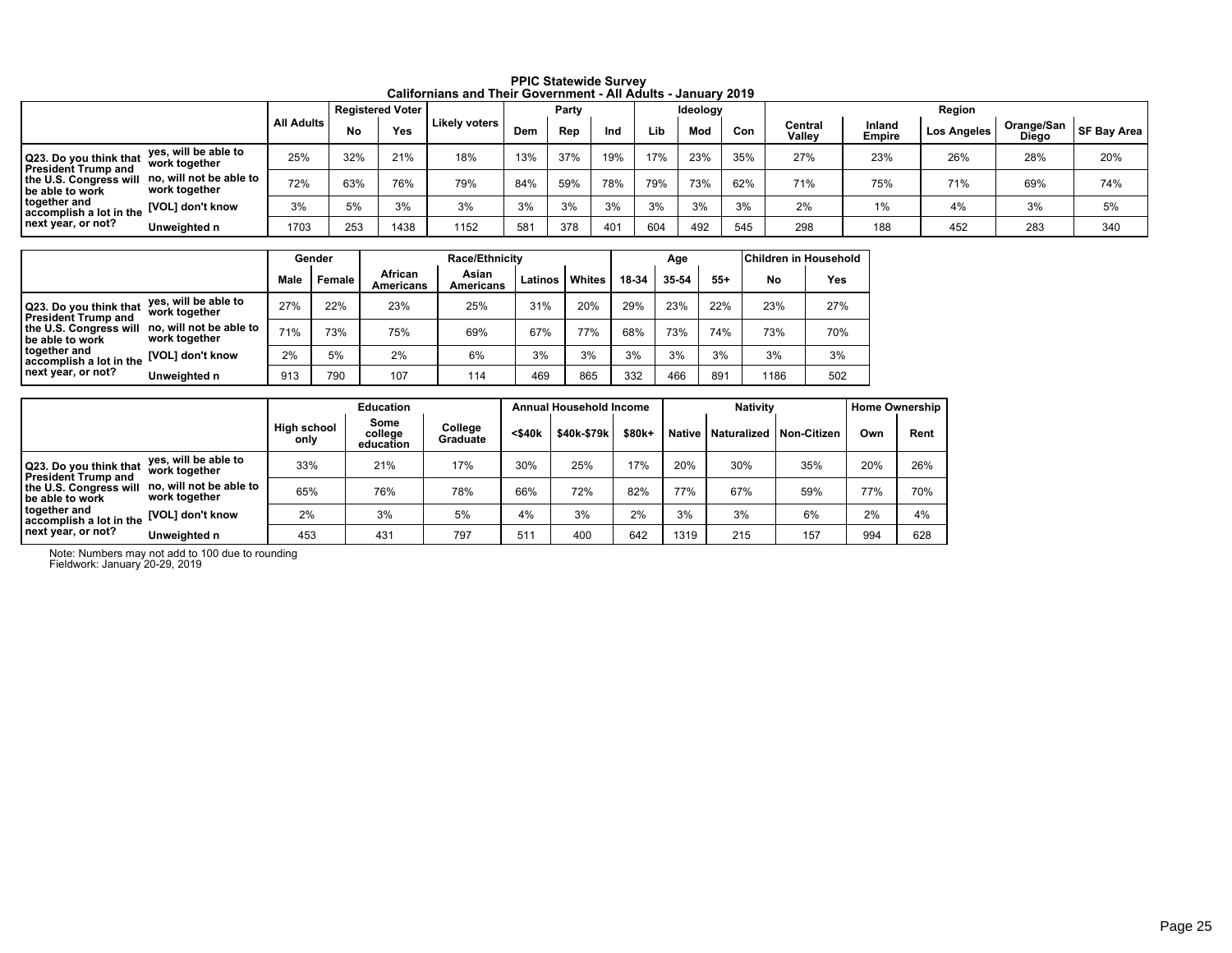|                                                |                         |                   |                  | ---------------- |               |     |       |     |     |          |     |                   |                         |             |                     |             |
|------------------------------------------------|-------------------------|-------------------|------------------|------------------|---------------|-----|-------|-----|-----|----------|-----|-------------------|-------------------------|-------------|---------------------|-------------|
|                                                |                         |                   | Registered Voter |                  |               |     | Party |     |     | Ideology |     |                   |                         | Region      |                     |             |
|                                                |                         | <b>All Adults</b> | No               | Yes              | Likely voters | Dem | Rep   | Ind | Lib | Mod      | Con | Central<br>Valley | Inland<br><b>Empire</b> | Los Angeles | Orange/San<br>Diego | SF Bav Area |
| Q24. Do you think                              | right direction         | 30%               | 31%              | 30%              | 29%           | 15% | 57%   | 30% | 19% | 29%      | 44% | 38%               | 29%                     | 28%         | 28%                 | 29%         |
| things in the United<br>l States are           | wrong direction         | 66%               | 65%              | 66%              | 68%           | 84% | 39%   | 64% | 79% | 67%      | 52% | 58%               | 67%                     | 69%         | 66%                 | 69%         |
| GENERALLY going in                             | <b>IVOLI don't know</b> | 3%                | 4%               | 3%               | 3%            | 1%  | 4%    | 6%  | 2%  | 4%       | 3%  | 4%                | 5%                      | 3%          | 6%                  | 2%          |
| the right direction or<br>the wrong direction? | Unweighted n            | 1686              | 248              | 1427             | 1144          | 579 | 376   | 395 | 598 | 487      | 542 | 298               | 187                     | 448         | 279                 | 332         |

**PPIC Statewide Survey Californians and Their Government - All Adults - January 2019**

|                                                |                  |      | Gender |                             | <b>Race/Ethnicity</b> |         |        |       | Age   |       | Children in Household |     |
|------------------------------------------------|------------------|------|--------|-----------------------------|-----------------------|---------|--------|-------|-------|-------|-----------------------|-----|
|                                                |                  | Male | Female | African<br><b>Americans</b> | Asian<br>Americans    | Latinos | Whites | 18-34 | 35-54 | $55+$ | No                    | Yes |
| Q24. Do you think                              | right direction  | 35%  | 26%    | 6%                          | 37%                   | 32%     | 30%    | 28%   | 31%   | 32%   | 30%                   | 31% |
| things in the United<br><b>States are</b>      | wrong direction  | 60%  | 72%    | 90%                         | 61%                   | 64%     | 67%    | 67%   | 65%   | 66%   | 67%                   | 65% |
| <b>GENERALLY</b> going in                      | [VOL] don't know | 5%   | 2%     | 5%                          | 2%                    | 3%      | 3%     | 4%    | 4%    | 2%    | 3%                    | 4%  |
| the right direction or<br>the wrong direction? | Unweighted n     | 905  | 781    | 107                         | 113                   | 464     | 855    | 327   | 463   | 881   | 1170                  | 500 |

|                                                |                  |                     | <b>Education</b>             |                     |              | Annual Household Income |        |      | <b>Nativity</b>      |             | <b>Home Ownership</b> |      |
|------------------------------------------------|------------------|---------------------|------------------------------|---------------------|--------------|-------------------------|--------|------|----------------------|-------------|-----------------------|------|
|                                                |                  | High school<br>only | Some<br>college<br>education | College<br>Graduate | $<$ \$40 $k$ | \$40k-\$79k             | \$80k+ |      | Native   Naturalized | Non-Citizen | Own                   | Rent |
| Q24. Do you think                              | right direction  | 32%                 | 30%                          | 28%                 | 27%          | 32%                     | 32%    | 28%  | 33%                  | 37%         | 33%                   | 27%  |
| things in the United<br><b>States are</b>      | wrong direction  | 65%                 | 65%                          | 69%                 | 68%          | 65%                     | 66%    | 68%  | 65%                  | 62%         | 65%                   | 69%  |
| <b>GENERALLY</b> going in                      | [VOL] don't know | 3%                  | 4%                           | 3%                  | 5%           | 2%                      | 2%     | 4%   | 3%                   | 2%          | 2%                    | 4%   |
| the right direction or<br>the wrong direction? | Unweighted n     | 445                 | 429                          | 790                 | 509          | 395                     | 637    | 1307 | 214                  | 153         | 984                   | 622  |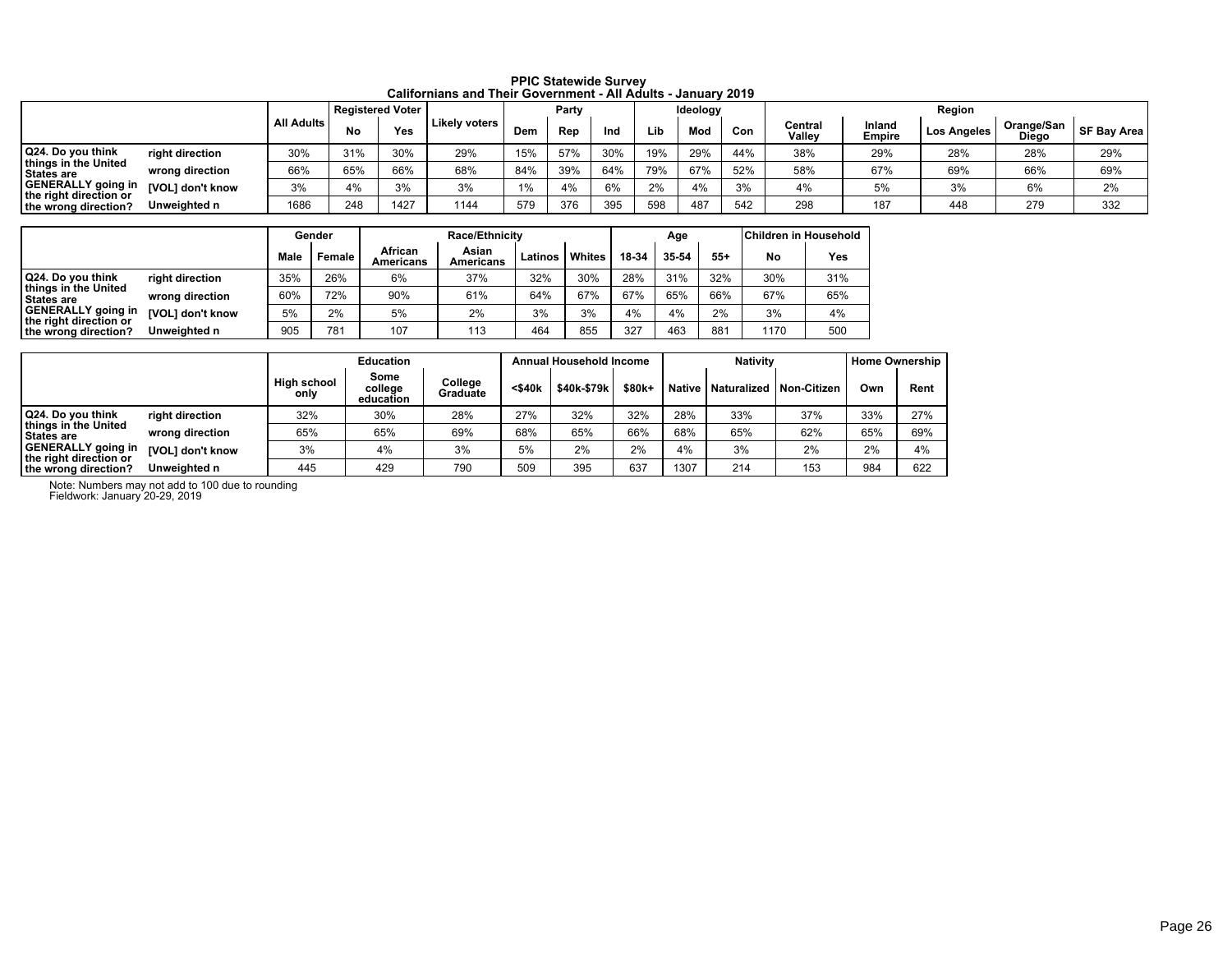|                                                |                  |                   | Registered Voter |            |               |       | Party |     |     | Ideology        |     |                   |                         | Region      |                     |               |
|------------------------------------------------|------------------|-------------------|------------------|------------|---------------|-------|-------|-----|-----|-----------------|-----|-------------------|-------------------------|-------------|---------------------|---------------|
|                                                |                  | <b>All Adults</b> | No               | <b>Yes</b> | Likely voters | Dem   | Rep   | Ind | Lib | Mod             | Con | Central<br>Vallev | Inland<br><b>Empire</b> | Los Angeles | Orange/San<br>Diego | SF Bay Area ' |
| Q25. As you may<br>Know, the Democratic        | a lot            | 28%               | 30%              | 27%        | 29%           | 35%   | 24%   | 17% | 34% | 25%             | 25% | 26%               | 28%                     | 28%         | 32%                 | 24%           |
| Party won control of<br>∣ the ÚS House of      | some             | 38%               | 33%              | 41%        | 41%           | 46%   | 34%   | 42% | 42% | 38%             | 36% | 38%               | 37%                     | 38%         | 40%                 | 42%           |
| Representatives as a<br>result of the midterm  | not much         | 22%               | 27%              | 20%        | 18%           | 16%   | 22%   | 25% | 18% | 26%             | 23% | 23%               | 25%                     | 24%         | 17%                 | 24%           |
| elections. How much<br>∣ do you think          | not at all       | 10%               | 9%               | 11%        | 11%           | 3%    | 19%   | 15% | 5%  | 10%             | 15% | 11%               | 9%                      | 8%          | 11%                 | 9%            |
| Democratic control of<br>the House will change | [VOL] don't know | $1\%$             | 1%               | $1\%$      | 1%            | $1\%$ | 1%    | 2%  | 1%  | 0%              | 1%  | 1%                | $1\%$                   | $1\%$       | 1%                  | $1\%$         |
| the way things are<br>going in this country?   | Unweighted n     | 1699              | 251              | 1436       | 1151          | 580   | 378   | 401 | 603 | 49 <sup>′</sup> | 545 | 297               | 188                     | 452         | 282                 | 339           |

|                                                  |                  |       | Gender |                      | <b>Race/Ethnicity</b> |         |        |       | Age   |       | <b>Children in Household</b> |            |
|--------------------------------------------------|------------------|-------|--------|----------------------|-----------------------|---------|--------|-------|-------|-------|------------------------------|------------|
|                                                  |                  | Male  | Female | African<br>Americans | Asian<br>Americans    | Latinos | Whites | 18-34 | 35-54 | $55+$ | No                           | <b>Yes</b> |
| Q25. As you may<br>know, the Democratic          | a lot            | 27%   | 29%    | 34%                  | 22%                   | 31%     | 28%    | 26%   | 25%   | 32%   | 29%                          | 26%        |
| Party won control of<br>∣ the ŬS House of        | some             | 35%   | 41%    | 41%                  | 49%                   | 33%     | 39%    | 39%   | 42%   | 34%   | 37%                          | 41%        |
| l Representatives as a<br>result of the midterm  | not much         | 23%   | 21%    | 15%                  | 22%                   | 25%     | 22%    | 24%   | 22%   | 21%   | 22%                          | 22%        |
| l elections. How much<br>do you think            | not at all       | 13%   | 7%     | 10%                  | 6%                    | 10%     | 11%    | 9%    | 10%   | 11%   | 10%                          | 10%        |
| l Democratic control of<br>the House will change | [VOL] don't know | $1\%$ | $1\%$  | 1%                   | 1%                    | $1\%$   | 1%     | $1\%$ | 1%    | $1\%$ | 1%                           | $1\%$      |
| the way things are<br>going in this country?     | Unweighted n     | 910   | 789    | 107                  | 113                   | 467     | 864    | 331   | 465   | 889   | 1182                         | 502        |

|                                                |                  |                     | <b>Education</b>             |                     |              | Annual Household Income |        |               | <b>Nativity</b> |                           |     | Home Ownership |
|------------------------------------------------|------------------|---------------------|------------------------------|---------------------|--------------|-------------------------|--------|---------------|-----------------|---------------------------|-----|----------------|
|                                                |                  | High school<br>only | Some<br>college<br>education | College<br>Graduate | $<$ \$40 $k$ | \$40k-\$79k             | \$80k+ | <b>Native</b> |                 | Naturalized   Non-Citizen | Own | Rent           |
| Q25. As you may<br>know, the Democratic        | a lot            | 30%                 | 27%                          | 27%                 | 31%          | 24%                     | 26%    | 26%           | 26%             | 34%                       | 29% | 29%            |
| Party won control of<br>l the US House of      | some             | 32%                 | 40%                          | 46%                 | 32%          | 45%                     | 43%    | 40%           | 40%             | 36%                       | 38% | 40%            |
| Representatives as a<br>result of the midterm  | not much         | 27%                 | 21%                          | 17%                 | 25%          | 23%                     | 20%    | 22%           | 20%             | 24%                       | 21% | 22%            |
| l elections. How much<br>do you think          | not at all       | 10%                 | 11%                          | 9%                  | 10%          | 7%                      | 11%    | 10%           | 13%             | 7%                        | 12% | 8%             |
| Democratic control of<br>the House will change | [VOL] don't know | 2%                  | 1%                           | 1%                  | 2%           | $1\%$                   | $1\%$  | $1\%$         | 1%              | $1\%$                     | 1%  | 1%             |
| the way things are<br>going in this country?   | Unweighted n     | 450                 | 430                          | 797                 | 510          | 400                     | 640    | 1318          | 214             | 155                       | 993 | 625            |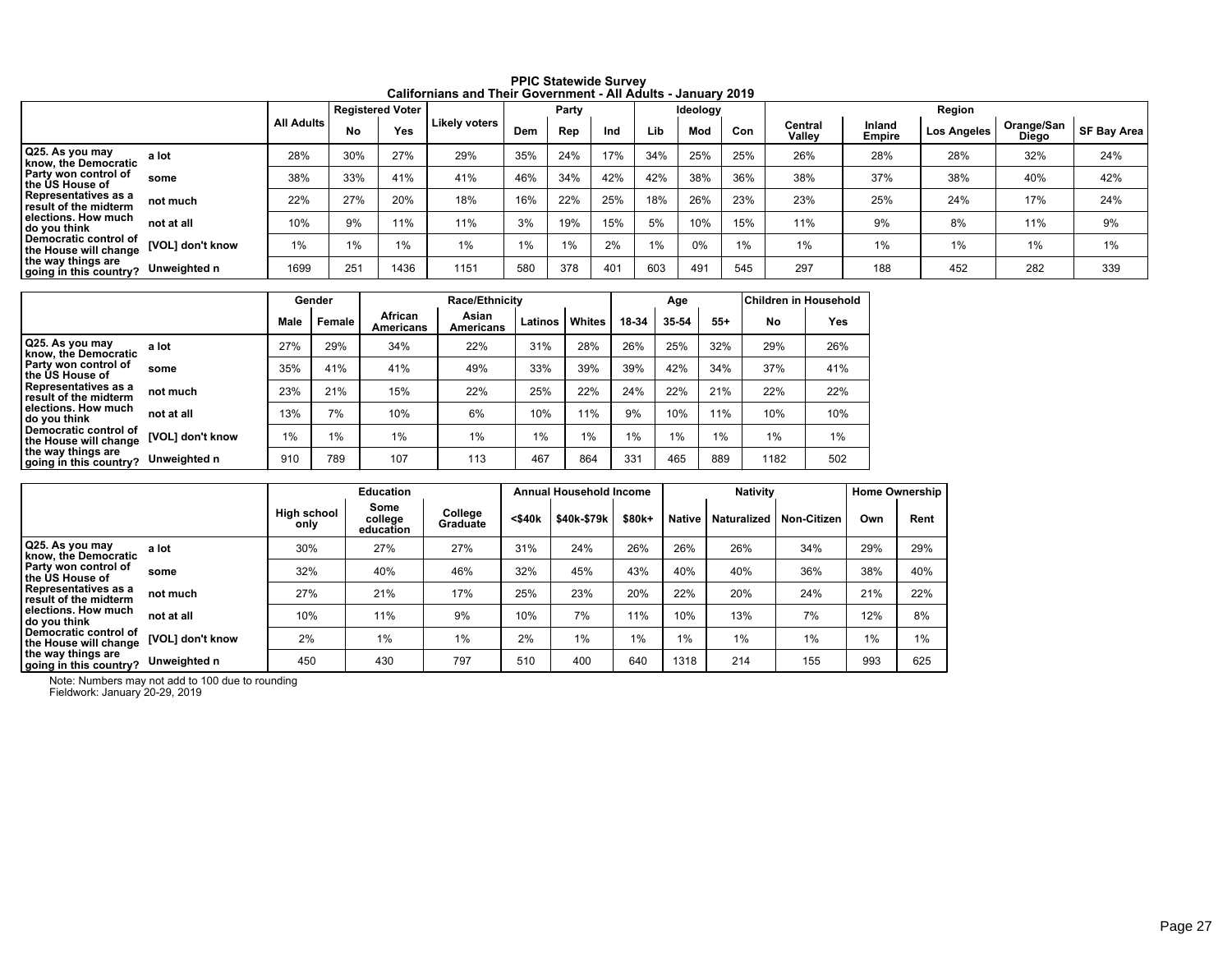|                                                   |                  |            | Registered Voter |            |                      |            | Party |     |     | Ideology |     |                   |                         | Region      |                     |             |
|---------------------------------------------------|------------------|------------|------------------|------------|----------------------|------------|-------|-----|-----|----------|-----|-------------------|-------------------------|-------------|---------------------|-------------|
|                                                   |                  | All Adults | No               | <b>Yes</b> | <b>Likelv voters</b> | <b>Dem</b> | Rep   | Ind | Lib | Mod      | Con | Central<br>Vallev | Inland<br><b>Empire</b> | Los Angeles | Orange/San<br>Diego | SF Bay Area |
| Q26. All in all, would                            | favor            | 28%        | 15%              | 34%        | 35%                  | 11%        | 76%   | 37% | 8%  | 25%      | 55% | 36%               | 28%                     | 24%         | 32%                 | 23%         |
| vou favor or oppose                               | oppose           | 69%        | 81%              | 63%        | 62%                  | 88%        | 21%   | 61% | 89% | 71%      | 43% | 60%               | 70%                     | 74%         | 65%                 | 70%         |
| building a wall along<br>I the entire border with | [VOL] don't know | 3%         | 4%               | 3%         | 3%                   | 2%         | 3%    | 2%  | 3%  | 4%       | 2%  | 4%                | 2%                      | 2%          | 3%                  | 7%          |
| Mexico?                                           | Unweighted n     | 1695       | 251              | 1432       | 1148                 | 580        | 377   | 399 | 605 | 485      | 547 | 296               | 188                     | 451         | 282                 | 335         |

**PPIC Statewide Survey Californians and Their Government - All Adults - January 2019**

|                                                 |                  |      | Gender |                      | <b>Race/Ethnicity</b> |         |        |       | Age   |       | Children in Household |     |
|-------------------------------------------------|------------------|------|--------|----------------------|-----------------------|---------|--------|-------|-------|-------|-----------------------|-----|
|                                                 |                  | Male | Female | African<br>Americans | Asian<br>Americans    | Latinos | Whites | 18-34 | 35-54 | $55+$ | No                    | Yes |
| favor<br>Q26. All in all. would                 |                  | 31%  | 25%    | 12%                  | 24%                   | 17%     | 38%    | 22%   | 27%   | 35%   | 30%                   | 23% |
| you favor or oppose                             | oppose           | 66%  | 72%    | 87%                  | 69%                   | 81%     | 59%    | 74%   | 70%   | 63%   | 67%                   | 73% |
| building a wall along<br>the entire border with | [VOL] don't know | 3%   | 3%     | 1%                   | 7%                    | 2%      | 3%     | 4%    | 3%    | 2%    | 3%                    | 4%  |
| Mexico?                                         | Unweighted n     | 908  | 787    | 107                  | 112                   | 469     | 862    | 331   | 463   | 887   | 1182                  | 499 |

|                                                   |                         |                     | <b>Education</b>             |                     |        | Annual Household Income |        |      | <b>Nativity</b> |                                    |     | Home Ownership |
|---------------------------------------------------|-------------------------|---------------------|------------------------------|---------------------|--------|-------------------------|--------|------|-----------------|------------------------------------|-----|----------------|
|                                                   |                         | High school<br>only | Some<br>college<br>education | College<br>Graduate | <\$40k | \$40k-\$79k             | \$80k+ |      |                 | Native   Naturalized   Non-Citizen | Own | Rent           |
| Q26. All in all, would                            | favor                   | 23%                 | 34%                          | 28%                 | 19%    | 27%                     | 37%    | 34%  | 26%             | 8%                                 | 35% | 19%            |
| I you favor or oppose                             | oppose                  | 75%                 | 63%                          | 68%                 | 77%    | 69%                     | 60%    | 63%  | 69%             | 87%                                | 62% | 78%            |
| building a wall along<br>l the entire border with | <b>IVOLI don't know</b> | 2%                  | 3%                           | 4%                  | 4%     | 4%                      | 2%     | 2%   | 5%              | 5%                                 | 3%  | 4%             |
| Mexico?                                           | Unweighted n            | 45 <sup>4</sup>     | 428                          | 795                 | 510    | 398                     | 639    | 1313 | 214             | 157                                | 989 | 627            |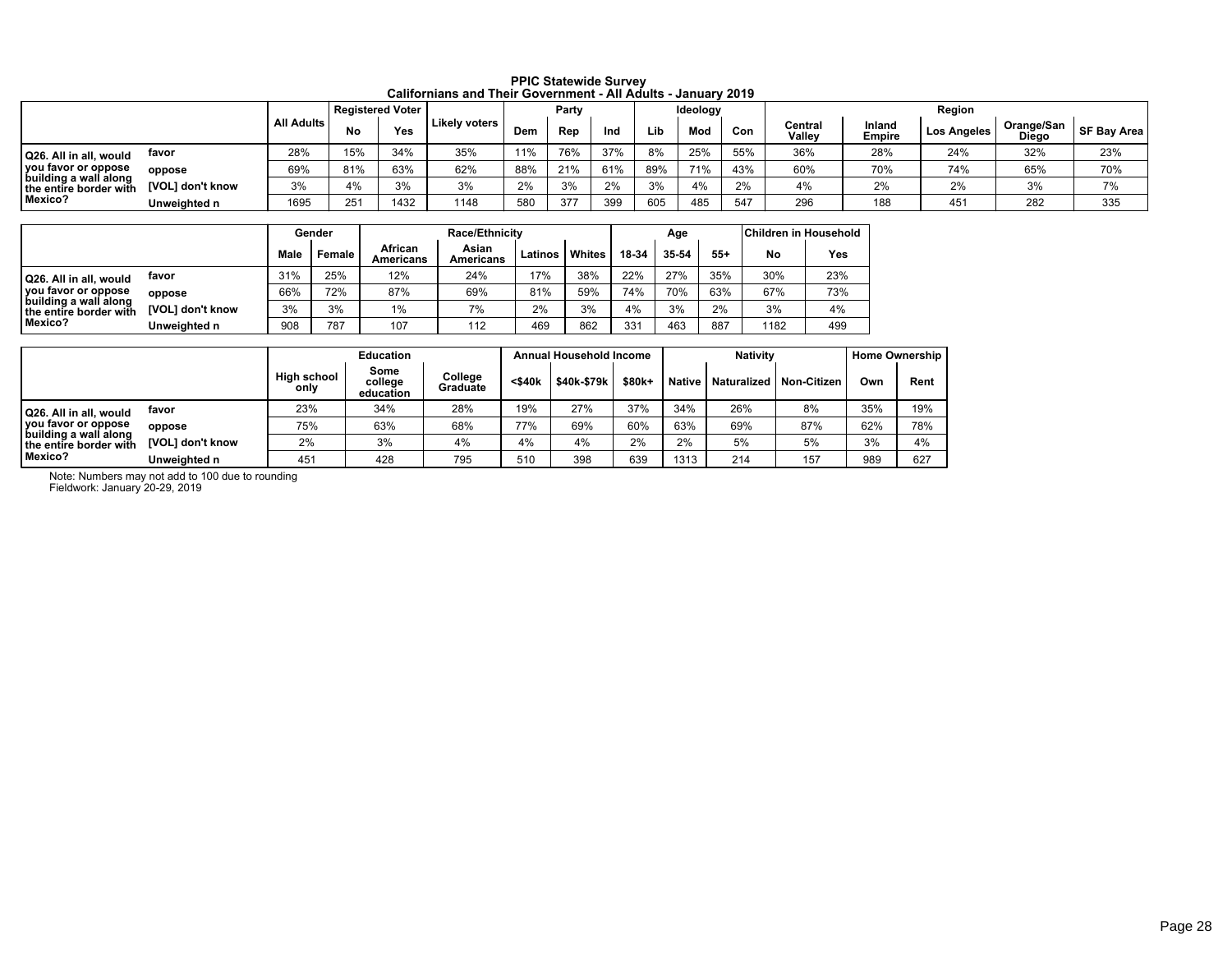|                                                               |                                                |            | Registered Voter |       |               |     | Party |     |       | Ideology |     |                   |                         | Region      |                     |             |
|---------------------------------------------------------------|------------------------------------------------|------------|------------------|-------|---------------|-----|-------|-----|-------|----------|-----|-------------------|-------------------------|-------------|---------------------|-------------|
|                                                               |                                                | All Adults | <b>No</b>        | Yes   | Likely voters | Dem | Rep   | Ind | Lib   | Mod      | Con | Central<br>Vallev | Inland<br><b>Empire</b> | Los Angeles | Orange/San<br>Diego | SF Bay Area |
| Q27. As you may<br>know, the federal<br>government was        | Trump and<br><b>Republicans in</b><br>Congress | 64%        | 78%              | 58%   | 58%           | 87% | 16%   | 52% | 87%   | 64%      | 39% | 60%               | 64%                     | 67%         | 59%                 | 68%         |
| partially shut down<br>because [1] Donald                     | Democrats in<br>Congress                       | 24%        | 13%              | 30%   | 31%           | 6%  | 71%   | 33% | 7%    | 20%      | 51% | 30%               | 19%                     | 21%         | 31%                 | 20%         |
| Trump and<br>Republicans in                                   | (vol) both equally                             | 8%         | 7%               | 9%    | 9%            | 4%  | 10%   | 12% | 4%    | 11%      | 8%  | 8%                | 11%                     | 8%          | 6%                  | 9%          |
| Congress and [2]<br>Democrats in<br><b>Congress could not</b> | (vol) neither                                  | $1\%$      | $1\%$            | $1\%$ | 1%            | 1%  | $1\%$ | 1%  | $1\%$ | 2%       | 0%  | 0%                | $1\%$                   | 2%          | $1\%$               | $0\%$       |
| agree on laws about<br>border security. Who                   | [VOL] don't know                               | 2%         | 2%               | 2%    | 1%            | 2%  | $1\%$ | 2%  | $1\%$ | 4%       | 2%  | 2%                | 4%                      | 2%          | 3%                  | 2%          |
| do you think was<br>mainly to blame?                          | Unweighted n                                   | 1700       | 253              | 1435  | 1151          | 581 | 378   | 398 | 604   | 490      | 547 | 294               | 189                     | 450         | 283                 | 340         |

**PPIC Statewide Survey Californians and Their Government - All Adults - January 2019**

|                                                               |                                                |       | Gender |                      | Race/Ethnicity     |         |        |       | Age   |       | Children in Household |     |
|---------------------------------------------------------------|------------------------------------------------|-------|--------|----------------------|--------------------|---------|--------|-------|-------|-------|-----------------------|-----|
|                                                               |                                                | Male  | Female | African<br>Americans | Asian<br>Americans | Latinos | Whites | 18-34 | 35-54 | $55+$ | No                    | Yes |
| Q27. As you may<br>know, the federal<br>government was        | Trump and<br><b>Republicans in</b><br>Congress | 59%   | 69%    | 76%                  | 67%                | 75%     | 56%    | 71%   | 65%   | 57%   | 63%                   | 69% |
| partially shut down<br>because [1] Donald                     | Democrats in<br>Congress                       | 27%   | 23%    | 9%                   | 24%                | 13%     | 34%    | 17%   | 24%   | 31%   | 26%                   | 22% |
| Trump and<br>Republicans in                                   | (vol) both equally                             | 11%   | 6%     | 13%                  | 5%                 | 9%      | 8%     | 9%    | 7%    | 8%    | 9%                    | 7%  |
| Congress and [2]<br>Democrats in<br><b>Congress could not</b> | (vol) neither                                  | $1\%$ | $1\%$  | 0%                   | 2%                 | 0%      | 1%     | 0%    | $1\%$ | 1%    | 1%                    | 0%  |
| agree on laws about<br>border security. Who                   | [VOL] don't know                               | 3%    | 2%     | 2%                   | 2%                 | 3%      | 2%     | 2%    | 2%    | 2%    | 2%                    | 3%  |
| do you think was<br>mainly to blame?                          | Unweighted n                                   | 911   | 789    | 107                  | 113                | 468     | 864    | 328   | 465   | 892   | 1184                  | 501 |

|                                                        |                                                |                     | <b>Education</b>             |                     |              | <b>Annual Household Income</b> |        |               | <b>Nativity</b> |             | Home Ownership |       |
|--------------------------------------------------------|------------------------------------------------|---------------------|------------------------------|---------------------|--------------|--------------------------------|--------|---------------|-----------------|-------------|----------------|-------|
|                                                        |                                                | High school<br>only | Some<br>college<br>education | College<br>Graduate | $<$ \$40 $k$ | \$40k-\$79k                    | \$80k+ | <b>Native</b> | Naturalized     | Non-Citizen | Own            | Rent  |
| Q27. As you may<br>know, the federal<br>government was | Trump and<br><b>Republicans in</b><br>Congress | 70%                 | 57%                          | 66%                 | 74%          | 64%                            | 57%    | 59%           | 69%             | 81%         | 56%            | 74%   |
| partially shut down<br>because [1] Donald              | Democrats in<br><b>Congress</b>                | 19%                 | 31%                          | 24%                 | 16%          | 24%                            | 33%    | 29%           | 21%             | 10%         | 32%            | 16%   |
| Trump and<br>Republicans in<br>Congress and [2]        | (vol) both equally                             | 8%                  | 9%                           | 7%                  | 7%           | 7%                             | 9%     | 9%            | 7%              | 6%          | 8%             | 7%    |
| Democrats in<br><b>Congress could not</b>              | (vol) neither                                  | $1\%$               | 0%                           | 2%                  | 0%           | 2%                             | $1\%$  | 1%            | 2%              | 1%          | 1%             | $1\%$ |
| agree on laws about<br>border security. Who            | [VOL] don't know                               | 3%                  | 3%                           | 1%                  | 3%           | 2%                             | $1\%$  | 3%            | 1%              | 2%          | 2%             | 2%    |
| do you think was<br>mainly to blame?                   | Unweighted n                                   | 451                 | 431                          | 797                 | 509          | 399                            | 641    | 1316          | 214             | 158         | 993            | 627   |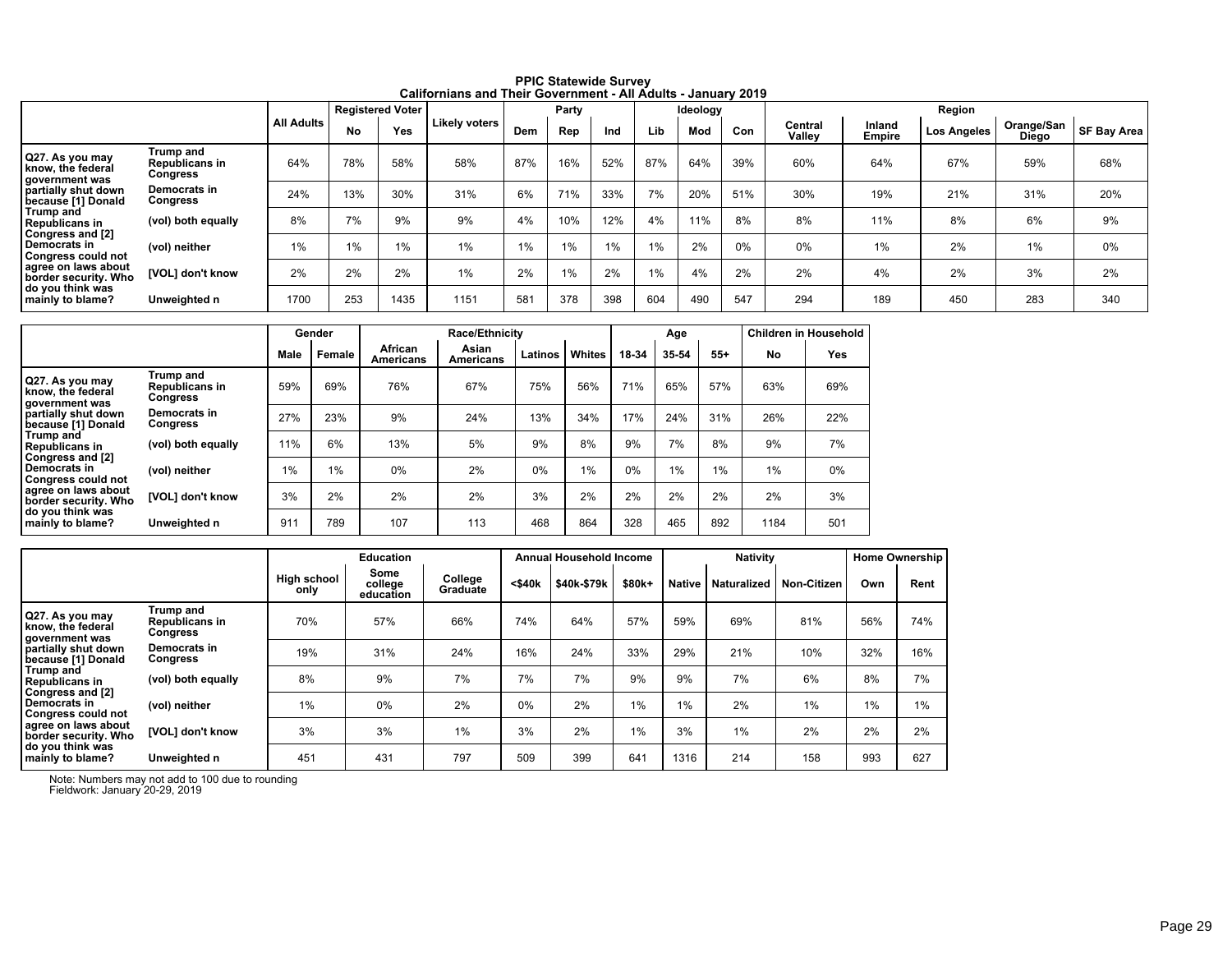|                                                                  |                                       | Registered Voter  |     |       |               | Party      |     |       | Ideology |     | Region |                   |                         |             |                     |             |
|------------------------------------------------------------------|---------------------------------------|-------------------|-----|-------|---------------|------------|-----|-------|----------|-----|--------|-------------------|-------------------------|-------------|---------------------|-------------|
|                                                                  |                                       | <b>All Adults</b> | Nο  | Yes   | Likely voters | <b>Dem</b> | Rep | Ind   | Lib      | Mod | Con    | Central<br>Vallev | Inland<br><b>Empire</b> | Los Angeles | Orange/San<br>Diego | SF Bay Area |
| Q28. Do you think the                                            | a crisis                              | 27%               | 22% | 28%   | 28%           | 14%        | 58% | 28%   | 14%      | 21% | 46%    | 33%               | 27%                     | 24%         | 31%                 | 19%         |
| situation with illegal<br>immigration across<br>the U.S.- Mexico | a serious problem but<br>not a crisis | 45%               | 50% | 42%   | 42%           | 44%        | 30% | 47%   | 41%      | 55% | 41%    | 44%               | 51%                     | 44%         | 37%                 | 49%         |
| border is currently a                                            | not a serious problem                 | 27%               | 27% | 28%   | 29%           | 41%        | 11% | 24%   | 44%      | 22% | 12%    | 22%               | 19%                     | 31%         | 31%                 | 30%         |
| crisis, a serious                                                | (vol) not a problem                   | 0%                | 0%  | 1%    | 1%            | 1%         | 0%  | 0%    | 1%       | 0%  | 0%     | 0%                | 2%                      | 1%          | 1%                  | 0%          |
| problem but not a<br>crisis, or not a serious                    | [VOL] don't know                      | 1%                | 1%  | $1\%$ | 0%            | 1%         | 0%  | $1\%$ | 1%       | 1%  | 1%     | 1%                | 1%                      | $1\%$       | 0%                  | 2%          |
| problem?                                                         | Unweighted n                          | 1701              | 253 | 1436  | 1151          | 580        | 379 | 399   | 604      | 491 | 548    | 296               | 189                     | 451         | 283                 | 338         |

|                                                 |                                       |       | Gender |                      | <b>Race/Ethnicity</b>     |         |        |       | Age   |       | Children in Household |     |
|-------------------------------------------------|---------------------------------------|-------|--------|----------------------|---------------------------|---------|--------|-------|-------|-------|-----------------------|-----|
|                                                 |                                       | Male  | Female | African<br>Americans | Asian<br><b>Americans</b> | Latinos | Whites | 18-34 | 35-54 | $55+$ | No                    | Yes |
| Q28. Do you think the                           | a crisis                              | 25%   | 28%    | 21%                  | 17%                       | 24%     | 32%    | 20%   | 29%   | 31%   | 27%                   | 25% |
| l situation with illegal<br>immigration across  | a serious problem but<br>not a crisis | 44%   | 46%    | 48%                  | 52%                       | 50%     | 38%    | 46%   | 45%   | 43%   | 44%                   | 46% |
| l the U.S.- Mexico<br>border is currently a     | not a serious problem                 | 29%   | 25%    | 27%                  | 30%                       | 25%     | 29%    | 32%   | 25%   | 25%   | 27%                   | 28% |
| l crisis. a serious                             | (vol) not a problem                   | $1\%$ | 0%     | 0%                   | $1\%$                     | $1\%$   | 0%     | 1%    | 0%    | 0%    | 0%                    | 1%  |
| problem but not a<br>l crisis. or not a serious | [VOL] don't know                      | $1\%$ | $1\%$  | 4%                   | $1\%$                     | $1\%$   | 1%     | 1%    | $1\%$ | $1\%$ | $1\%$                 | 1%  |
| problem?                                        | Unweighted n                          | 912   | 789    | 106                  | 113                       | 469     | 864    | 331   | 464   | 891   | 1186                  | 499 |

|                                                                                                                                                                               |                                       |                     | <b>Education</b>             |                     |        | Annual Household Income |        |      | <b>Nativity</b>    |             | Home Ownership |       |
|-------------------------------------------------------------------------------------------------------------------------------------------------------------------------------|---------------------------------------|---------------------|------------------------------|---------------------|--------|-------------------------|--------|------|--------------------|-------------|----------------|-------|
|                                                                                                                                                                               |                                       | High school<br>only | Some<br>college<br>education | College<br>Graduate | <\$40k | \$40k-\$79k             | \$80k+ |      | Native Naturalized | Non-Citizen | Own            | Rent  |
| Q28. Do you think the                                                                                                                                                         | a crisis                              | 27%                 | 31%                          | 21%                 | 25%    | 25%                     | 28%    | 29%  | 23%                | 19%         | 30%            | 23%   |
| situation with illegal<br>immigration across<br>l the U.S.- Mexico<br>border is currently a<br>crisis, a serious<br>problem but not a<br>crisis, or not a serious<br>problem? | a serious problem but<br>not a crisis | 47%                 | 43%                          | 44%                 | 48%    | 47%                     | 42%    | 42%  | 48%                | 52%         | 42%            | 48%   |
|                                                                                                                                                                               | not a serious problem                 | 24%                 | 25%                          | 34%                 | 25%    | 27%                     | 29%    | 27%  | 28%                | 27%         | 26%            | 27%   |
|                                                                                                                                                                               | (vol) not a problem                   | 1%                  | $0\%$                        | $1\%$               | 1%     | $0\%$                   | 1%     | 1%   | $0\%$              | 0%          | $0\%$          | 0%    |
|                                                                                                                                                                               | [VOL] don't know                      | 2%                  | $1\%$                        | 0%                  | 2%     | $1\%$                   | 0%     | 1%   | 1%                 | 1%          | $1\%$          | $1\%$ |
|                                                                                                                                                                               | Unweighted n                          | 452                 | 430                          | 797                 | 511    | 398                     | 641    | 1319 | 213                | 157         | 994            | 626   |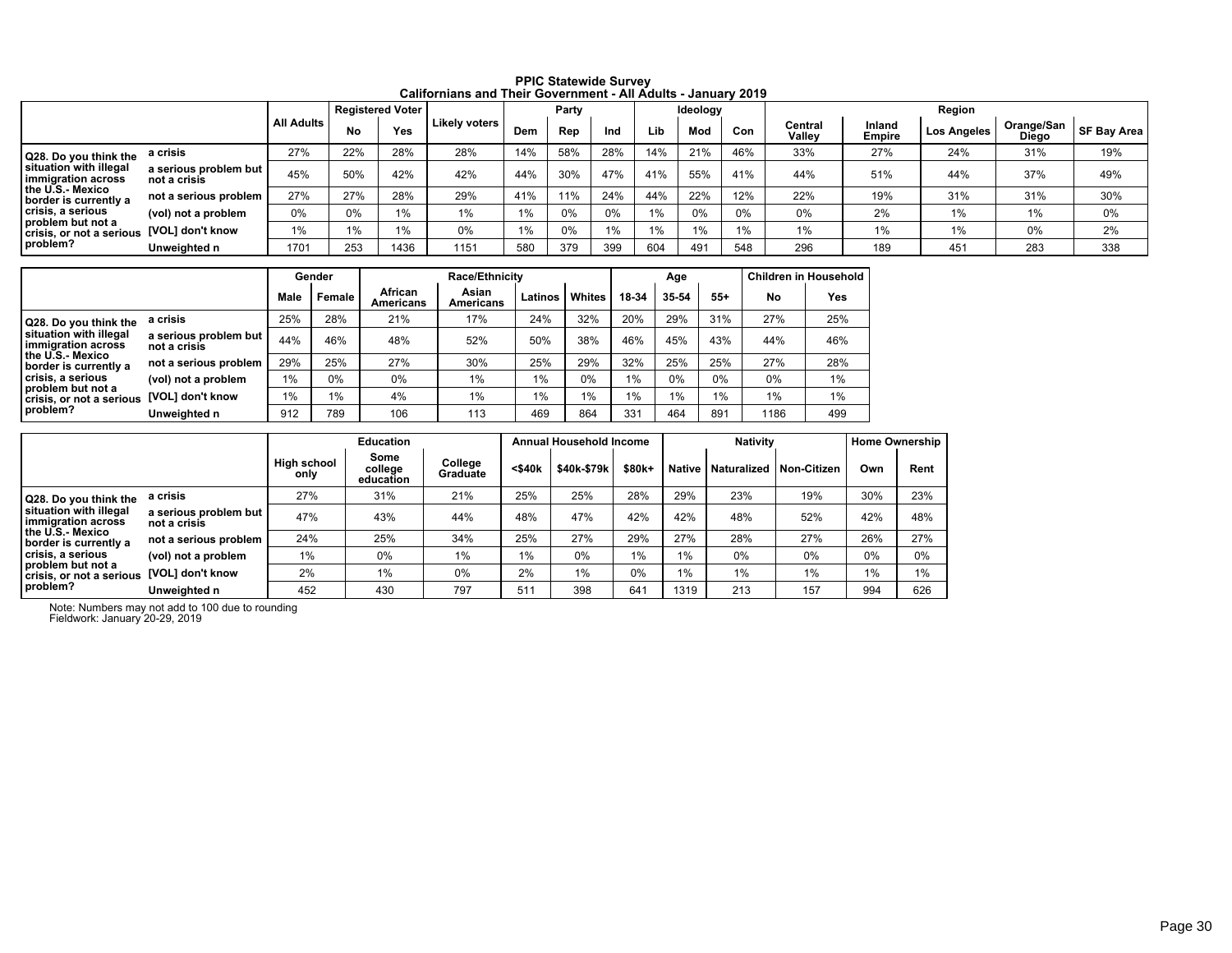|                                                       |                   |      |                  |            |                      | <u> Vallivi illaris allu Tileli Ovverillilelit - All Auults - Jallual V ZV IV</u> |       |     |     |          |     |                   |                         |             |                       |             |
|-------------------------------------------------------|-------------------|------|------------------|------------|----------------------|-----------------------------------------------------------------------------------|-------|-----|-----|----------|-----|-------------------|-------------------------|-------------|-----------------------|-------------|
|                                                       |                   |      | Registered Voter |            |                      |                                                                                   | Party |     |     | Ideology |     |                   |                         | Region      |                       |             |
|                                                       | <b>All Adults</b> |      | No               | <b>Yes</b> | <b>Likely voters</b> | Dem                                                                               | Rep   | Ind | Lib | Mod      | Con | Central<br>Valley | Inland<br><b>Empire</b> | Los Angeles | Orange/San I<br>Diego | SF Bay Area |
| Q29. These days, do<br>vou feel (1) optimistic        | optimistic        | 58%  | 70%              | 51%        | 48%                  | 52%                                                                               | 49%   | 52% | 55% | 60%      | 57% | 61%               | 56%                     | 57%         | 58%                   | 57%         |
| or (2) pessimistic that<br>Americans of different     | pessimistic       | 40%  | 28%              | 46%        | 49%                  | 44%                                                                               | 50%   | 44% | 43% | 38%      | 39% | 35%               | 41%                     | 40%         | 39%                   | 41%         |
| political views can still<br><b>come together and</b> | [VOL] don't know  | 3%   | 2%               | 3%         | 3%                   | 4%                                                                                | 2%    | 4%  | 2%  | 2%       | 4%  | 3%                | 3%                      | 3%          | 3%                    | 2%          |
| work out their<br>differences?                        | Unweighted n      | 1702 | 251              | 1439       | 1154                 | 580                                                                               | 379   | 402 | 604 | 492      | 548 | 297               | 189                     | 452         | 283                   | 339         |

|                                                          |                  | <b>Race/Ethnicity</b><br>Gender<br>Age |        |                             |                    |         | Children in Household |       |       |                 |      |       |
|----------------------------------------------------------|------------------|----------------------------------------|--------|-----------------------------|--------------------|---------|-----------------------|-------|-------|-----------------|------|-------|
|                                                          |                  | Male                                   | Female | <b>African</b><br>Americans | Asian<br>Americans | Latinos | <b>Whites</b>         | 18-34 | 35-54 | $55+$           | No   | Yes   |
| Q29. These days, do<br>you feel (1) optimistic           | optimistic       | 60%                                    | 56%    | 70%                         | 56%                | 67%     | 49%                   | 59%   | 60%   | 54%             | 58%  | 58%   |
| or (2) pessimistic that<br><b>Americans of different</b> | pessimistic      | 37%                                    | 42%    | 27%                         | 42%                | 29%     | 49%                   | 37%   | 39%   | 43%             | 39%  | 41%   |
| political views can still<br>come together and           | [VOL] don't know | 3%                                     | 3%     | 3%                          | 2%                 | 4%      | 2%                    | 4%    | $1\%$ | 3%              | 3%   | $1\%$ |
| work out their<br>differences?                           | Unweighted n     | 913                                    | 789    | 107                         | 114                | 466     | 866                   | 330   | 466   | 89 <sup>2</sup> | 1185 | 501   |

|                                                          |                  |                     | <b>Education</b>             |                     |        | Annual Household Income |        |        | Nativity                  |     | <b>Home Ownership</b> |      |  |
|----------------------------------------------------------|------------------|---------------------|------------------------------|---------------------|--------|-------------------------|--------|--------|---------------------------|-----|-----------------------|------|--|
|                                                          |                  | High school<br>only | Some<br>college<br>education | College<br>Graduate | <\$40k | \$40k-\$79k             | \$80k+ | Native | Naturalized   Non-Citizen |     | Own                   | Rent |  |
| Q29. These days, do<br>you feel (1) optimistic           | optimistic       | 70%                 | 53%                          | 47%                 | 69%    | 60%                     | 45%    | 52%    | 59%                       | 76% | 51%                   | 63%  |  |
| or (2) pessimistic that<br><b>Americans of different</b> | pessimistic      | 26%                 | 45%                          | 51%                 | 28%    | 39%                     | 54%    | 45%    | 39%                       | 22% | 46%                   | 34%  |  |
| political views can still<br>come together and           | [VOL] don't know | 4%                  | 2%                           | 2%                  | 4%     | $1\%$                   | 2%     | 3%     | 3%                        | 2%  | 3%                    | 3%   |  |
| work out their<br>differences?                           | Unweighted n     | 451                 | 430                          | 799                 | 510    | 399                     | 642    | 1320   | 215                       | 155 | 995                   | 626  |  |